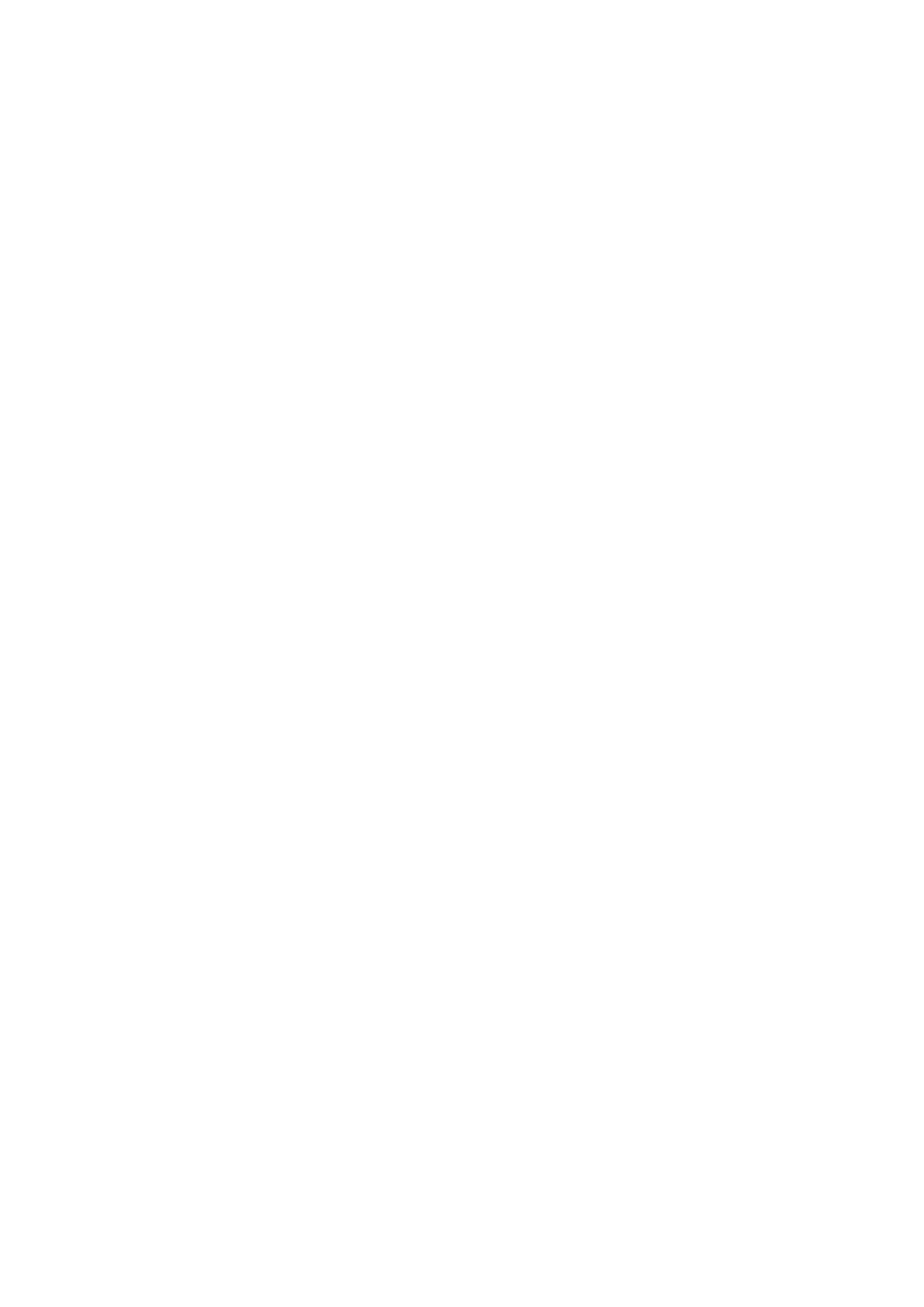

Source: Google Images

Historians have used a variety of sources to learn about the rise of Chandragupta Maurya and his Empire. We have different opinions about the origin of the Mauryas. According to Buddhist traditions, they were a branch of the Kshatriya *Moria* class associated with the *Sakyas*. But according to the Puranic tradition, Chandragupta Maurya was the son of the last Nanda king from his Sudra concubine, Mura. The name Maurya is believed to be derived from his mother's name Mura.

Chandragupta Maurya took advantage of the growing weakness and unpopularity of the Nandas in the last days of their rule. Though Chandragupta's military strength was inferior to that of the Nandas, his superior strategy helped him. Once he established his control over the Ganga plain, he moved to the North-West. He liberated North-Western India from the Greek General Seleukos Nikatar, the successor of Alexander the Great. A treaty was signed in 303 B.C. and some Seleucid territories were ceded to the Mauryan kingdom. There was also a possible marriage alliance between the two royal families. Thus, the territorial foundation of the Mauryan Empire was laid and Chandragupta established his control over the Gangetic plains and the Indus Valley.

The Mauryan contact with the Greeks was important for territorial expansion, as well as for the development of friendly relations between the two. It led to the creation of a new cultural development. Besides, exchange of envoys between the Mauryan and the Seleucids, there was also the exchange of envoys with the Greek states of the West. Seleukos sent an envoy, Megasthenes to the Mauryan court. The latter spent considerable time at the capital Pataliputra and in his treatise *Indika* he had left a valuable account of the city and also of Indian society.

According to Jaina tradition, Chandragupta became an ardent Jaina towards the end of his life. He made his son Bindusara, the king of Magadha, become an ascetic. He went to South India and there he ended his life by regulated slow starvation in the orthodox Jaina manner.

Bindusara ascended the throne in about 297 B.C. According to Buddhist tradition he was associated with the *Ajivika* sect. A Tibetan history of the Buddha suggests that Bindusara campaigned in the Deccan. However it is not sure whether this land was occupied by Bindusara or his son Asoka. He too continued to exchange embassies with Greece and showed interest in Greek philosophy. Bindusara died in 272 B.C. By then a large part of India had come under Mauryan sovereignty.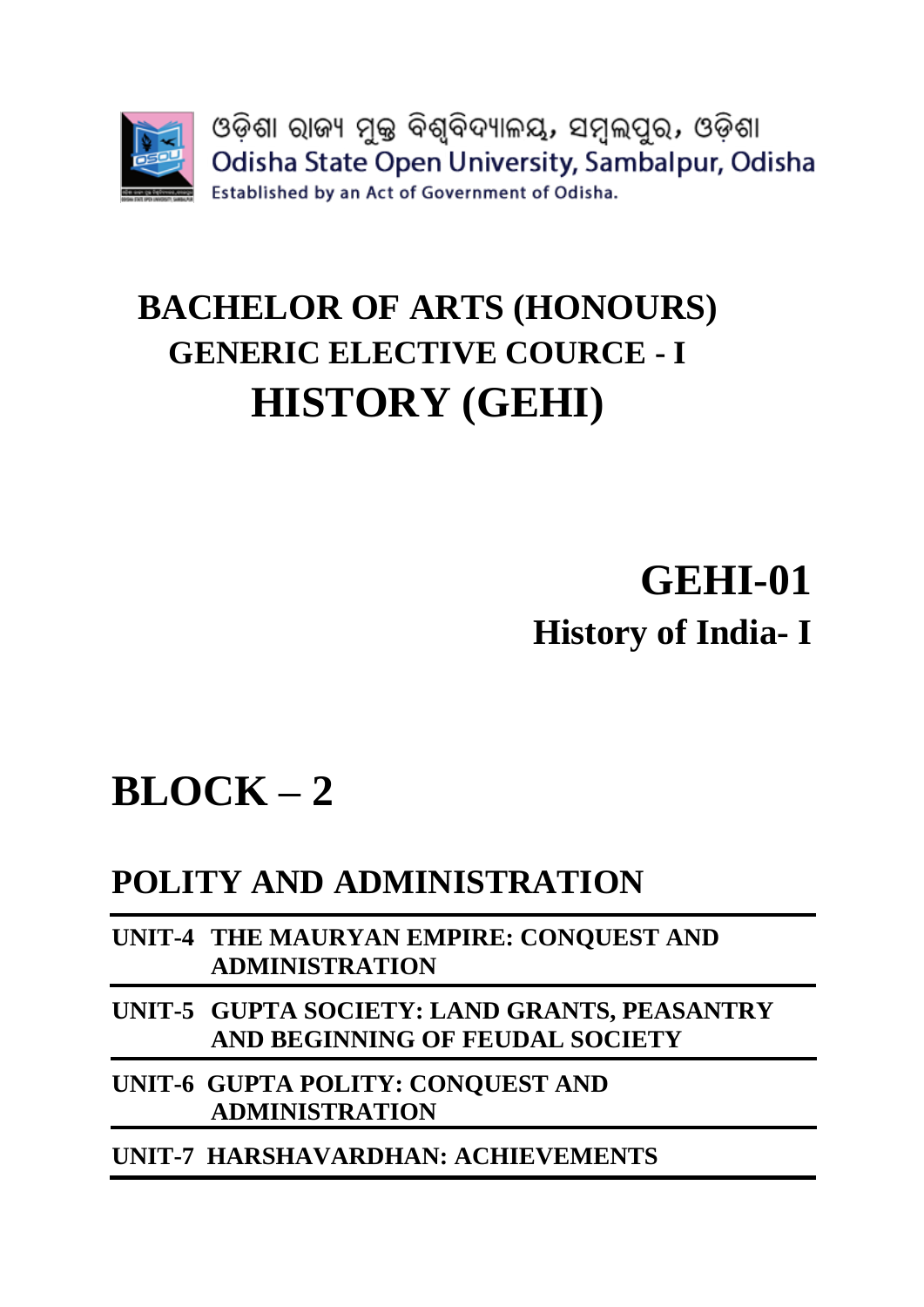#### **LET US KNOW**

The account of Megasthenes does not exist in full. But quotations occur in the works of several subsequent Greek writers. These fragments have been collected and published in the form of a book called Indika or An Account of India.

| <b>CHECK YOUR PROGRESS</b>                                                   |
|------------------------------------------------------------------------------|
| Answer the following questions:                                              |
| Q 1: Who founded the Mauryan Empire?                                         |
| Q 2: Who was Kautilya?                                                       |
| Q 3: Who was the Greek envoy to the Mauryan court?                           |
| Q 4: When was Mauryan Empire established?                                    |
| Q 5: Who ascended the throne after Chandragupta Maurya?                      |
| Q 6: Write a note on the foundation of the Mauryan Empire (within 60 words). |
|                                                                              |
|                                                                              |
|                                                                              |

# **4.4 ASOKA AND HIS DHAMMA**

Asoka who ascended the Mauryan throne after his father's death was well known for his *Dhamma*. He was a great ruler. But it was his *Dhamma* which made him a popular ruler and which won the hearts of his subjects. In this section we are going to discuss about the religious policy of Asoka which centred round the *Dhamma*. Before going into it we will discuss in brief the early life of Asoka.

#### **Early Life of Asoka**

Bindusara was succeeded by his son Asoka, who is considered the greatest of the Mauryan rulers. We can know about Asoka through his edicts distributed over a large part of India. They give us a detailed account about his life and various activities. The edicts of the earlier half of Asoka's reign were inscribed on rock surfaces and are therefore called the Minor and Major Rock edicts. In the later part of his reign, his edicts were inscribed on well polished sandstone monolithic pillars which are called Pillar Edicts.



Source: Google Images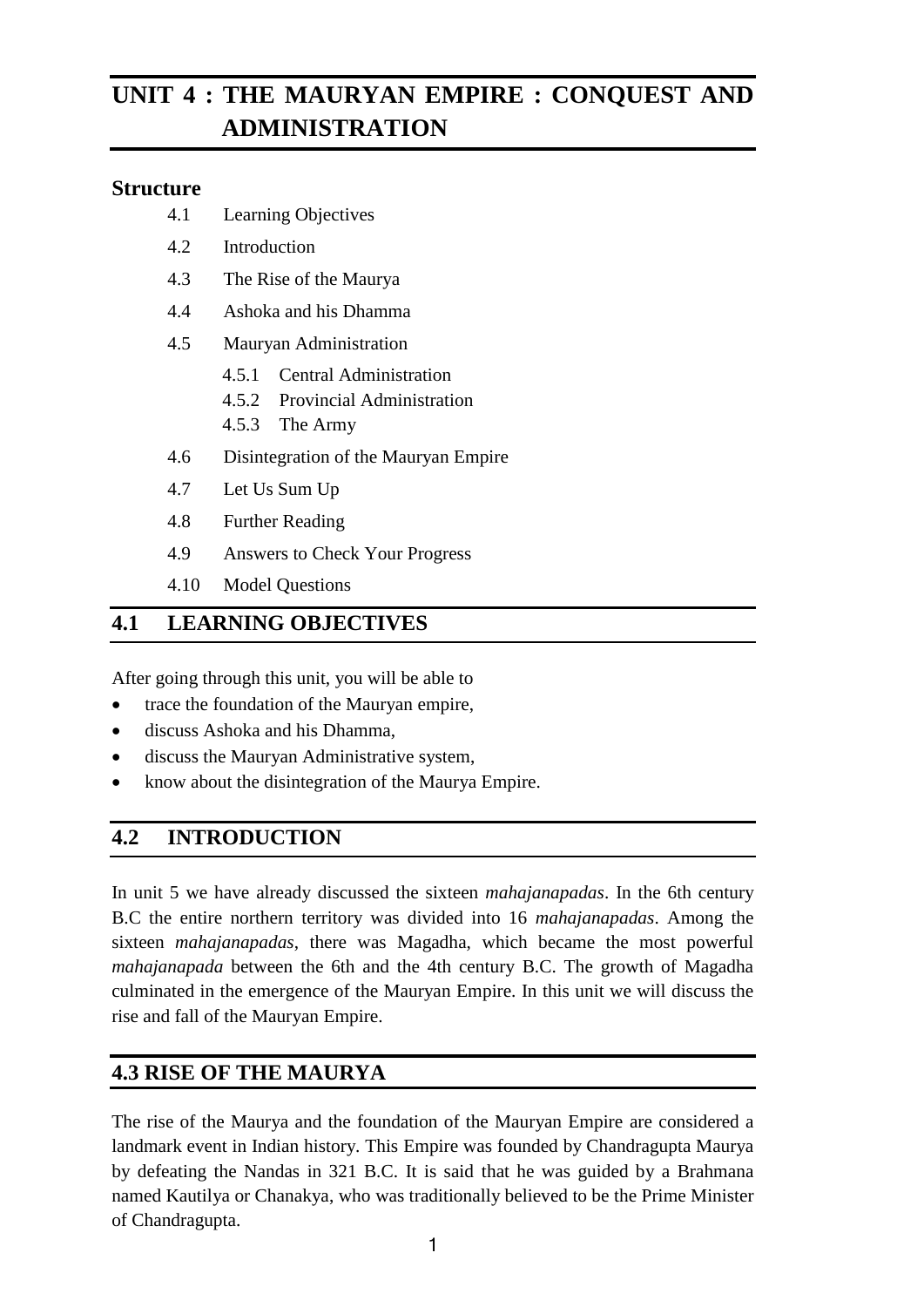#### **LET US KNOW**

In 1834 James Prinscep deciphered the Brahmi script in which the edicts of Asoka were inscribed. Though most of the Asokan edicts were written in Prakrit, some edicts found in North-West of India were in Aramaic and Greek languages. Most Prakrit edicts were written in Brahmi script. However some edicts of North-West were written in Kharosti. Greek and Aramaic scripts were used for edicts in Afghanistan.

However, for the early life of Asoka we have to depend upon the Buddhist account. According to Buddhist tradition he was appointed governor of Taxila and Ujjain during the reign of Bindusara. There is a controversy regarding his accession to the throne. Whether he ascended the throne immediately after his father's death or whether there was a four year *interregnum* involving a struggle for the throne with his brothers is not very clear.



Figure 7.3: Asoka's Empire

Source: Google map

The most important event in the early life of Asoka was the famous campaign in Kalinga in about 261 B.C. It was possible that the main motive behind this campaign was to obtain resources from Kalinga, to safeguard the trade routes with the peninsula or to give Kalingans a lesson for overthrowing Magadhan control. But the large scale deaths in the war moved the king. After this incident he became attracted to Buddhism. But the conversion did not take place immediately. It took almost two and a half years for him to embrace Buddhism.

During Asoka's reign the Third Buddhist Council met at Pataliputra in 250 B.C. This council decided to send missionaries to various regions. Accordingly Asoka sent his people outside India to spread Buddhism.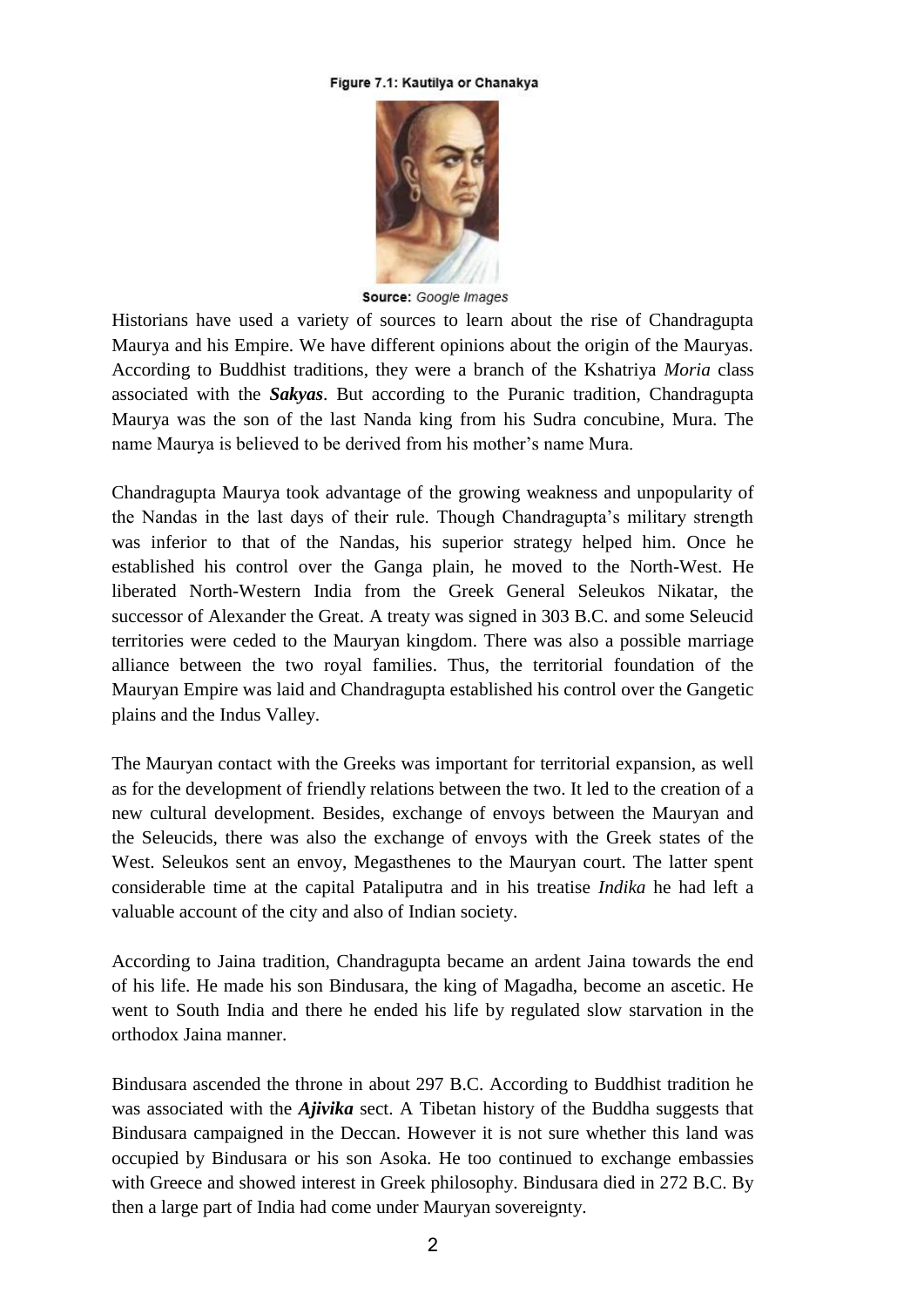#### **Asoka's Religious Policy**

The Kalinga war opened a new chapter in the life of Asoka. He developed a philosophy based on his interpretation of *Dhamma*. *Dhamma* is the *Prakrit* form of the Sanskrit word Dharma, which means the universal law or righteousness. However, Asoka gave it a wider meaning.

The *Dhamma* which Asoka preached was not simple piety but the specific code of moral duties laid down for the common people. Asoka wanted to transform Buddhism into a popular religion. His edicts are, therefore, of two kinds: (a) The smaller group of edicts was addressed to the Buddhist *Sangha*. These edicts describe his adherence to Buddhism and his relationship with the Buddhist *Sangha* or community of monks. (b)The larger group of edicts on the rock surfaces is more important. The Minor Rock Edicts and Major Rock Edicts and the Pillar Edicts define Asoka's concept of *Dhamma*.

Some historians thought that there was no difference between Asoka's *Dhamma* and Buddhism. But from his edicts it appears that Asoka wanted to use his *Dhamma* to reduce social conflict and intolerance. He especially emphasized tolerance towards all people and towards their beliefs and ideas. Therefore, the principle of *Dhamma* was defined in such a way that it should be acceptable to people belonging to any religious sect. However, his *Dhamma* was influenced to a great extent by the teachings of Buddha, especially the emphasis on non-violence and proper behavior towards all.

One important principle of Asoka's *Dhamma* was harmonious living. Therefore, he discouraged assemblies and gatherings which created differences of opinions. Another principle of *Dhamma* was non-violence. He discouraged war conquest by violence and prohibited killing of animals on certain specified occasions. However, Asoka recognized the occasions where violence was unavoidable.

Asoka opposed the practice of many orthodox ceremonies and maintained that the practice of morality was more important than the observance of rituals. Rock Edict XI is concerned with the practice of morality, such as giving respect to the elders, being charitable towards friends, slaves and servants, etc.

Asoka appointed *Dhammamahamatras* for propagating *Dhamma*. The activities of the *Dhammamahamatras* were not restricted to any particular community. They were expected to work impartially among all sects.

Thus, for Asoka *Dhamma* was a way of life based on harmonious blending of social ethics, moral virtues and civic responsibility. However, his policy of *Dhamma* did not succeed. It may be because he was too much occupied with his efforts to spread Buddhism and he did succeed in transforming this local creed in the Gangetic Valley into a world religion.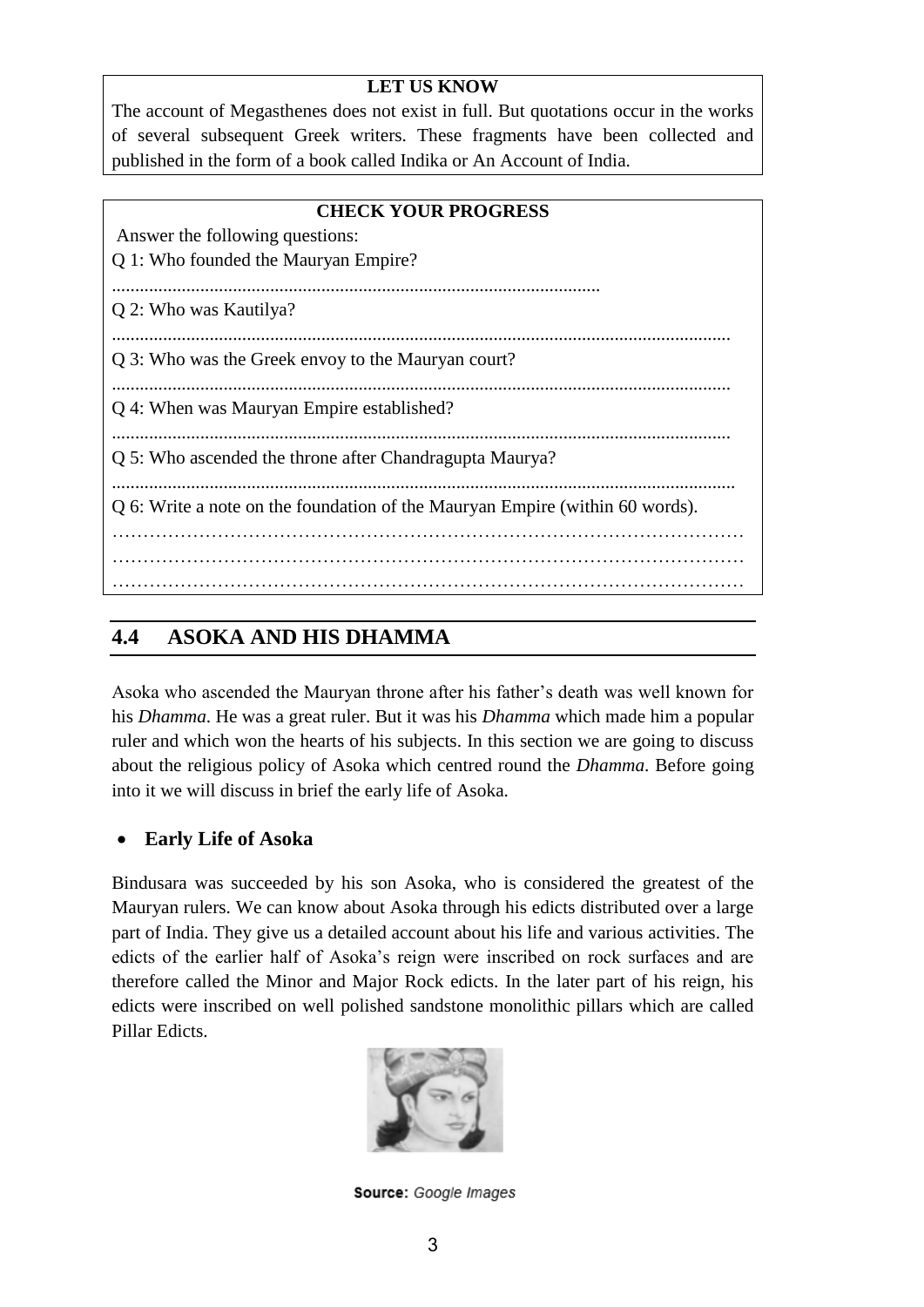| <b>CHECK YOUR PROGRESS</b>                               |
|----------------------------------------------------------|
| Answer the following questions:                          |
| Q 7: Who succeeded Bindusara?                            |
|                                                          |
| Q 8: Where did the Third Buddhist Council meet?          |
|                                                          |
|                                                          |
| during the reign of Bindusara.                           |
| Q 10: Into how many types Asoka's edicts can be divided? |
|                                                          |
| Q 11: Whom did Asoka appoint for propagating Dhamma?     |
|                                                          |

# **4.5 MAURYAN ADMINISTRATION**

The Mauryan dynasty organized a very elaborate system of administration. We can collect information about the Mauryan administration from the accounts left by Megasthenes, Kautilya's *Arthasastra* and the inscriptions or edicts of Asoka.

### **4.5.1 Central Administration**

The king was the pivot of the administrative structure in the Mauryan Empire. He had absolute power in the administration. However, the king was expected to consult with his ministers, but the final decision lay with him.

The king was assisted by a Council of Ministers, the *Mantri Parishad*. According to *Arthasastra*, two important officers in the central administration were *Sannidhata* (the treasurer) and *Samaharta* (the chief collector). The treasurer was the custodian of the realized revenue. The chief collector supervised the collection of revenue from the whole kingdom.

Another important officer of the Mauryan administration was the *Adhyakshas* or superintendents. We find mention of about 32 superintendents in charge of different departments. They were linked to local administration and the central government. The different departments were treasury, mines, metals, mint, salts, gold, trade, forest produce, weights and measures, tolls, agriculture, infantry, horses, chariots, elephants, shipping, cattle, gambling, jail, ports, etc.

One-quarter of the total revenue was reserved for salaries of the officials and for public works. The salaries of the higher officials were very high. Public works covered a wide range of activity - building and maintaining roads; wells and rest houses; planting trees; irrigation projects; maintaining the army; running the mines; the grants of the royal family to the religious institutions and individuals and the maintenance of the royal family.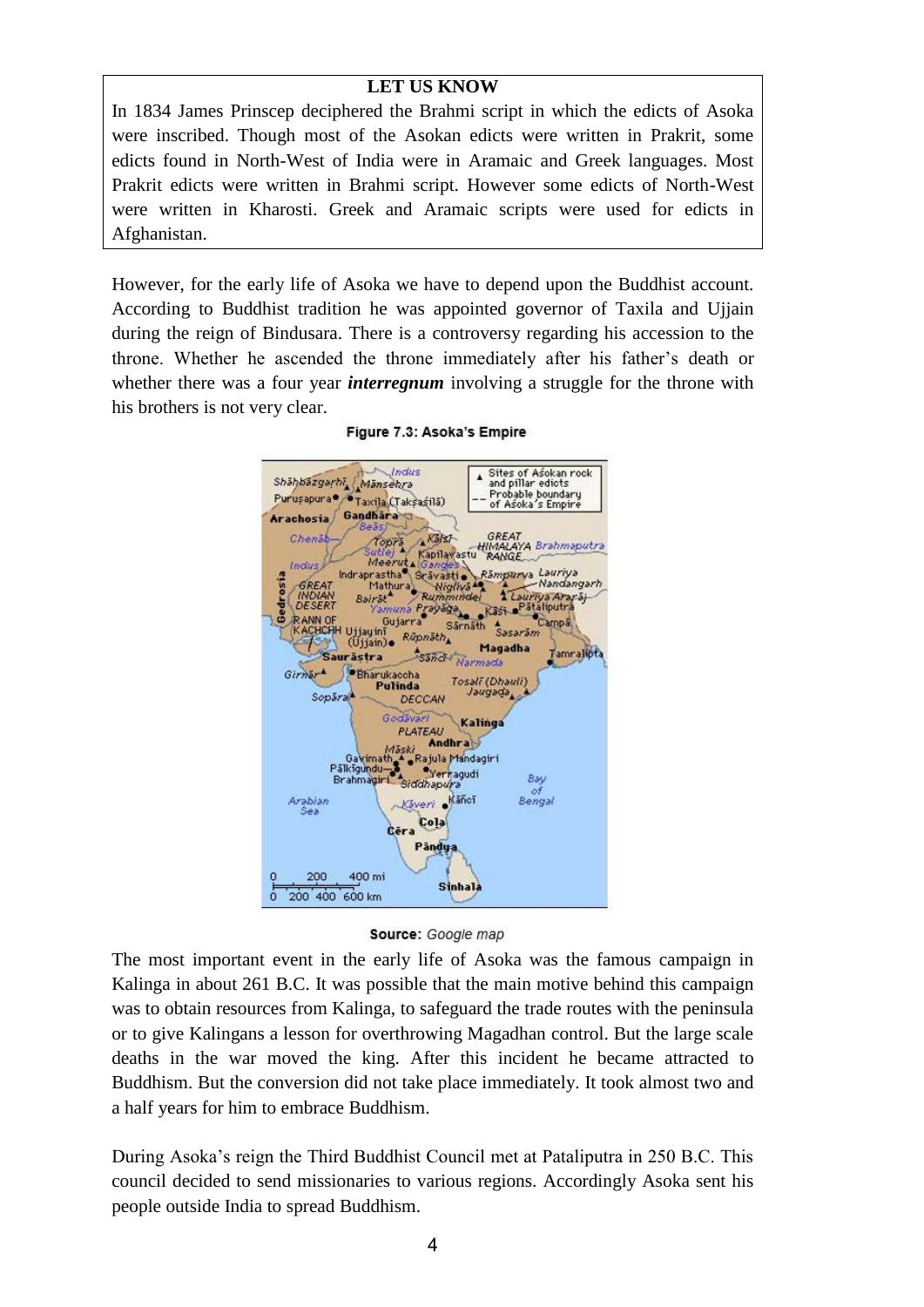#### **LET US KNOW**

Some changes in the Mauryan administration were brought about by Asoka. Traditional Mauryan concept of kingship was softened by Asoka's paternalistic concept. In a separate Kalinga edict, Asoka declared- 'All men are my children'. Asoka appointed a new class of officials known as *Dhammamahamatras* to promote the material and spiritual wellbeing of the people.

The administration of the capital Pataliputra was well planned. It was looked after by a Municipal Commission consisting of thirty members. The commission was divided into six boards or committees of five members each. These committees looked after industrial arts, foreigners, registration of births and deaths, trade and commerce, manufactured articles and collection of tax and sold goods.

Espionage was recognized as an official activity in the Mauryan Empire. A large number of spies were appointed who transmitted secret and confidential reports to the king. Spies helped to maintain contact with even the remote parts of the Empire.

### **4.5.2 Provincial Administration**

There were five major political centres in the Mauryan Empire, as mentioned in the Asokan inscription. We have already discussed about that the capital Pataliputra had well planned administered. The other four centres were: Taxila, Ujjain, Tosali and Suvarnagiri. They were each placed under a governor who usually belonged to the imperial family. Governors of smaller units were selected from local people. Senior officers called *Pradeshikas* visited the provinces every five years to check the administration. Another group of officers called *Rajukas* were appointed both in cities and villages to look after the judicial matter. *Yukta* was appointed for recording information coming from various sources.

According to Arthasastra, provinces were further sub-divided into *Vishayas* or districts and district into villages. In each village, there was an accountant and a tax collector. The *gramas* or village headman was responsible to them.

## **4.5.3 The Army**

The Mauryan Empire maintained a huge army. According to the account of a Roman writer called Pliny, Chandragupta maintained 600,000 infantry, 30,000 cavalry and 9000 elephants. Another source tells us that Mauryas also had 8000 chariots. Megasthenes mentions that a committee with six sub-committees was responsible for coordinating military activity. Of these, one looked after the navy, the second managed transport and provisions, the third was responsible for infantry, the fourth for horses, the fifth for chariots and the sixth for elephants. According to Megasthenes, the soldiers received regular pay from the state. Kautilya mentions a *Navadhyaks* or superintendent of ships. Therefore it is possible that the Mauryans possessed a navy.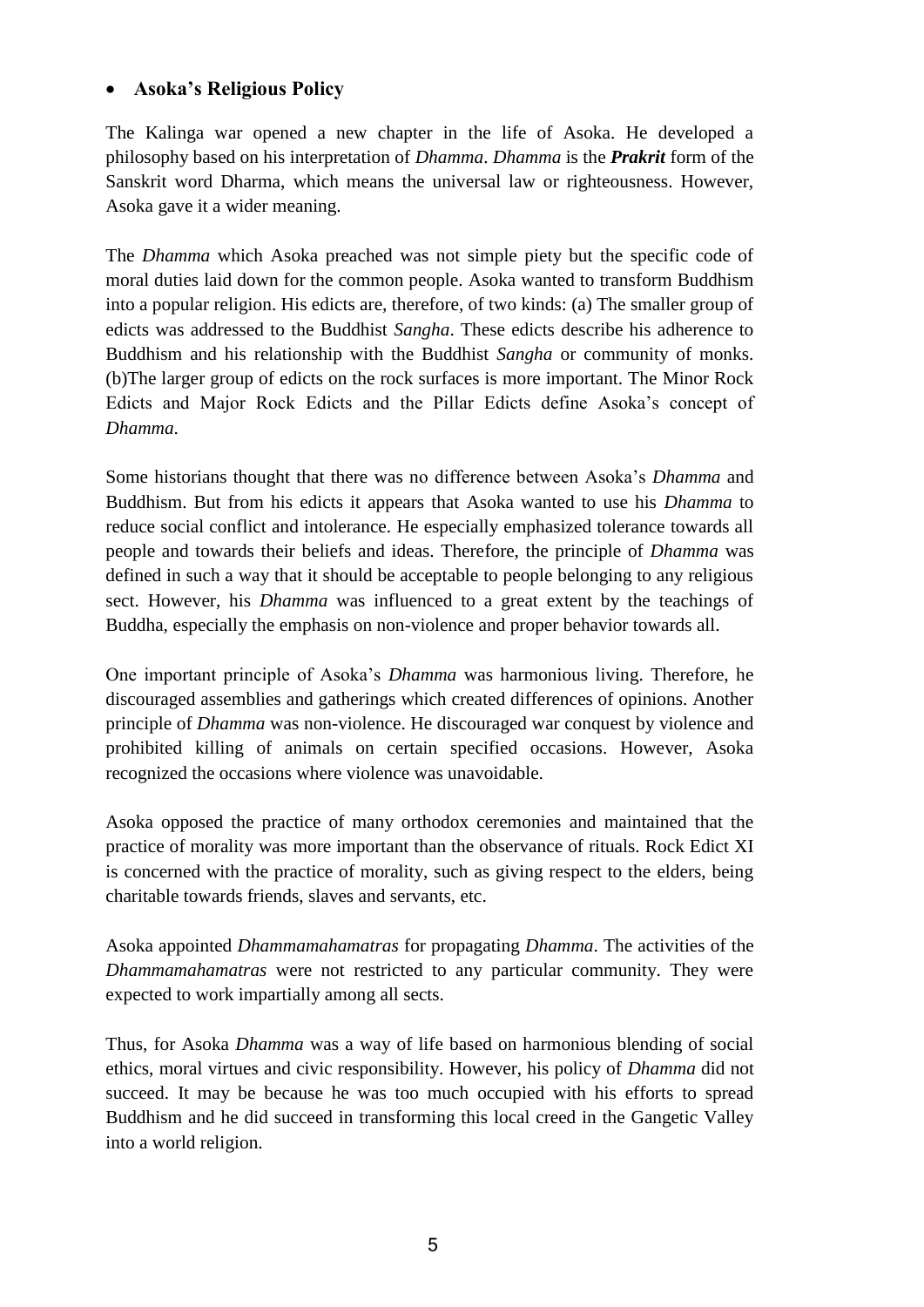### **LET US KNOW**

The Mauryans had chosen their provincial centres very carefully. Both Taxila and Ujjain were situated on important long-distance trade routes. Suvarnagiri was possibly located in one such way that facilitated the collection of gold from the mines of Karnataka.

# **CHECK YOUR PROGRESS** Answer the following questions: Q 12: Who was the head of the administration in the Mauryan Empire? ………………………………………………………………………. Q 13: Who looked after the collection of revenue in the Mauryan Empire? ...................................................................................................................................... Q 14: How many political centres were there in the Mauryan Empire? ...................................................................................................................................... Q 15: Who was Samaharta ? ...................................................................................................................................... Q 16: Who was Adhyaksha? ...................................................................................................................................... Q 17: Who was Pradeshika? ...................................................................................................................................... Q 18: Who was Navadhyak? ...................................................................................................................................... Q 19: Prepare a note on the central administration of the Mauryas? (Answer in about 60 words) .......................................................................................................................................... .......................................................................................................................................... .......................................................................................................................................... ..........................................................................................................................

# **4.6 DISINTEGRATION OF THE MAURYAN EMPIRE**

Asoka died in about 232 B.C. With his death, the Mauryan Empire began to disintegrate. The last Mauryan ruler, Brihadratha, was assassinated by his Brahmana commander Pushyamitra Sunga. Following this Pushyamitra established the rule of the Sunga dynasty.

Earlier, it was accepted that Asoka's policy was mainly responsible for the decline of the Mauryas. It was believed that his inclination towards Buddhism offended the Brahmanas, who revolted against him. But if we consider his policy we see that Asoka repeatedly emphasized on showing respect to Brahmanas and Shramanas.

It is also said that Asoka's policy of non-violence weakened the Mauryan army. As a result, the foreign invaders got an opportunity to attack the Empire. But this cannot be accepted as we have already discussed in the previous section that though Asoka accepted the policy of non-violence, yet he mentioned the use of violence where necessary.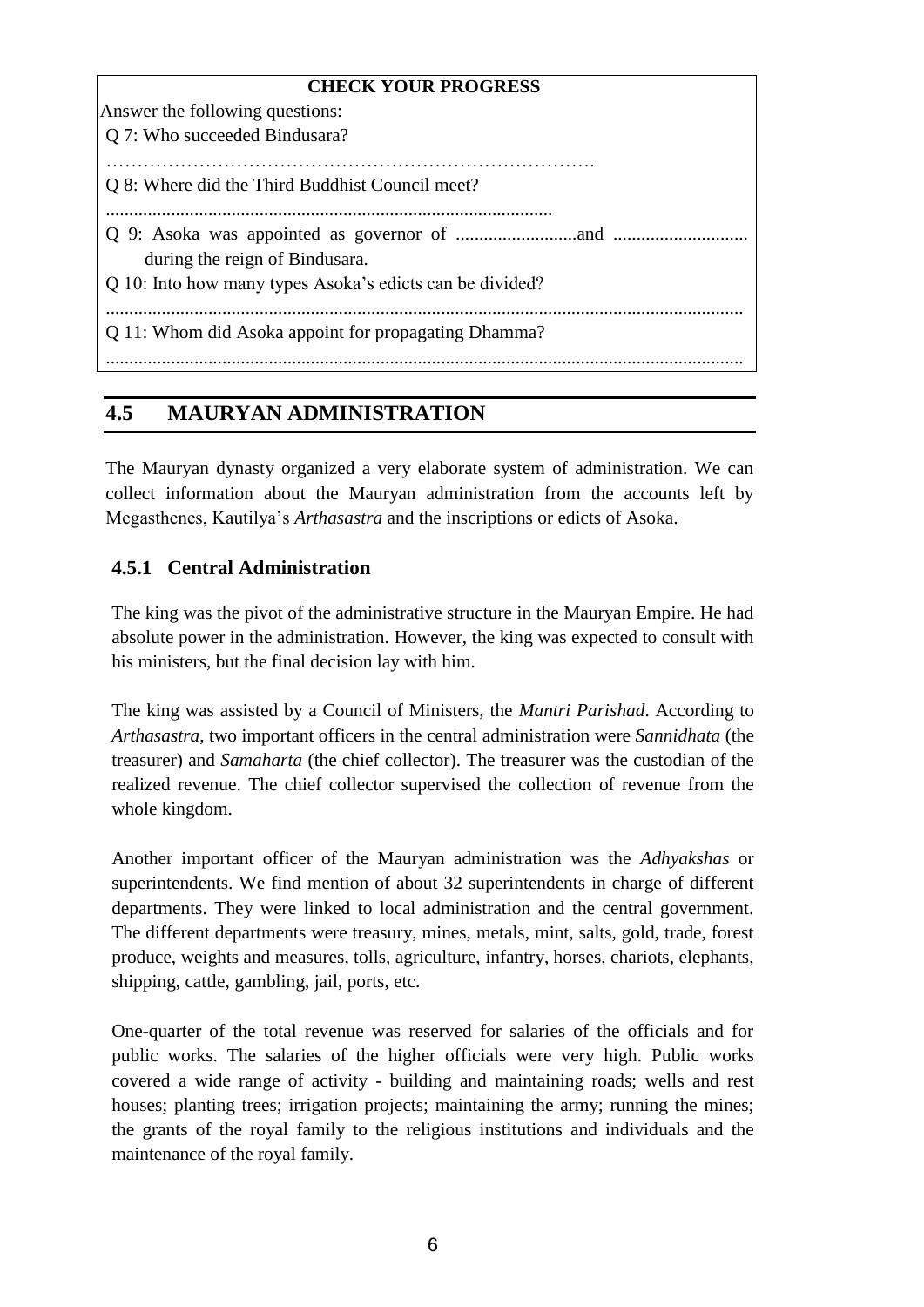Therefore, the causes for the decline of the Mauryas must lie elsewhere. The pressure on the Mauryan economy can be considered as a cause for the downfall. The vast expenses of the Empire to maintain an army, to pay the ministers and to meet the cost of establishing settlements in newly cleared land could have drained the treasury.

Although Mauryan economy was based on agriculture, yet it might be possible that the revenue collected from agriculture was not sufficient to maintain the whole Empire. Probably the Mauryas did not restructure the economy sufficiently to provide long-term support to the Empire.

Mauryan administration was also in a way responsible for the decline of the Empire. In the Mauryan Empire the Emperor was the central figure around whom the administration revolved. When a ruler changed, the new ruler was required to possess the capability to attract the loyalty of the people by being an efficient administrator. But the successor of Asoka lacked this essential quality.

In the Mauryan administration the process of recruitment was arbitrary. Local governors had the power to change their officers. So many a time they chose a person of their choice ignoring the capability.

Another problem was the absence of representative institutions in the Empire. For a vast Empire like that of the Mauryas, representative institutions were required to stabilize public opinion.

It is very essential for the survival of the state to get loyalty of the people. But in the Mauryan system, loyalty was directed to the social order. Because of the interdependence of caste and politics, gradually caste was given higher status than politics. According to Arthasastra, a state should have seven limbs - the king, the territory, the administration, the treasury, the capital, coercive powers, and allies. Gradually, Brahmanical text emphasized on two factors for the existence of a stateone was *Danda* and the other was *Varnasramadharma*. Gradually the *varnaashramadharma* became more important than the state.

The successors of Asoka could not maintain the mighty fabric of the Empire. Immediately after his death, one of his sons Jalauka set up an independent principality in Kashmir. Another prince, Virasena made himself independent in Gandhara. Vidarbha or Berar also separated from the Mauryan Empire. The Greek evidence further confirms the loss of the Northern provinces to the Bactrian Greeks.

#### **LET US KNOW**

Kautilya occupies a unique place in the history of India. He aroused a national spirit among the Indians to throw out the Greeks from the soil of India. For this purpose he advised Chandragupta to unite the warring tribes and republics. As the Chief Advisor and Prime Minister of Chandragupta Maurya, he rendered a valuable service in running the state. He wrote Arthasastra, a book on the art of government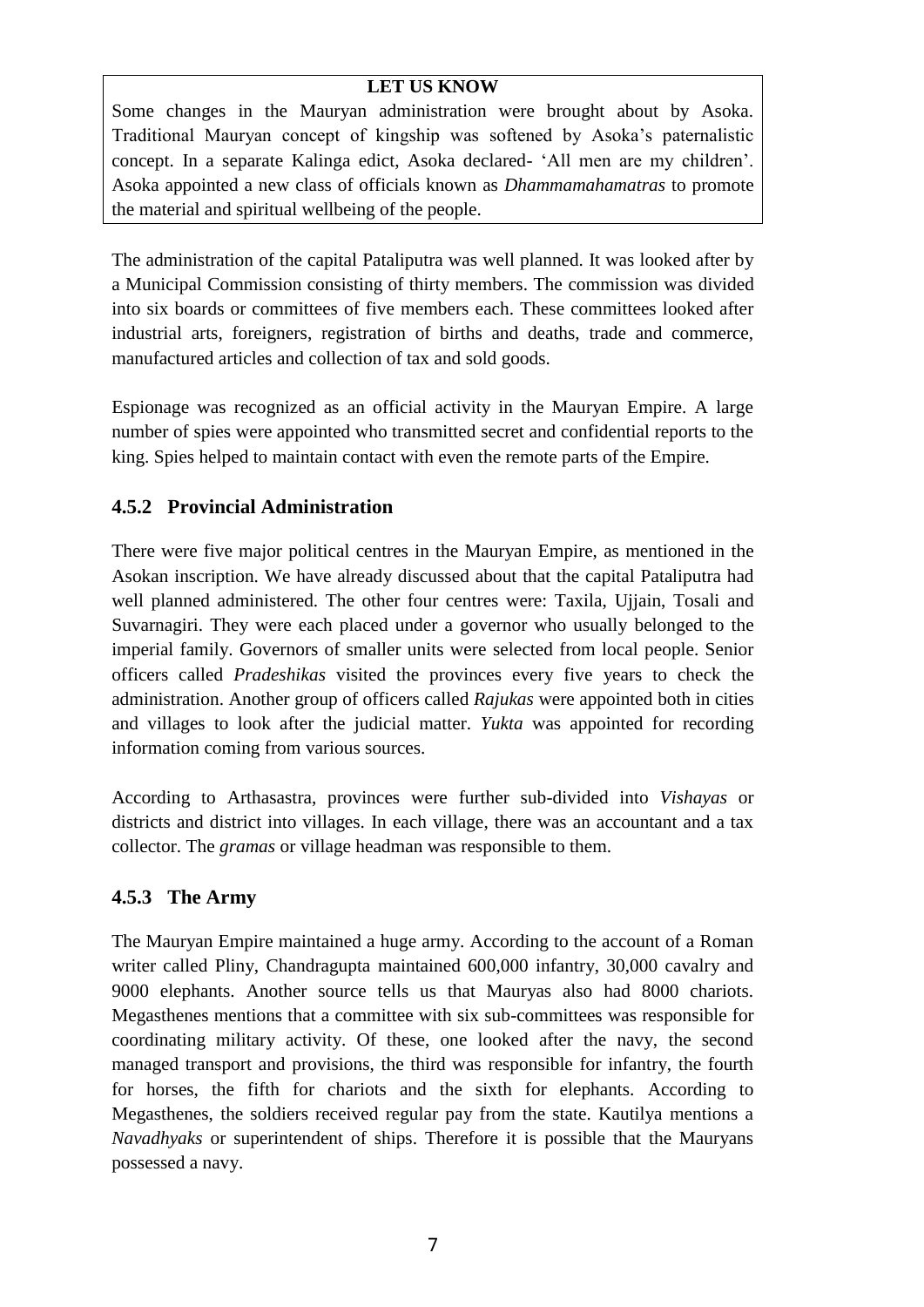and state craft. He described in detail the various duties of the ruler, the role of the king's advisors, welfare duties of the government, spy system and administration of justice. It also contains rules to regulate different social relations.

### **ACTIVITY 4.2**

Make a list of the successors of Asoka.

# **4.7 LET US SUM UP**

After going through this unit, you have learnt that,

- Chandragupta Maurya had established the first Indian Empire with the help of his Prime Minister Kautilya or Chanakya. After establishing himself in the Gangetic plains, he moved towards North-West India and liberated that part from the Greek General Seleucus Nikatar. By a treaty in 303 B.C. Chandragupta secured some Seleucid territories. He established political as well as cultural contact with the Greeks. His son Bindusara succeeded him in 297 B.C, who too exchanged embassies with the Greeks. He ruled till 272 B.C. and brought a large part of India under Mauryan sovereignty.
- Asoka, the son of Bindusara ascended the Mauryan throne after his father's death. He was the greatest of the all Mauryan rulers. The Kalinga campaign greatly changed his life and he became a Buddhist. He initiated a unique religious policy termed as Dhamma. Through his Dhamma, Asoka tried to reduce social conflict and intolerance. Though his Dhamma was not successful, but he successfully spread Buddhism and made it a world religion.
- The Mauryans had a centralized administration where king the was all powerful. The king was assisted by a Council of Ministers or Mantri Parishad. Every department had a superintendent to look after it. The provinces were placed under governors and senior officials called Pradeshikas visited the provinces every five years to check the administration. The Mauryans had a huge army with a committee having sub-committees under it to coordinate military activity.
- With the death of Asoka, there started the decline of the Mauryan Empire. His sons established themselves independently. The Mauryan economy was weak and could not hold the pressure of the Empire for long. The Mauryan administration centered round the Emperor and the successors of Asoka were weak and inefficient. They failed to attract the loyalty of the people which affected the Mauryan administration. The recruitment policy of the Mauryans was too arbitrary. There was also no representative institution in the Mauryan Empire. All these collectively led to the downfall of the Mauryan Empire. The Sunga dynasty succeeded the Mauryan dynasty.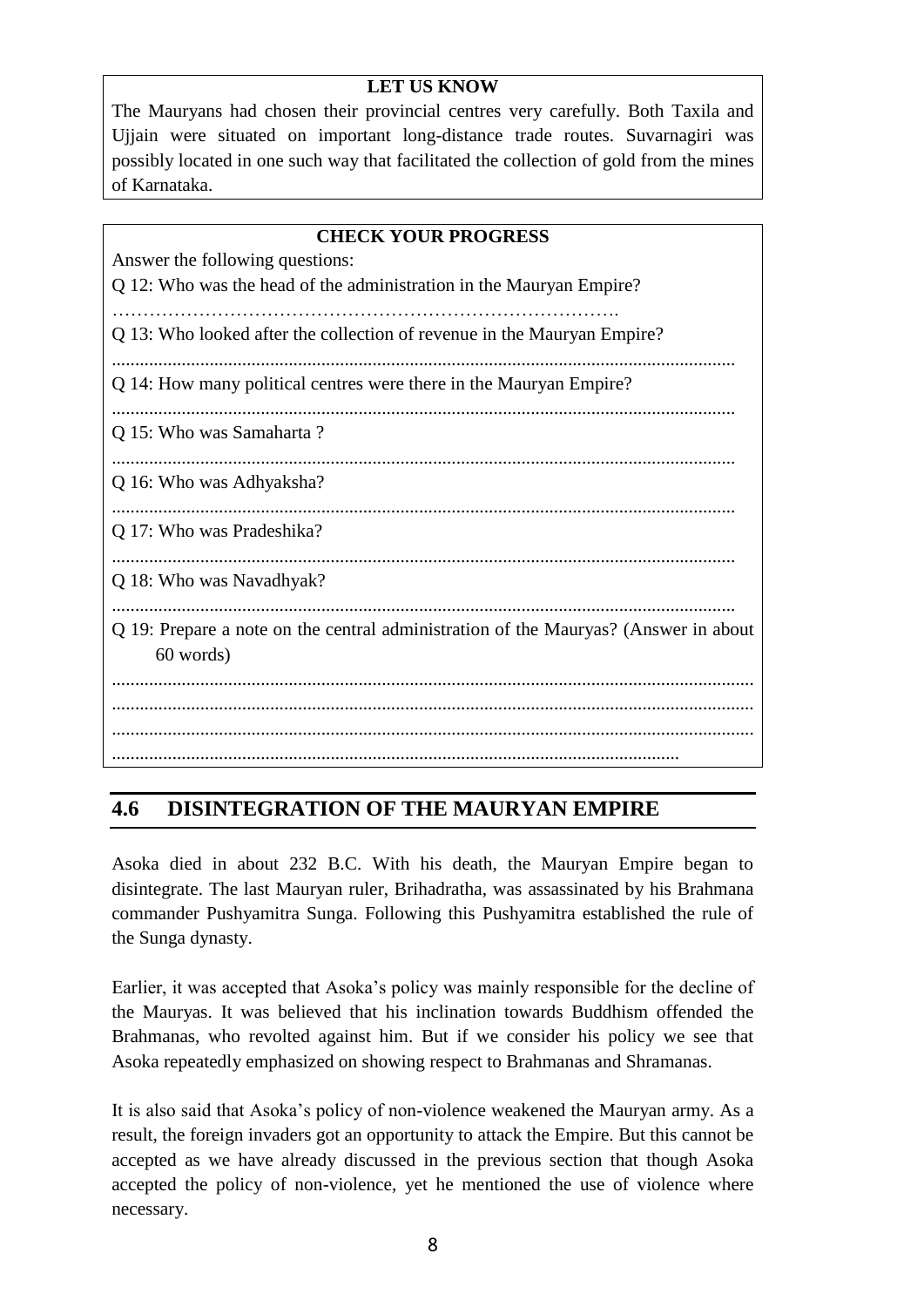#### **4.8 FURTHER READING**

- 1) Majumdar, R.C., Raychaudhuri, H.C., Datta, K. (1986). *An Advanced History of India.* New Delhi, Macmillan India Ltd.
- 2) Sharma, L.P. (1981). *Ancient History of India (pre-historic Age to 1200 A.D.).* New Delhi, Vikas Publication House Pvt. Ltd.
- 3) Thapar, Romila. (2002). *The Penguin History of Early India from The Origins to A D 1300*. New Delhi, The Penguin Group.
- 4) Tripathi, Ramashankar. (1999). *History of Ancient India.* Delhi, Motilal Banarsidass Publishers Pvt. Ltd.

#### **4.9 ANSWERS TO CHECK YOUR PROGRESS**

- **Ans to Q No 1:** Chandragupta Maurya
- **Ans to Q No 2:** Prime Minister of Chandragupta Maurya
- **Ans to Q No 3:** Megasthenes
- **Ans to Q No 4:** 321 B.C.
- **Ans to Q No 5:** Bindusara
- **Ans to Q No 6:** Chandragupta Maurya by overthrowing the Nandas in 321 B.C. founded the Mauryan Empire. He was guided in his efforts by Chanakya who was traditionally believed as his Prime Minister. After establishing his control over the Gangetic Plain, he liberated North Western India from the Greek General Seleukos Nikatar and secured some Seleucid territories by a treaty in 303 B.C.
- **Ans to Q No 7:** Asoka
- **Ans to Q No 8:** Pataliputra
- **Ans to Q No 9:** Taxila, Ujjain
- **Ans to Q No 10:** Two
- **Ans to Q No 11:** Dhammamahamatras
- **Ans to Q No 12:** The King
- **Ans to Q No 13:** Samaharta
- **Ans to Q No 14:** Five
- **Ans to Q No 15:** Chief Collector
- **Ans to Q No 16:** Superintendent
- **Ans to Q No 17:** Senior Officer
- **Ans to Q No 18:** Superintendent of Ships
- **Ans to Q No 19:** The central administration of the Mauryas centred round the king who enjoyed absolute power in the administration. He was assisted by a Council of Ministers or Mantri Parishad. There were also superintendents in charge of different departments which were linked up to both the local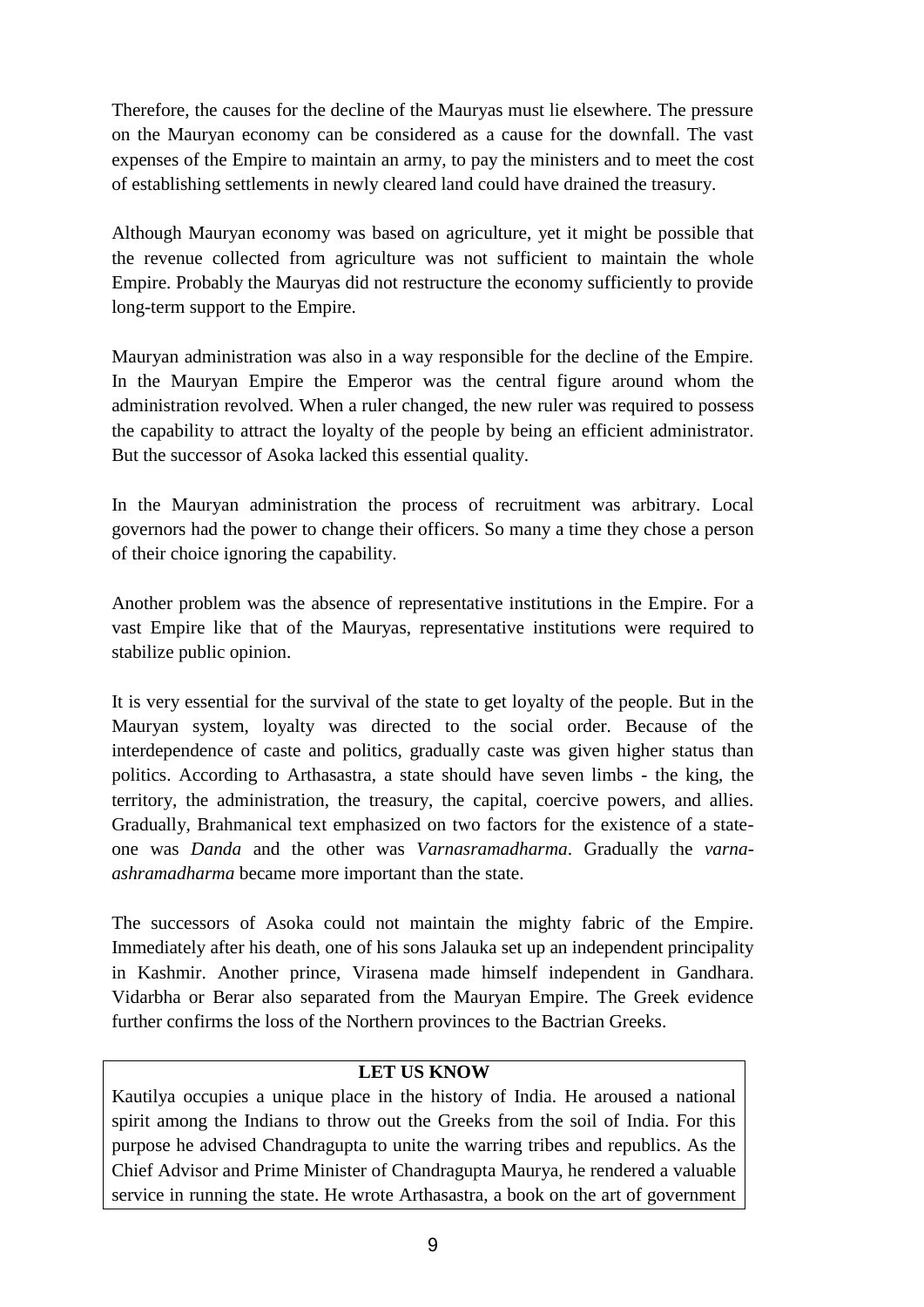administration and central government. The king had a good espionage system.

### **4.10 MODEL QUESTIONS**

- **A) Very Short Questions** (Answer each question in about 50 words)
- **Q 1:** When did Bindusara ascend the throne?
- **Q 2:** Asoka was well known for his…………………. (Fill up the blank)
- **Q 3:** What was the function of a Yukta?
- **Q 4:** Who authored Arthasastra?
- **B) Short Questions** (Answer each question in about 150 words)
- **Q 1:** Narrate the contact of the Mauryans with the Greeks. What was the impact of the Indo-Greek contact?
- **Q 2:** Write a note on the early life of Asoka?
- **Q 3:** How did Kalinga campaign influence the life of Asoka?
- **Q 4:** How does Arthasastra help us to know about the Mauryas?
- **C) Long Questions** (Answer each question in about 300-500 words)
- **Q 1:** Discuss the foundation of the Mauryan Empire.
- **Q 2:** How did Asoka promote Buddhism? Discuss his concept of Dhamma.
- **Q 3:** Describe the administrative system of the Mauryan Empire.
- **Q.4:** Assess the causes behind the downfall of the Mauryan Empire.

#### **REFERENCE BOOKS**

#### **English Books:**

- 1. Chandra, Satish. (1990). *Medieval India,* NCERT, New Delhi.
- 2. Chandra, Sathish(2007 ) *A History of Medieval India,* Orient Black Swan, New Delhi
- 3. Chattopadhyaya, Brajadulal (2012). *The Making of Early Medieval India,* Second edition, Oxford Press, New Delhi.
- 4. Jha, D.N. (1977), *Ancient India-An Introductory Outline,* Peoples' Publishing House, New Delhi-110055
- 5. Kosambi, D.D. (2001): *The cultural and Civilization of Ancient India in Historical Outline*, Vikas Publishing House.
- 6. Majumdar, R.C., Raychaudhuri, H.C., Datta, K. (1986). *An Advanced History of India.* New Delhi, Macmillan India Ltd.
- 7. Maiti, P.(2001): *Studies in Ancient India*, Kolkata, Shreedhar Prakashani
- 8. Raychaudhuri, H.C. (1972). *Political History of Ancient India*. Calcutta, University of Calcutta.
- 9. Sharma, L.P. (1981). *Ancient History of India (pre-historic Age to 1200 A.D.).*  New Delhi, Vikas Publication House Pvt. Ltd.
- 10. Singh, Upinder (2009): *A History of Ancient and Early Medieval India, from the Stone Age to the 12th Century,* Pearson.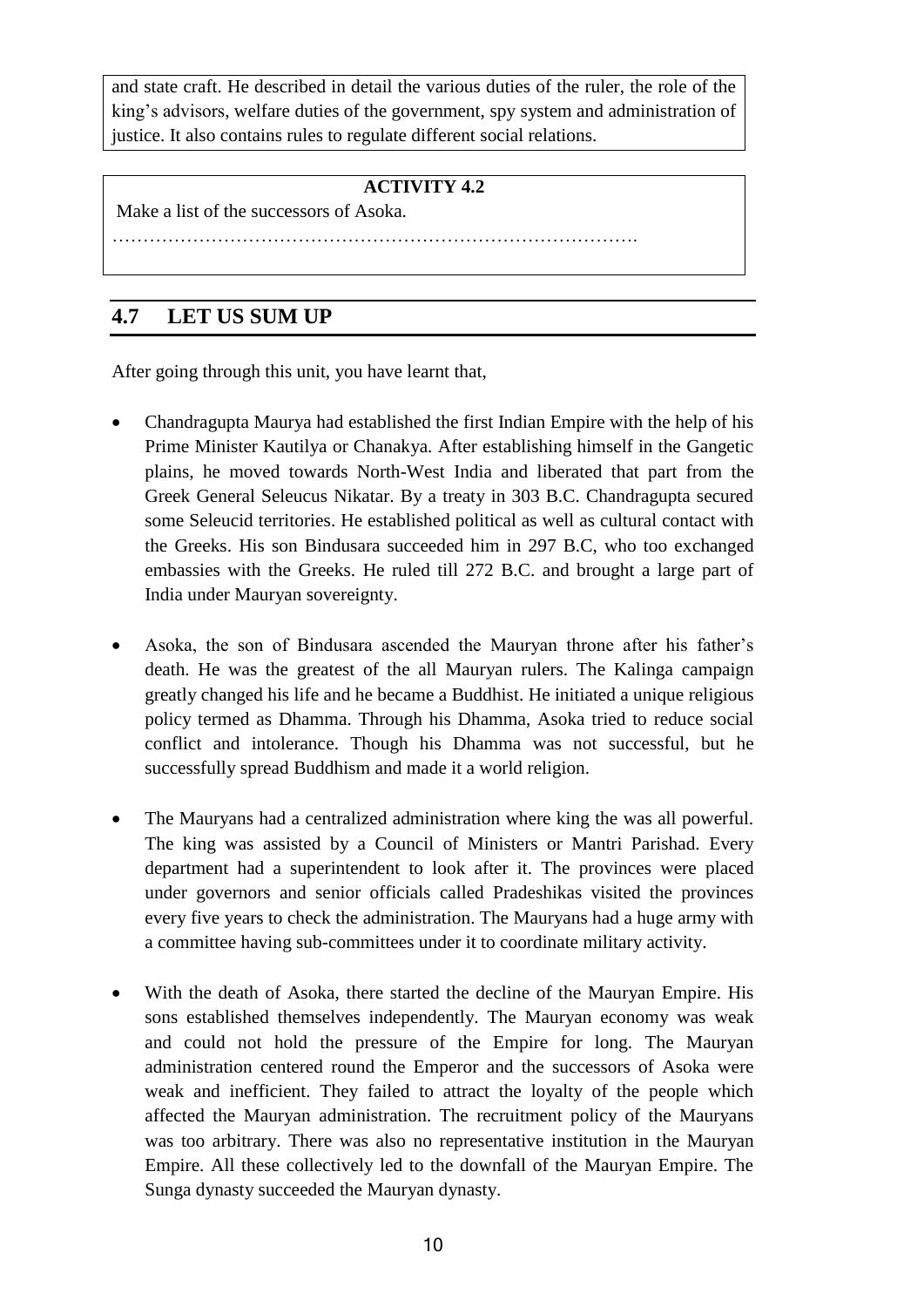- 11. Singh, Vipul (2009). *Interpreting Medieval India: Early medieval, Delhi Sultanate, and regions (circa 750-1550),* Macmillan
- 12. Thapar, Romila(2003): *The Penguin History of Early India, from the origins to AD 1300 ,* Penguin Books India.
- 13. Tripathi, Ramashankar (1999). *History of Ancient India.* Delhi, Motilal Banarsidass Publishers Pvt. Ltd.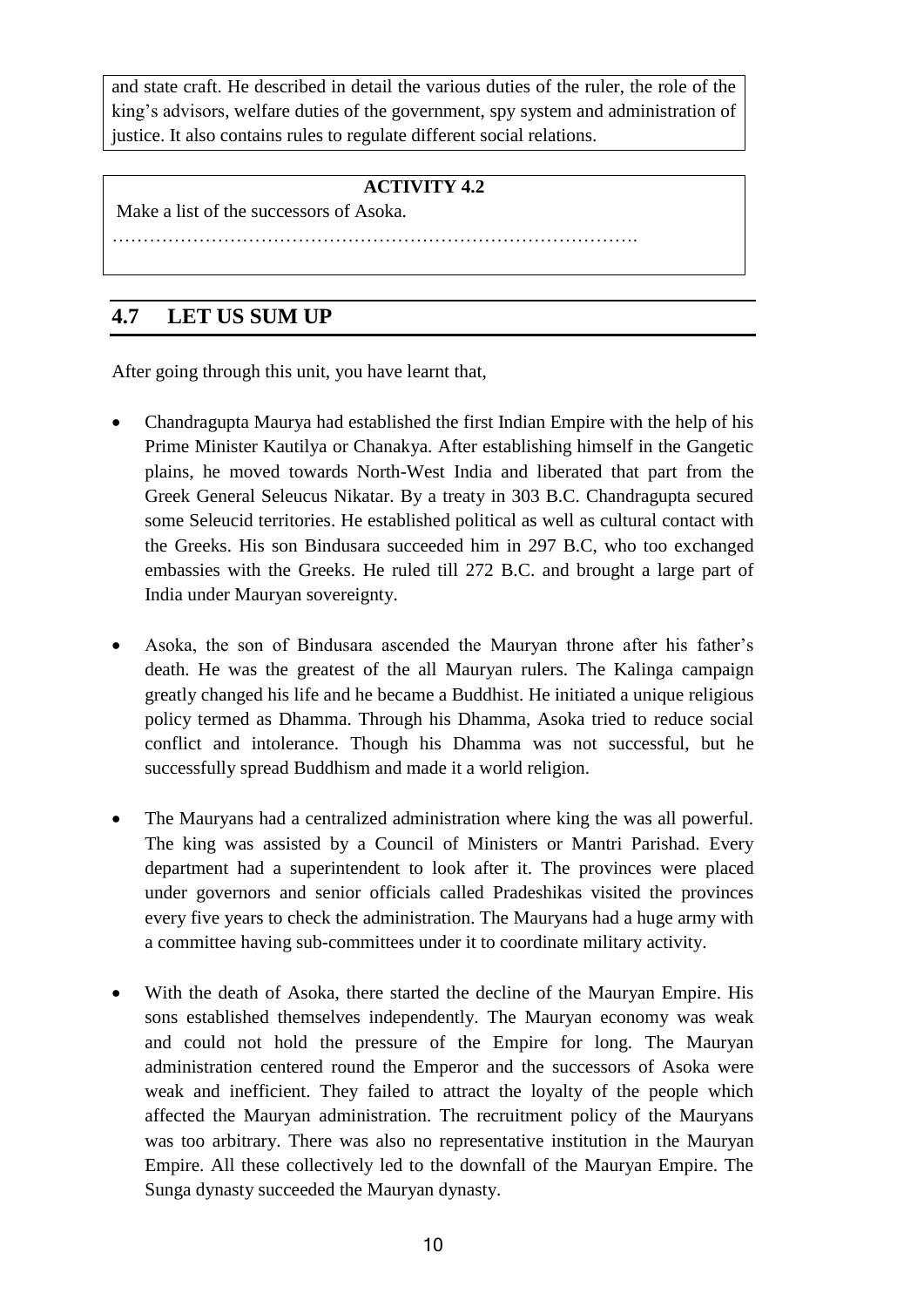# **UNIT 5 : GUPTA SOCIETY : LAND GRANTS, PEASANTRY AND BEGINNING OF FEUDAL SOCIETY**

### **Structure**

- 5.1 Learning Objectives
- 5.2 Introduction
- 5.3 Emergence of the Guptas
- 5.4 Extension of the Gupta Empire
	- 5.4.1 Samudragupta's Policy of Expansion
	- 5.4.2 Chandragupta II's Policy of Expansion
- 5.5 Consolidation of the Gupta Empire
- 5.6 Polity and Administration
	- 5.6.1 Administrative Divisions
	- 5.6.2 Judicial Administration
	- 5.6.3 Revenue Administration
- 5.7 Downfall of the Guptas
- 5.8 Let Us Sum Up
- 5.9 Further Reading
- 5.10 Answers to Check Your Progress
- 5.11 Model Questions

# **5.1 LEARNING OBJECTIVES**

After going through the unit, you will be able to:

- discuss the emergence of the Guptas in ancient India
- explain the extension and consolidation of the Gupta Empire
- describe the polity and administration of the Guptas
- analyse the causes for the downfall of the Guptas.

# **5.2 INTRODUCTION**

India had witnessed a number of Empire building efforts throughout the ancient period of its history. We have already discussed one such successful effort at the initiative of the Mauryas. Even after the fall of the Mauryas this imperial ambition continued for centuries when different royal dynasties like Sunga, Kushana, Satavahana, etc tried to emulate the Mauryas, in building an empire but nothing special happened on the lines of an Empire, until the appearance of the Guptas in Indian politics during the 4th century A.D. However, some scholars like Romila Thapar refused to recognize the initiatives of the Guptas as being the perfect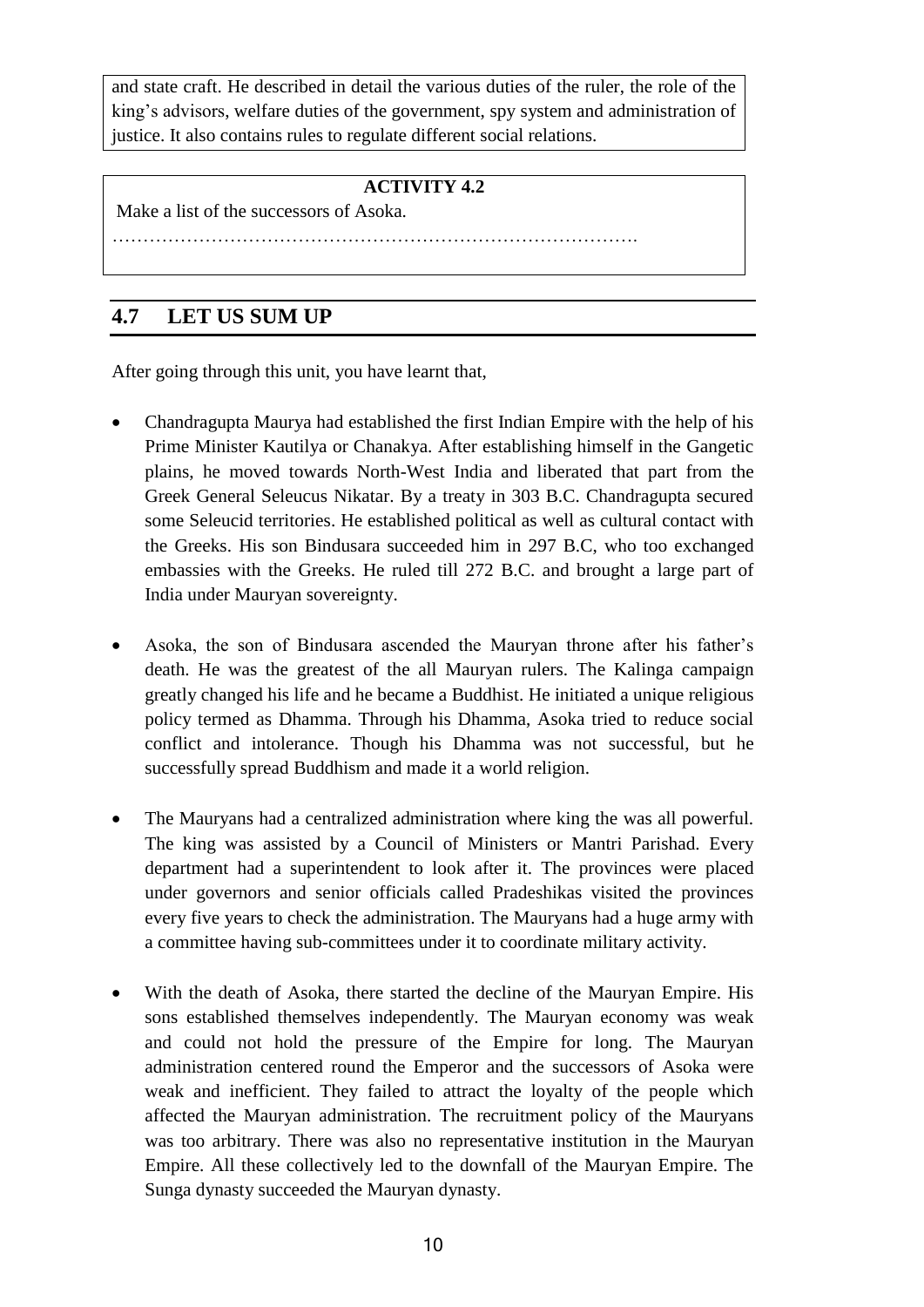realization of the concept of an Empire, primarily because of its decentralized form of administration. Whatever might be the fact, the Gupta period (starting from 4th century A.D. to of 6th century A.D.) is an important phase in Indian history with manifestation of excellence and glory in every walk of life. The Gupta period epitomised the enduring achievements of ancient Indian Civilization.

In this unit we will now discuss the Gupta Empire in detail. The emergence of the Guptas, the territorial expansion and consolidation by the Gupta rulers, the Gupta system of administration, and the factors that brought about the downfall of the Gupta dynasty will be the major part of discussion in this unit.

#### **5.3 EMERGENCE OF THE GUPTAS**

The origin of the Guptas, like most of the ruling dynasties of ancient India, is somewhat obscure in nature. Different theories have been put forward by historians from time to time about the origin of Gupta dynasty. Some historian believed that they were the rulers of a small principality in Magadha, while others held that their original homeland was the Western Gangetic plain. On the other hand, depending on their name, some historians tried to identify them as belonging to the *Vaishya* community, but some others tried to accord them with the status of a *Brahmana*.

Now regarding the question of their actual emergence, the Gupta records mentioned the name of the first three rulers of the family as Maharaja Srigupta, his son Maharaja Ghatotkachagupta and the latter's son Maharajadhiraja Chandragupta I . Depending on different records the majority of historians now confirm that during the 4th century A.D. there was a general tradition among the sub-ordinate chiefs to be normally styled as *Maharaja*, while the independent kings liked to call themselves *Maharajadhiraja*. As to the line of that description- the first two rulers of the Gupta dynasty appeared to be the feudatory chief, but it is difficult to know the name of their suzerain.



Fig. 10.1: Gupta Empire Source: Google Image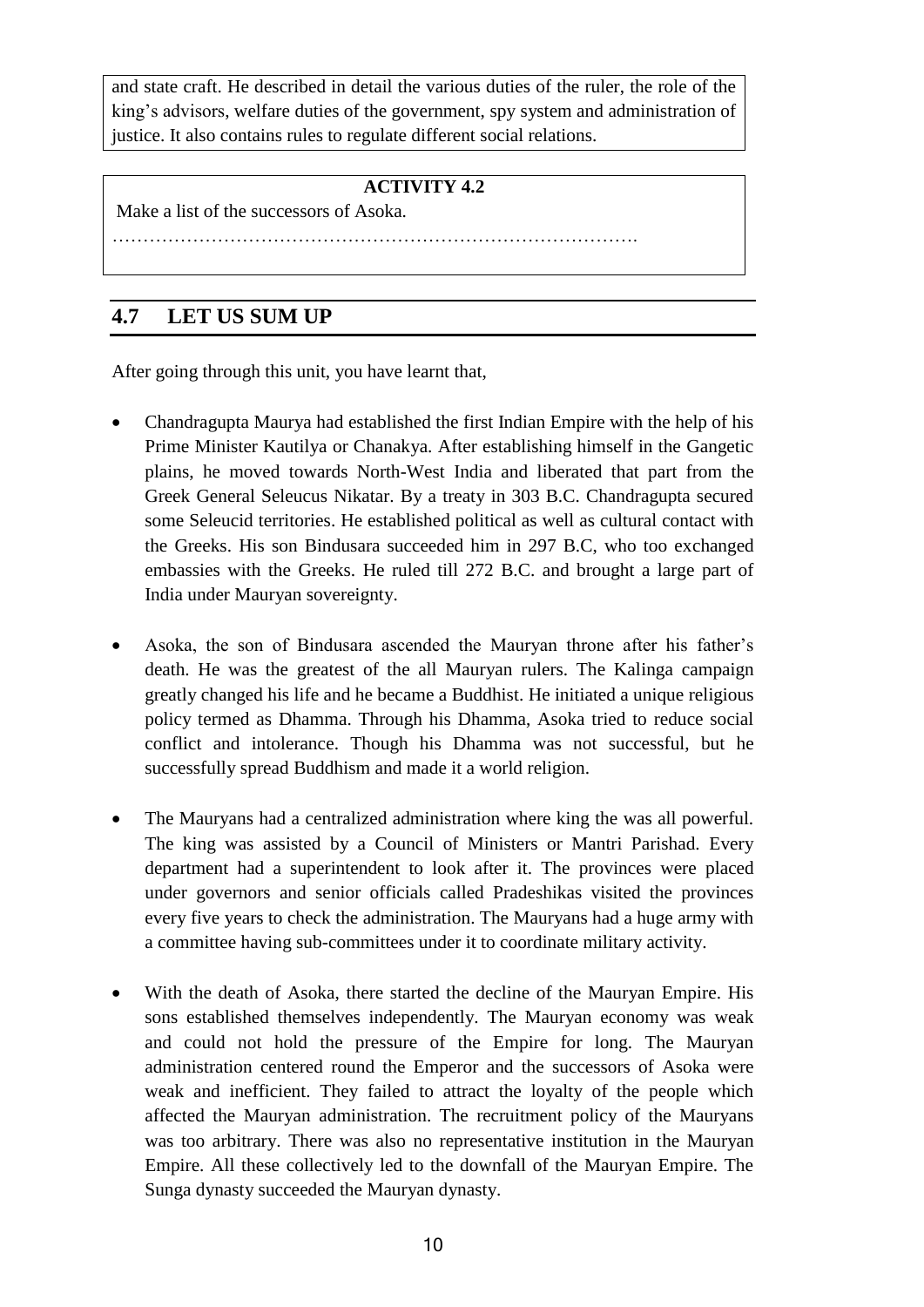#### **LET US KNOW**

I-tsing, a Chinese traveler, who visited India in the 7th century A.D. made some comments about the first Gupta ruler Srigupta, (275-300 A.D.) which was supposed to be a authentic one. According to him Srigupta's kingdom comprised of a portion of North Bengal and Bihar. Srigupta became a Buddhist and said to have constructed a temple for the Chinese pilgrims near Mrigashikhavana. The Vakataka records refer to Srigupta as the *adiraja* or the first ruler of the Gupta line. Srigupta was succeeded by Ghatotkachagupta.

Chandragupta I, the third ruler of the Gupta line succeeded Ghatotkacha and brought the house successfully under the full light of history by removing the veil of obscurity. It was he who determined the tract of an imperial identity for the Guptas in future. Chandragupta I married into the Lichchavi family, once an old established *Gana-Sangha* of North Bihar, now associated with the kingdom of Nepal. This Lichchavi-Gupta matrimonial alliance had a special significance for the emergence of Gupta power in future. Eminent historian Romila Thapar has put forwarded the view that perhaps the Guptas had no royal origin, and under such circumstances, the marriage alliance with an old prestigious family, had normally set a stamp of acceptability. On the other hand V.A Smith expressed the view that the Lichchavi Princess Kumaradevi brought to her husband as her dowry valuable influence which in due course of time offered him a paramount position in Magadha and in the neighbouring countries. In other words, it can be said that the marriage alliance of Chandragupta I was important less from the social point of view but more from political point of view.

After stabilizing his position in Indian politics, Chandragupta I successfully extended his rule over the main heartland of Gangetic plain which had included some of the important territories like Magadha, Saketa, Prayaga. This inclusion sufficiently proved his independent status to adopt the title like *Maharajadhiraja* or king of kings. Based upon the campaigns of Chandragupta I some historians consider his kingdom as consisting of whole of Bihar, a portion of Bengal except the part of Samatata or Eastern Bengal, Eastern U.P. i.e. a territory extending upto Benaras. However, there are lot of confusions over the question of the extension of his Empire. The establishment of the Gupta era from the date of his accession i.e. in and about 319- 320 A.D. has further highlighted the political importance of the reigning period of Chandragupta I, thus the first three rulers of the Gupta line had successfully established themselves as emerging power of Indian politics.

#### **ACTIVITY 5.1**

Prepare a list of the rulers of the Gupta dynasty.

………………………………………………………………………………………… ………………………………………………………………………………………… ………………………………………………………………………………....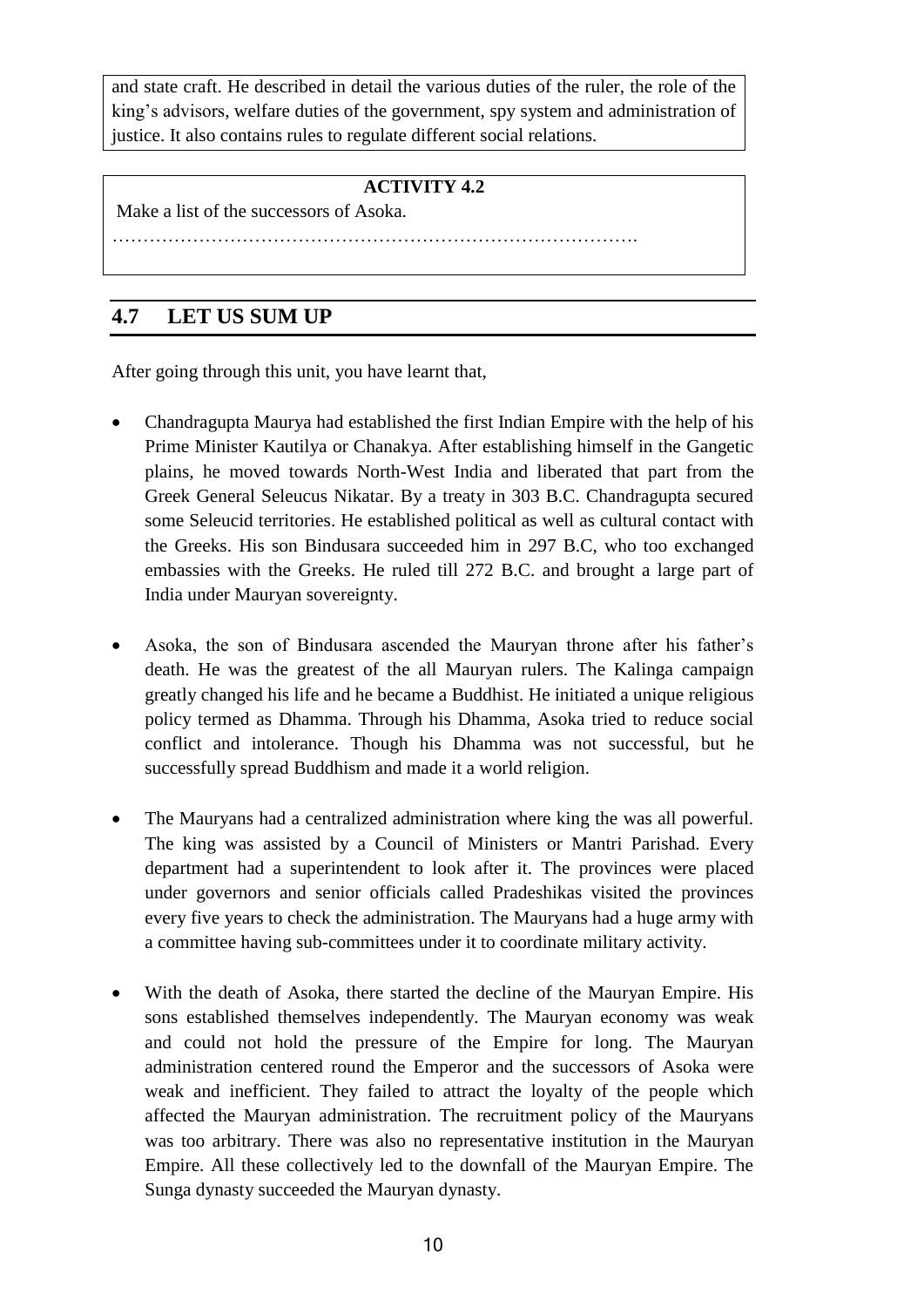### **5.4 EXTENSION OF THE GUPTA EMPIRE**

The Gupta rulers established a far flung Empire in India. They were very good conquerors and by the might of their sword, they occupied different areas, thereby extending the dominion of the Gupta Empire. In this section we will discuss the extension of the Gupta Empire.

#### **5.4.1 Samudragupta's Policy of Expansion**

The extension of Gupta Empire was mainly the handi-work of great Gupta Emperor Samudragupta, who ascended the throne in about 335 A.D. The main source of information of his campaign is a lengthy eulogy, inscribed on an Asokan Pillar at Allahbad known as the *Allahbad Pillar Prasasti*. The writer of this eulogy was his court poet Harisena. Apart from this inscription, the Bhitari Seal and Pillar, different numismatic evidences, along with *Vayu Purana* and *Bhagavata Purana* throw a good deal of light on the political condition of India at that time.

There is a controversy regarding a civil war for the throne, on the basis of a Sanskrit term *Tulya Kulaja* i.e. 'Princes of Equal Birth'. Allahabad *Prasasti* clearly states that Samudragupta was nominated to the throne by his father Chandragupta I on the occasion of a full session of royal court. His nomination probably offended the Princess of his equal birth as some historians think and provided an opportunity of a revolt under the leadership of an obscure Prince Kacha. This Kacha was supposed to be the eldest brother of Samudragupta. But subsequent numismatic evidence proves that Kacha was an alias of Samudragupta himself. This view is yet to gain the general acceptability of the scholars and it still remains as a matter of further research. Whatever might be the trouble that led to his coronation, Samudragupta had successfully overcome it.

*Allahbad Pillar* Inscription gives an impressive list of kings and the region that were conquered and brought under various degrees of his subjugation. Depending on that list the victorious campaign of Samudragupta can be discussed in the following.

The great king started his career of expansion by subjugating the neighbouring kings in the Ganga-Yamuna Valley and thus tried to consolidate his position at home before he started his campaign in the remote South. It was at that initial strokes that he defeated four important kings of modern UP and Central India. They were Achyuta of Ahichhatra (Modern Ramnagar and Rai Bareilly district of U.P) Nagasena of Mathura, Ganapati Naga of Padmavati (Gwalior) and the Prince of the Kota family (yet to be ascertained).

Samudragupta was a great conqueror. After consolidating his position in and around his home tract of Magadha, he might have started his campaign towards *Dakshinapatha* (South India). It is interesting that his South Indian campaign was formulated with a theory of *Dharmavijaya* which was marked by three principles namely Grahana (capture of the enemy), *Moksha* (liberation) and *Anugraha* (principle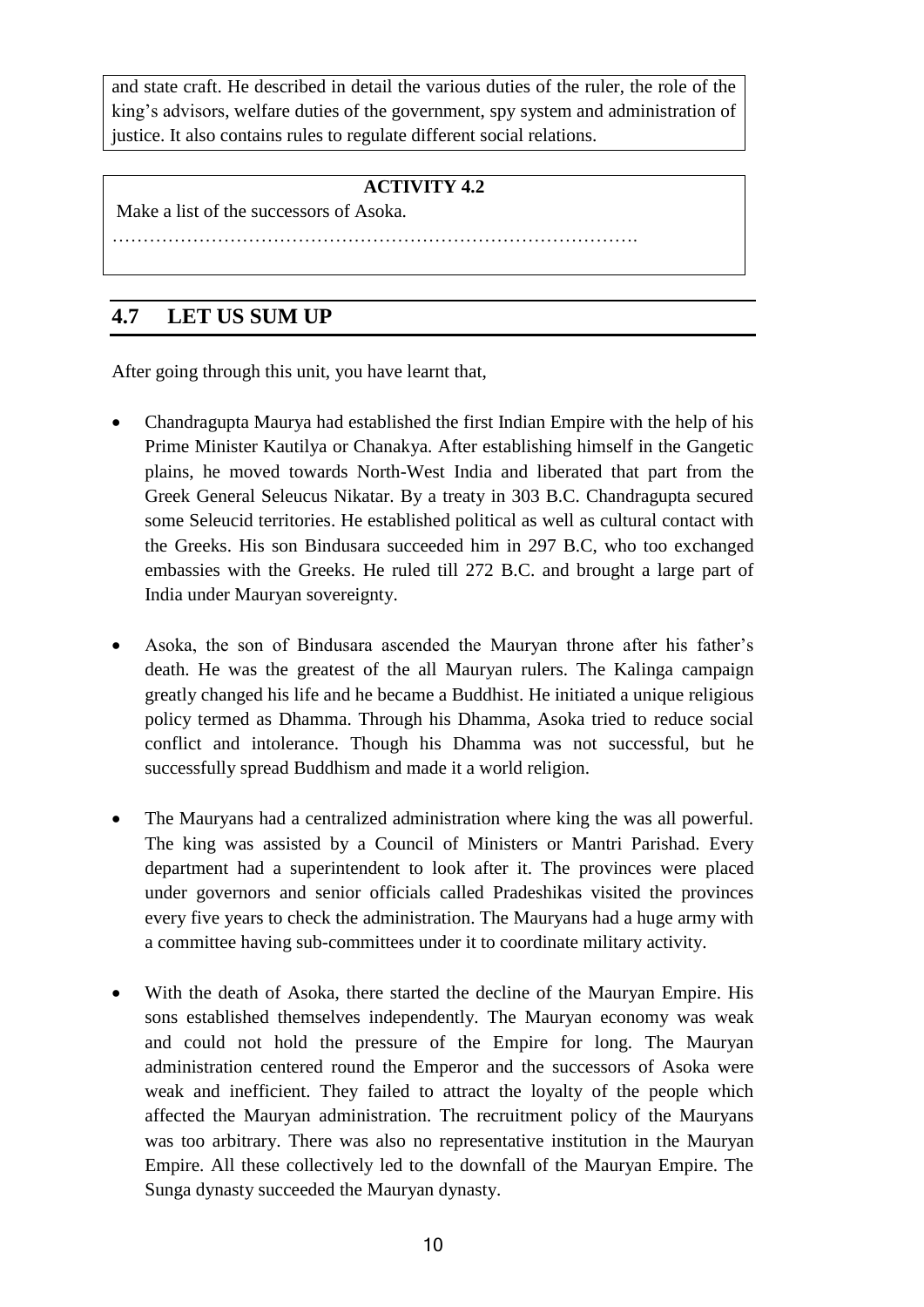of favoring by reinstating the enemy). During the course of his campaign, Samudragupta defeated as many as twelve kings of South India, whom he first captured and then liberated and ultimately reinstated in their respective kingdom. The list of the twelve South Indian kings as put forward by the Allahbad Prasasti are as follows Mahendra of Kosala (Bilaspur, Raipur, Sambalpur district), Vyaghraja of Mahakantara (forest tract of Jaipur region of Orissa), Mantaraja of Kurala (yet to be ascertained), Mahendragiri of Pishtapuram (Pithapuram in Godavari district), Svamidatta of Kottura (Ganjam district), Damana of Erandapalla (Vizagopatam district), Vishnugopa of Kanchi, Hastivarman of Vengi (Ellore in Krishna- Godavari district), Nilaraja of Avamukta (yet to be ascertained), Ugrasena of Palakka (Vellore district), Kuvera of Devarashtra (Gapatam district) and Dhananjaya of Kushalapura (in North Arcot district).

Probably when Samudragupta was engaged in his Southern Campaign, some of the North Indian rulers, by taking the opportunity of his absence, might have started a revolt against him. To deal with the matter Samudragupta hurried back home and found that nine of his hostile North Indian kings formed a confederacy to resist his victorious campaign. Among these nine rulers- three of them were the Naga rulers of Central India, namely Achyuta, Nagasena and Ganapati Naga whom he had defeated in his earlier campaign. The other six rulers of North India to form the confederacy were: Rudradeva (identified as Rudrasena I of Vakataka), Matila (Western UP), Nagadatta, Nandin, Balavarman and three other Naga rulers of Central India. Inspite of their combined efforts, the descriptions of Poet Harisena has made it clear that Samudragupta not only defeated them but also uprooted them violently.

Apart from these three major campaign Samudragupta also defeated some of the forest kings or the tribal chiefs of Central India and the Deccan. Along with that, nine republics, including the age old *Malavas, Yaudheyas, Madrakas* were also forced to accept the Gupta suzerainty. His victory over the tribal and the republican states proved to be disastrous one for the later Guptas. Accordingly, when the Hunas invaded North-Western India, including Punjab and Rajasthan, no power was there to act as a buffer for the Gangetic plain.

The impression of his power compelled some of the frontier states *Pratyanta Nripatis* like Samatata (South-Eastern Bengal) Davaka (Dabaka in Nagaon district of Assam) Kamarupa, Nepal, Kartripura, to become voluntarily his vassals by paying tribute, obeying his order and offering him personal homage. Apart from that even some of the independent or semi-independent foreign powers beyond the frontier of Samudragupta's Empire like *Daivaputra Shahi Shahanu Shahi Saka Murundas*, etc also entered into sub-ordinate alliance with him. Moreover, Meghavahana, the king of Ceylon (Sri Lanka) maintained diplomatic relation with him.

Thus, the Gupta Empire during the time of Samudragupta included whole of North India except the tract of the Saka rule in Western India, Kashmir, Western Punjab,Western Rajputana. In the South, the Gupta hegemony was extended even upto the tract of Tamil Nadu. Despite his all round conquest of the Indian subcontinent, the main area of his rule, however was much more limited as his direct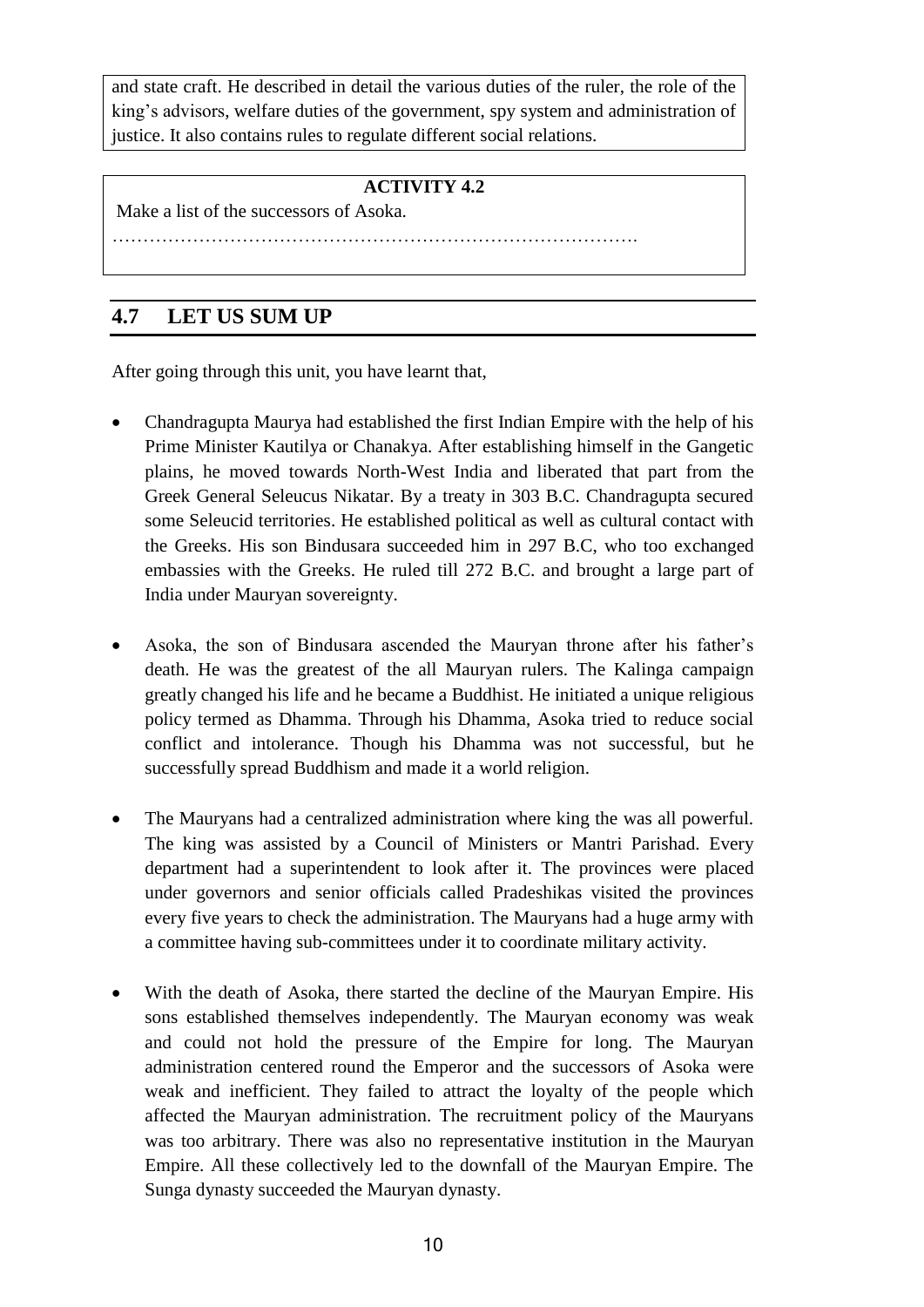rule comprised only of U.P, Bihar, West Bengal a portion of Central Province and Vindhya region. To commemorate his victory Samudragupta performed the *Asvamedha* Sacrifice (Horse Sacrifice), the performance of which is often regarded in history as a symbol of imperialism.

#### **5.4.2 Chandragupta II's Policy of Expansion**

There was another important phase of expansion of Gupta history, which started with the reigning period of Chandragupta II, son and successor of Samudragupta. This was a campaign against the Sakas of Western India. This campaign took place in between 388-409 A.D. The main source of information of this campaign are the two inscriptions in Udaygiri and Vishakhadatta's Sanskrit drama *Devi Chandraguptam*. According to the story of the drama, after the death of Samudragupta, his eldest son Ramagupta became the king of the Gupta Empire. The name of the wife of the king Ramagupta was Dhruvadevi. The Sakas invaded the Gupta territory and Ramagupta failed to resist the Saka invasion. Ultimately he had to make an agreement with the Saka ruler to surrender his wife Dhruvadevi in return for his kingdom. Chandragupta II who was the younger brother of Ramagupta was disgusted with the action of his elder brother and he in a heroic attempt not only rescued Dhruvadevi from the Sakas but also killed the Saka king. Then Chandragupta II killed his elder brother and occupied the Gupta throne and married queen Dhruvadevi. Whatever might be the truth, the story in its turn confirmed the natural tendency of Westward expansion of Gupta Empire which Samudragupta left to his successor.

As we have already discussed, Samudragupta had extended the frontier of the Gupta Empire on all sides. He left his vast Empire to his successor Chandragupta II. We have to depend upon various literary and geographical evidences for forming our idea about Chandragupta II's conquests. Samudragupta had extended his frontier East and Southward. His Westward expansion halted at Eastern Malwa. Further expansion Eastward and Southward was not possible. Hence the natural tendency of expansion in the reign of Chandragupta II lay Westward against the kingdom of the Saka Satrapas of Western Malwa and Gujarat. He feared an alliance between the Sakas and the Vakatakas of Maharastra and the Nagas.

Therefore, he followed a policy of isolating the Sakas by forging a matrimonial alliance with the Vakatakas and the Nagas.

As a result of that Chandragupta II married Kuvera Naga, a Princess of the Naga family and won the friendship of the Naga power. The Nagas formed a powerful political force in Central India and their alliance consolidated Gupta authority in the region. Prabhavati Gupta, the daughter of Chandragupta II and his queen Kuvera Naga, was married to Rudrasena II, the Vakataka ruler of Maharashtra. The geographical position of the Vakataka kingdom was such that it could be of immense help to Chandragupta II for his projected campaigns against the Sakas of Kathiwar and their hostility could seriously embarrass him. Moreover, the Vakataka alliance was a useful deterrent against any future revolt of the Sakas in Saurashtra. Rudrasena II had died at an early age and after his death Prabhavati.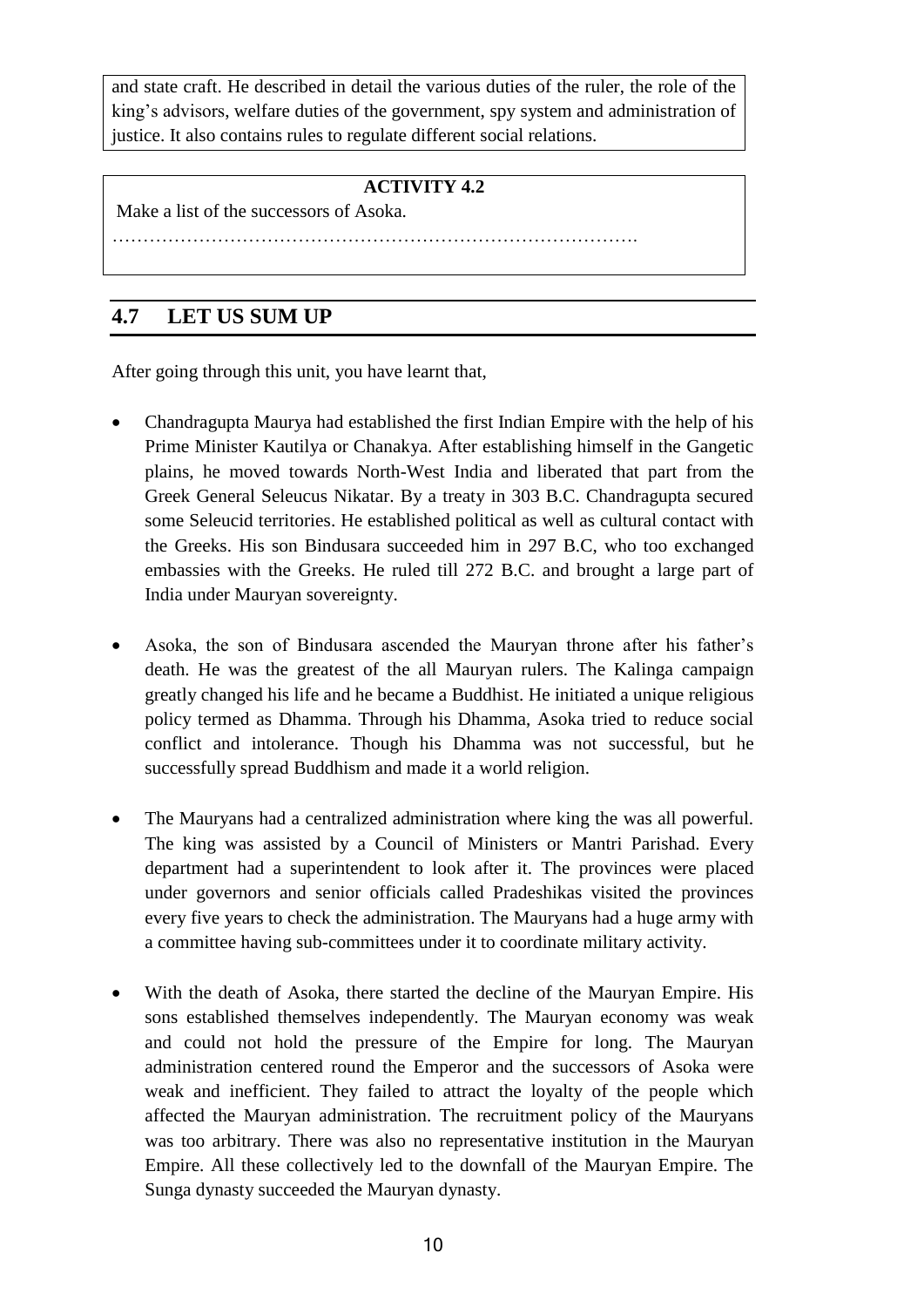Gupta became the regent of her minor sons, which indirectly increased Gupta influence in the Vakataka court. According to a tradition, Chandragupta II or his son married a Kadamba Princess of the Kuntala country. This marriage is politically useful for operation against the Sakas. Thus, by a policy of matrimonial alliance with the Nagas, Vakatakas and Kadambas, Chandragupta II encircled the Sakas.

Chandragupta II's brilliant victory over the Saka Satrap united Western India with the rest of Northern India. It rounded off the Gupta Empire by pushing its Western limit to the natural frontier on the Arabian Sea. The Gupta Empire now extended from the Bay of Bengal in the East to the Arabian Sea on the West. The annexation of Saurashtra and Malwa by Chandragupta II opened up to the Guptas free access to the ports of the Western coast especially to the part of Barygaza. Indian trade between Northern and Western India vastly increased as a result of the conquest of Malwa and Saurashtra. The city of Ujjaini lay on the high road of trade between the Northern and Western India. The city became a great emporium of trade. It became a great centre of culture and religion. Chandragupta II converted this city into his second capital. However, Chandragupta II's great victory over the Sakas is not directly mentioned in any official epigraph of the Guptas.

Chandragupta II's greatest achievement was the conquest of Malwa, Gujarat and Kathiwar from the Western Saka Satraps. The Sakas of Western India were a very powerful neighbour. They remained a thorn on the side of the Gupta Empire. Chandragupta II, while he was a crown prince, acted as a governor of Eastern Malwa and was conscious of the Saka problem on the frontier. He connected Eastern Malwa as his lease of operation against the Saka Satrap Rudrasinha II. This is corroborated by the *Udayagiri Inscription* and also by the *Harshacharita*. The *Mehrauli Iron Pillar* (near the Qutub Minar inDelhi) Inscription refers to the exploit of a king Chandra who quelled a rebellion in Bengal and vanquished the rulers of the Sapta Sindhu area. As Chandragupta II is called 'Chandra' in his coin, historians generally accept his identification with the Chandra of the inscription. With the end of the reigning period of Chandragupta II, the period of expansion of Gupta Empire has come to an end. Despite his important conquests he was remembered not as a great conqueror but as a consolidator.

#### **CHECK YOUR PROGRESS**

Q 3: Write True / False:

- a) Harisena was a court poet.
- b) Tulya Kulaja means Princes of Unequal Birth.
- c) Dakshinapatha means the Western part of India.
- d) Devi Chandraguptam is a Sanskrit drama of Vishakhadatta.
- e) Chandragupta II married Kuvera Naga.
- f) Ujjaini lay on the high road of trade between the Northern and Western India.

Q 4: What is the main source of information for Samudragupta's policy of conquest?

………………………………………………………………………………………..

#### Q 5: Who was Ramagupta?

......................................................................................................................................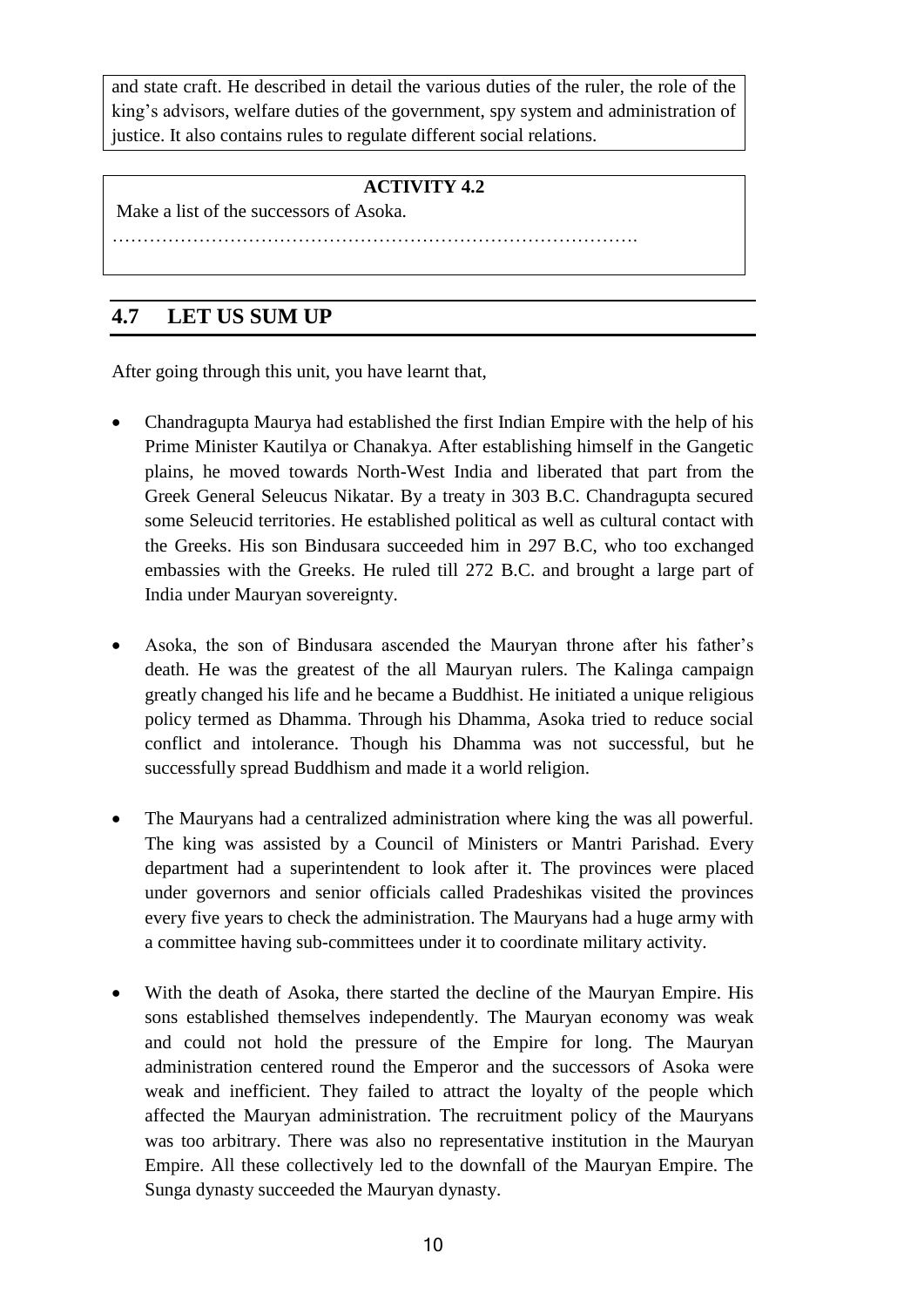Q 6: Write about Samudragupta's policy of conquest towards South India in about 60 words.

```
..........................................................................................................................................
    ..........................................................................................................................................
             ..........................................................................................................................................
    ..........................................................................................................................................
```
# **5.5 CONSOLIDATION**

After the vigorous campaign of Samudragupta, there came a phase of consolidation and stabilization. Samudragupta left for his successor Chandragupta II a legacy of a vast Empire. Justifying his nomination, the fifth ruler of the Gupta line had not only completed the work left undone by his father, but also assimilated large number of tribal tracts, including the territories ruled by the Sakas and the Kushanas in Western India, Samatata or a part of Eastern Bengal.

As we have discussed earlier, Chandragupta II liberated Western India from the age old servitude of the Saka Satraps. Thus, by bringing the land between the Bay of Bengal and Arabian Sea under the shadow of an Imperial identity, Chandragupta II completed the work of the political unification of Northern India.

In consolidating the Gupta power in India the political marriage had always played a vital role. At the stage of their emergence the Lichchavi marriage alliance provided them with political status and acceptability. Similarly, at the stage of consolidation also marriage alliances provided them an opportunity to strengthen their hold further in North Indian politics. Chandragupta II, the great consolidator concluded a number of marriage alliances with different Indian rulers which created a ring of a friendly states around him. Except the campaign against the Western Saka, no major military expedition had been taken by Chandragupta II. The entire period of his reign was a peaceful one. His pacific policy further strengthened the process of consolidation of the Gupta Empire.

As a result of his pacific policy Gupta history entered into a phase of cultural renaissance. It provided him an opportunity to pay more attention to the development of Gupta art and culture. Chandragupta II was known as the patron of legendary Nine Gems or *Nava Ratna*, of whom Kalidasa was the most prominent one. This great poet Kalidasa immortalized the age by his great literary creations.

The Gupta period witnessed the ultimate revival of Brahmanical culture which saw its beginning in the horse sacrifice of Samudragupta. One of the main vehicles of this Brahmanical culture was the Sanskrit language. By patronizing the gems of the Sanskrit literature, Chandragupta II put it at the pin node of its glory. By patronizing the creative spirit of his age, he successfully enhanced not only the military but also the cultural pride of the Empire and consolidated the position of Gupta Empire as a centre of creative activity.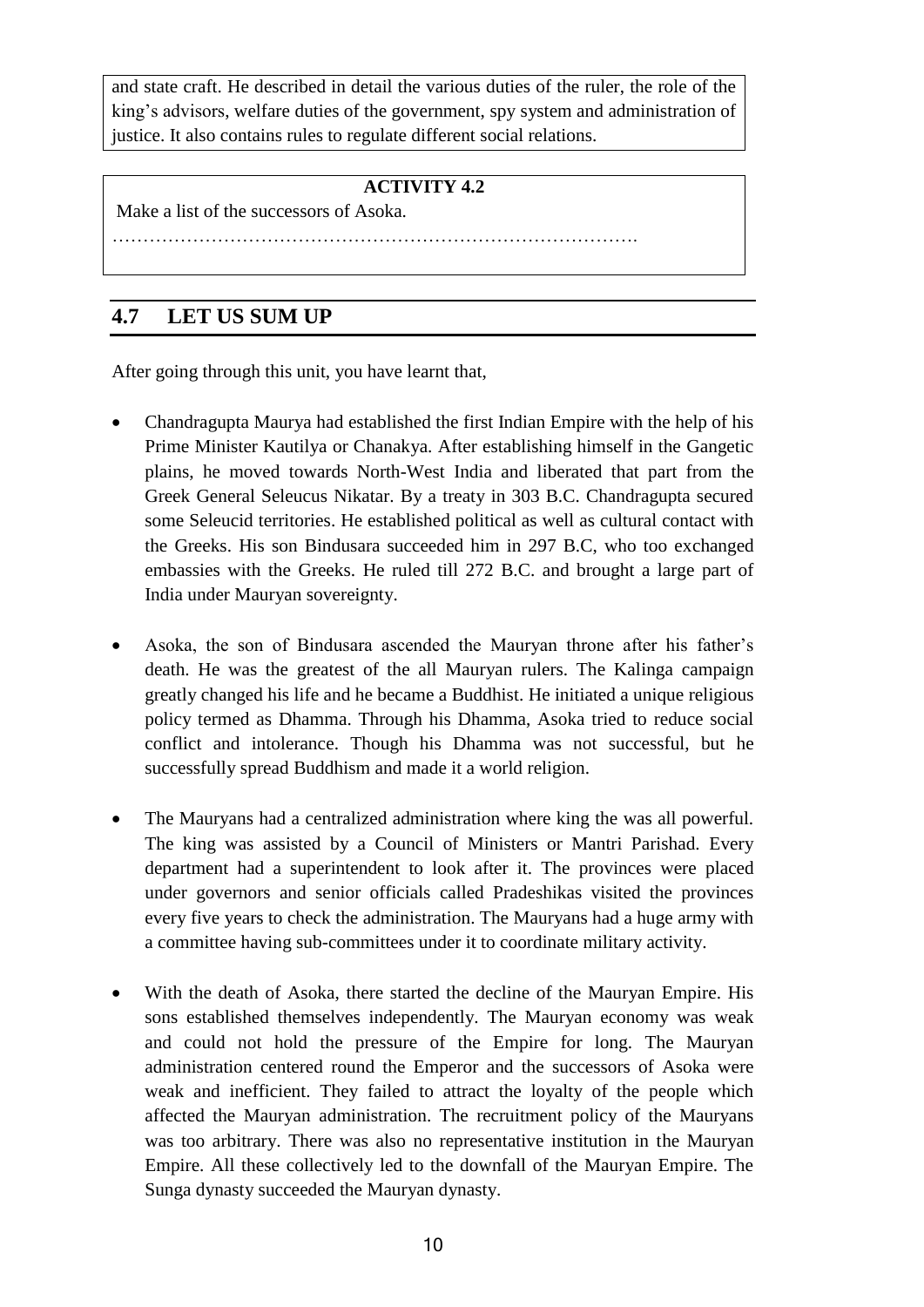#### **LET US KNOW**

The Nine Gems or *Nava Ratna* were Kalidasa, Khatakarpara, Dhanwantari, Varahamihira, Kshapanaka, Shankhu, Amarasimha, Vetalbhatt (or Vetalabhatta) and Vararuchi.

#### **CHECK YOUR PROGRESS**

Q7: Which marriage alliance initially provided the Guptas political status and acceptability? ..................................................................................................................................... Q 8: Who provided patronage to the Nava Ratna? ..................................................................................................................................... Q 9: Who was the most prominent amongst the Nava Ratna? ……………………………………………………………………………………….

# **5.6 POLITY AND ADMINISTRATION**

We have a few important sources for the study of the Gupta polity and administration. Some literary sources like various *Smritis*, *Manava Dharma Sastra*, *Yajnavalka Smritis*, *Narada Smriti* and Kamandaka's Nitisara, etc are important sources. The Damodarpur and the Eran Inscriptions throw light on Gupta administration. Let us analyse the polity and administration of the Guptas.

Monarchy was advocated as an ideal system of government in the Gupta period. There were some tribal republics like those of the *Malavas*, *Yaudheyas*, *Arjunayanas* in Northern India. There was always contradiction between the two systems of government. Kingship being sanctioned by the Brahmanical *Shastras* was powerful and aggressive against the republics.

The king or *Samrata* was at the head of the government. He ruled by hereditary right. The Gupta Emperors adopted the high sounding titles of *Maharajadhiraja*, *Paramabhattaraka*, etc. They brought additional lustre to their position by claiming for themselves divine origin and super human qualities. Hence, they assumed magnificent titles like *Paramesvara*, *Achintyapurusha*, *Lokadhamadeva*, *Paramadaivata*, etc.

Theoretically, there was no limit on the king's power. He ruled over his vast Empire with absolute command over all the branches of the government. He was the supreme commander of the army. Samudragupta and Chandragupta II personally led the army. The governors, important civil and military officers were appointed by the king and they held office at his pleasure. The central bureaucray functioned under his personal supervision. The king was the master of all lands and he could grant them to anybody.

However, the claim of divine origin and the enjoyment of vast theoretical rights did not convert the Gupta Emperors into crude despots without any touch of benevolence among them. Samudragupta and Chandragupta II were aware of their duties to the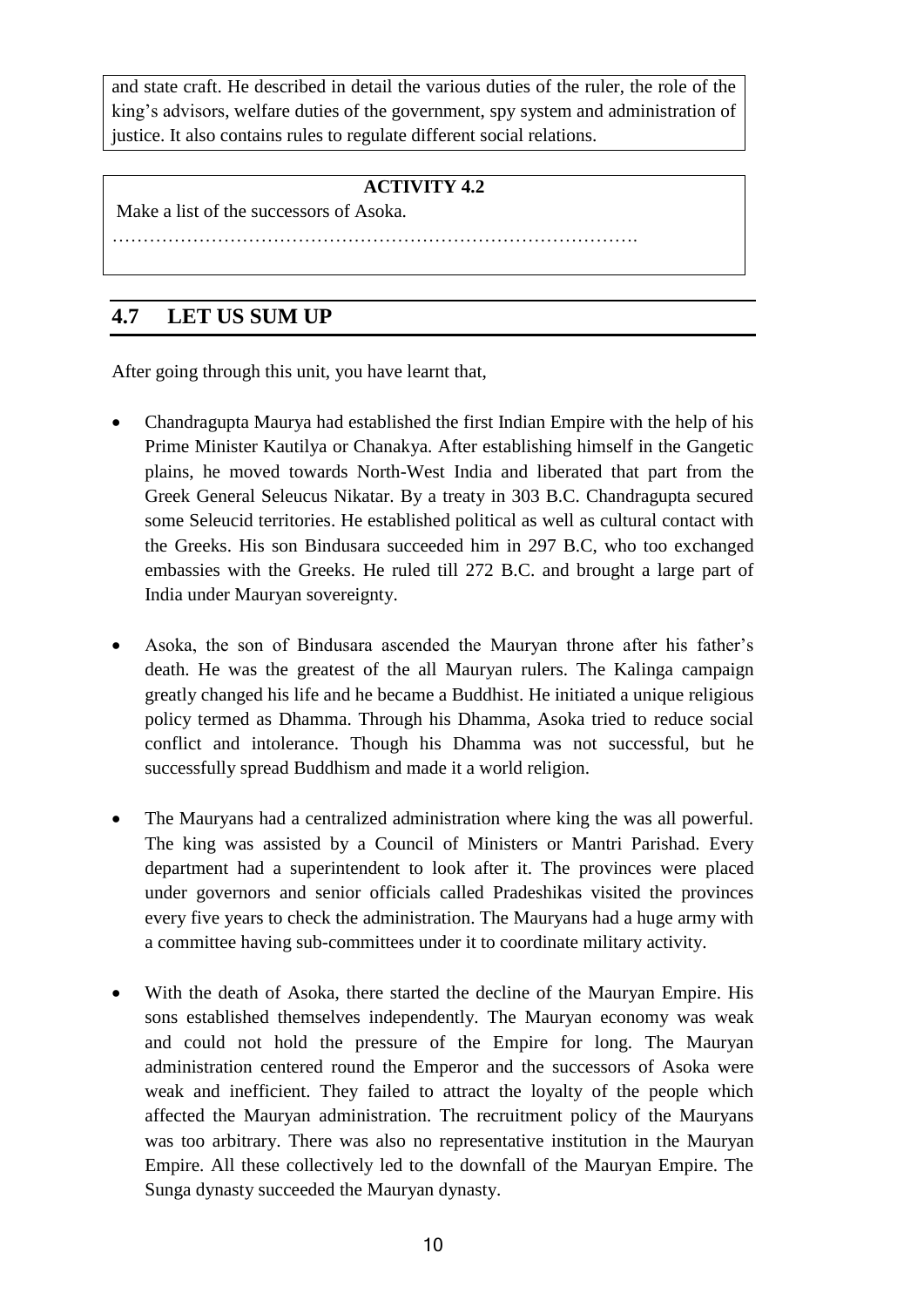people. The government did not interfere in the daily life of the people. It was sympathetic to people's needs. Moreover, there were certain practical checks on the king's authority and power. He had to share power with high officials. It was a custom for the king to abstain from routine duties of ministers. He had to obey the rules laid down by the *Dharmashastras*. The local bodies enjoyed a good deal of autonomy in which he normally did not interfere. Moreover, the system of granting agrahara and *brahmadeya* lands led to increasing decentralization in administration and weakening hold of the central authority. The succession to the throne was hereditary but the Emperor reserved the right of selecting the heir apparent. Samudragupta was nominated by Chandragupta I as his successor from among the sons of the latter. Kumaragupta I probably nominated Skandagupta. But the system of nomination was not free from trouble.

The king was the supreme head of the government. Next in rank to him was the *Yuvaraja* or crown prince. The *Mantrin* or ministers stood at the head of the civil administration and their offices were generally hereditary. Perhaps some other high offices were also hereditary and limited to a number of families only. The *Mahadandanayakas* held offices in hereditary capacity. *Sandhivigrahika* or minister of war and peace was a new office of minister created in the Gupta period. Some of the ministers combined different offices at the same time. We do not know whether there was a *Mantri Parishad* or Council of Ministers of the Mauryan type. Kalidasa refers to a council of ministers whose decision was conveyed to the Emperor by the chamberlain or *Kanchuki*. Generally, ministers acted as individual advisers and assistants of the king.

The vast Empire of the Guptas could only be managed with the help of an organized bureaucracy. The central and provincial officials were differentiated by their designation. Among the high officials in the central administration mention may be made of *Mahabaladhikrita* (commander-in chief), *Mahadandanayaka* (chief general), *Mahapratihara* (chief of the palace guards), *Sandhivigrahika* (minister in charge of war and peace), *Akshapataladhikrita* (keeper of State documents); *Mahakapati* (head of the cavalry force), etc. They were assisted by a host of junior officials. There was no distinction between civil and military officials and sometimes both duties were combined in a single person.

There was another class of officials called *Kumaramatyas* and *Ayuktas*. They worked as the link between the central and provincial administration. High imperial officers and officers of the personal staff of the Emperor were included in the rank of the *Kumaramatyas*. It is said that *Kumaramatyas* means ministers for *Kumara* or crown prince. It is also said that *Kumaramatya* was a cadet or apprentice minister, who was minister from youth. However, *Kumaramatyas* served both the Emperor and crown prince and served in the province and district level. *Ayuktas* were employed by the Emperor specially in districts and metropolitan towns. They also performed the duty of restoring properties of the defeated king who had been reinstated.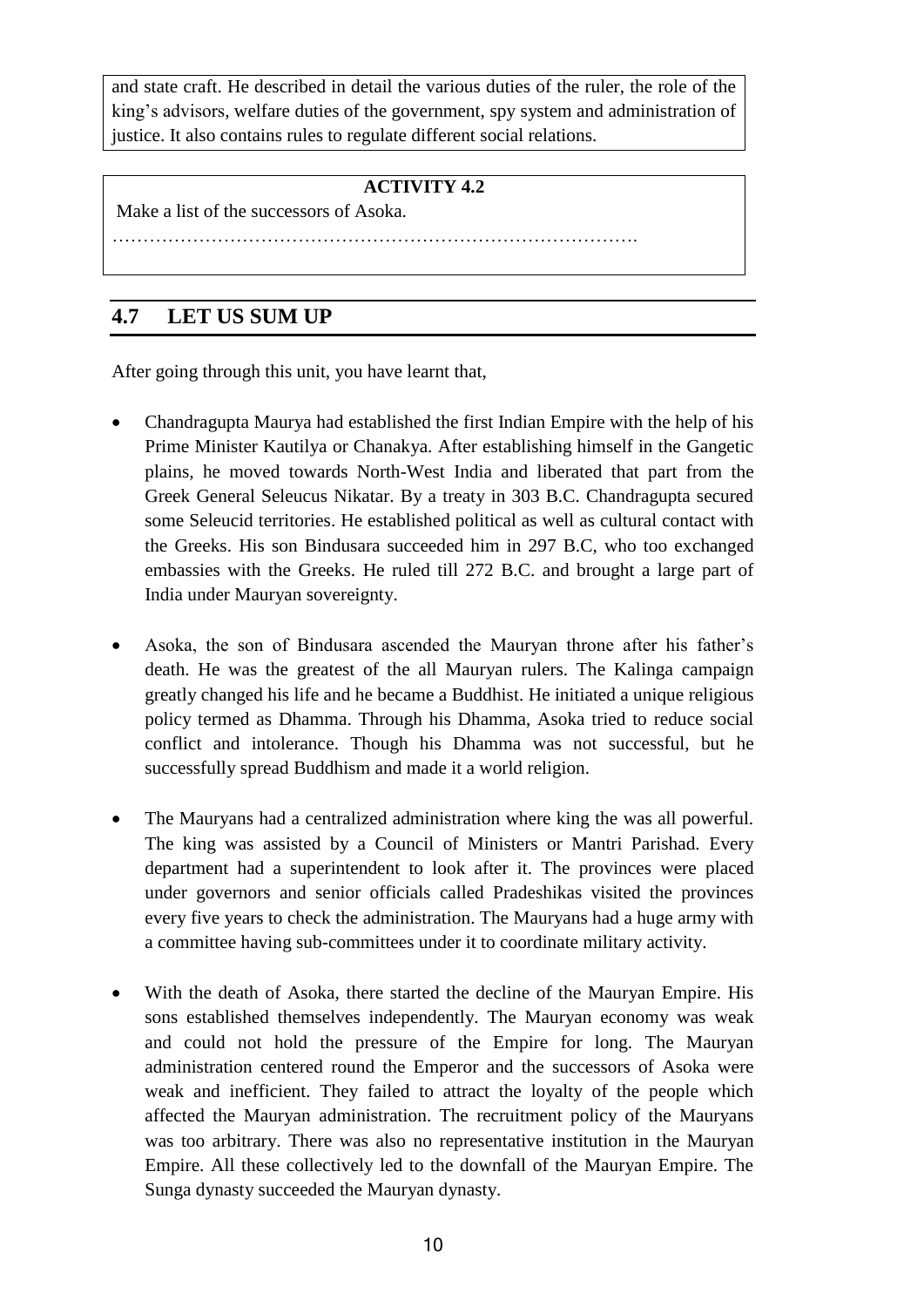#### **5.6.1 Administrative Divisions**

The Empire was divided into a number of provinces. The usual names of the provinces were *Bhuktis*, *Desas* and *Bhogas*. The provinces were sub-divided into districts called *Vishayas*. A part of the *Vishaya* was called *Vithi*. The villages or *Grama* were the lowest administrative units.

The provinces called *Bhuktis* were governed by officers called *Uparikas* or sometimes by princes of royal blood bearing the title *Maharajajouta Devabhattarka*. The provinces called Desas were governed by officers called Goptis or wardens of the marches. The districts or Vishayas were ruled by district officers styled *Vishayapatis*, *Kumaramatyas* and *Ayuktas*. Sometimes districts were governed by feudatories or Samantas. Usually the district officer was appointed by the provincial governor, though sometimes he was directly appointed by the Emperor. The *Ayuktas* served as a link between the central and district administration as discussed earlier. The Vishayapati or district officer generally acted under the *Uparikas* or provincial governors as testified by the Damodarpur Copper Plate. The *Antarvedi Vishaya* or the Doab region was the heartland of the Gupta Empire. The *Vishayas* were pivots of the Gupta provincial administration. In every *Vishaya* perhaps there was an advisory council or *Parishad* comprising local representatives. (village headman), *Bhojakas*, etc. The *Gramikas* ruled the villages with the help of village councils. He was a paid official of the state. The *Talabara*, *Vinayasthitisthapaka* were new dignitaries vested with military and religious and judicial duties respectively.

Some North Bengal inscriptions throw an interesting sidelight on the association of popular representatives in the Gupta administration. In the provincial, district or village level of administration, the officer in charge was assisted by an *Adhikarana* or Council consisting of local representatives. In the cities, the Municipal Boards (Adhikaranas) consisted of guild president, chief merchant or *Nagara Shresthi*, chief artisan or *Prathama Kulika* and chief scribe or *Prathama Kayastha*. In the districts and villages the Boards consisted of village head-men, householders, etc. The Guptas made a bold administrative experiment by associating popular elements in the administration.

#### **LET US KNOW**

Beyond the Empire under direct rule of the Guptas lay the frontier states both monarchical and republican. With politic generosity the Guptas left them in a position of sub-ordinate status of vassals to the Gupta suzerain without disturbing their internal autonomy. Samudragupta's *prasasti* (eulogy) gives a long list of such frontier vassal states brought under his sub-ordinate dependence. Their status varied according to their relative strength in comparison with that of the suzerain power. Among the states in the Eastern frontiers were the monarchies of Samatata, Kamarupa, Davaka, Nepal and Kartripura and on the Western frontier the nine tribal republics of Punjab and Rajputana.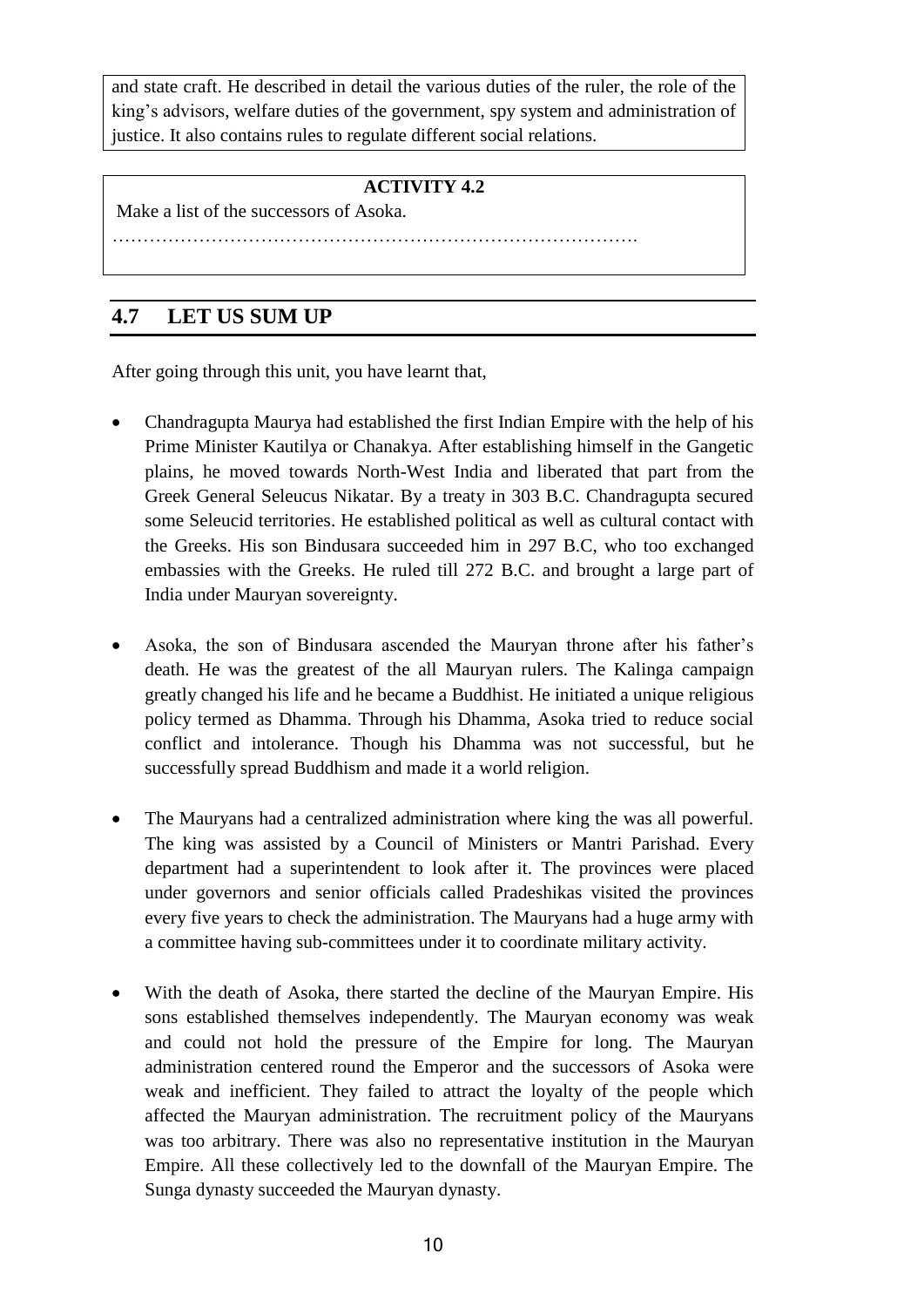### **5.6.2 Judicial Administration**

The inscriptions of the Guptas do not throw any definite light on their judicial system. The *Katyayana Smriti* lays down in the traditional way that the king is the highest judge. He personally attended the court to listen to cases and was assisted by the body of Ministers (*Amatyas*) , Judges (*Pradvivaka*), Brahmins (*Purohita*). In the cities, the city magistrates were assisted by the heads of the Shrenis or guilds, merchants, etc. In the villages, the village panchayats or family gatherings (*Kulas*) disposed of the cases. The criminal law as a whole was lenient as testified to by the Chinese pilgrim *Fa**hien*.

#### **5.6.3 Revenue Administration**

The main sources of royal revenue were various types of land revenues, fines realized for offences, commercial taxes and tax on salt, taxes on mines, etc. Exemptions from taxes were granted to villages on some occasions. The officials were recruited on the basis of merit and ability. No distinction between caste and creed was made. Guilds continued to flourish among the merchants and artisans.

The guilds or *Shrenis* were autonomous, and the guilds were governed by their own laws. Even the Buddhist Churches or *Sanghas* participated in trade and acted as bankers or *Shresthis* and lent money on interest. The state and the village society collectively held the ownership of land and without mutual consent land could not be bought or sold.

As a whole, the Gupta administration had a benevolent character and people lived happily under it. The benevolent ideal of the government even survived after the fall of the Gupta Empire. The Kalachuris, the Chalukyas and the Rashtrakutas were inspired by the models of the Gupta administrative system.

| <b>CHECK YOUR PROGRESS</b>                                                                                           |                              |  |  |
|----------------------------------------------------------------------------------------------------------------------|------------------------------|--|--|
| Q 10: Match the following:                                                                                           |                              |  |  |
| Samrat<br>a)                                                                                                         | 1 Chamberlain                |  |  |
| b) Sandhivigrahika                                                                                                   | 2. Provincial Officer        |  |  |
| Kanchuki<br>$\mathcal{C}$ )                                                                                          | 3. Head of the Cavalry Force |  |  |
| Mahakapati<br>d)                                                                                                     | 4. Record Keepers            |  |  |
| Goptis<br>e)                                                                                                         | 5. King                      |  |  |
| Pusta Palas                                                                                                          | 6. Minister of War and Peace |  |  |
| Q 11: Who was Mahabaladhikrita?<br>Q 12: Write a note on the revenue administration of the Guptas in about 50 words. |                              |  |  |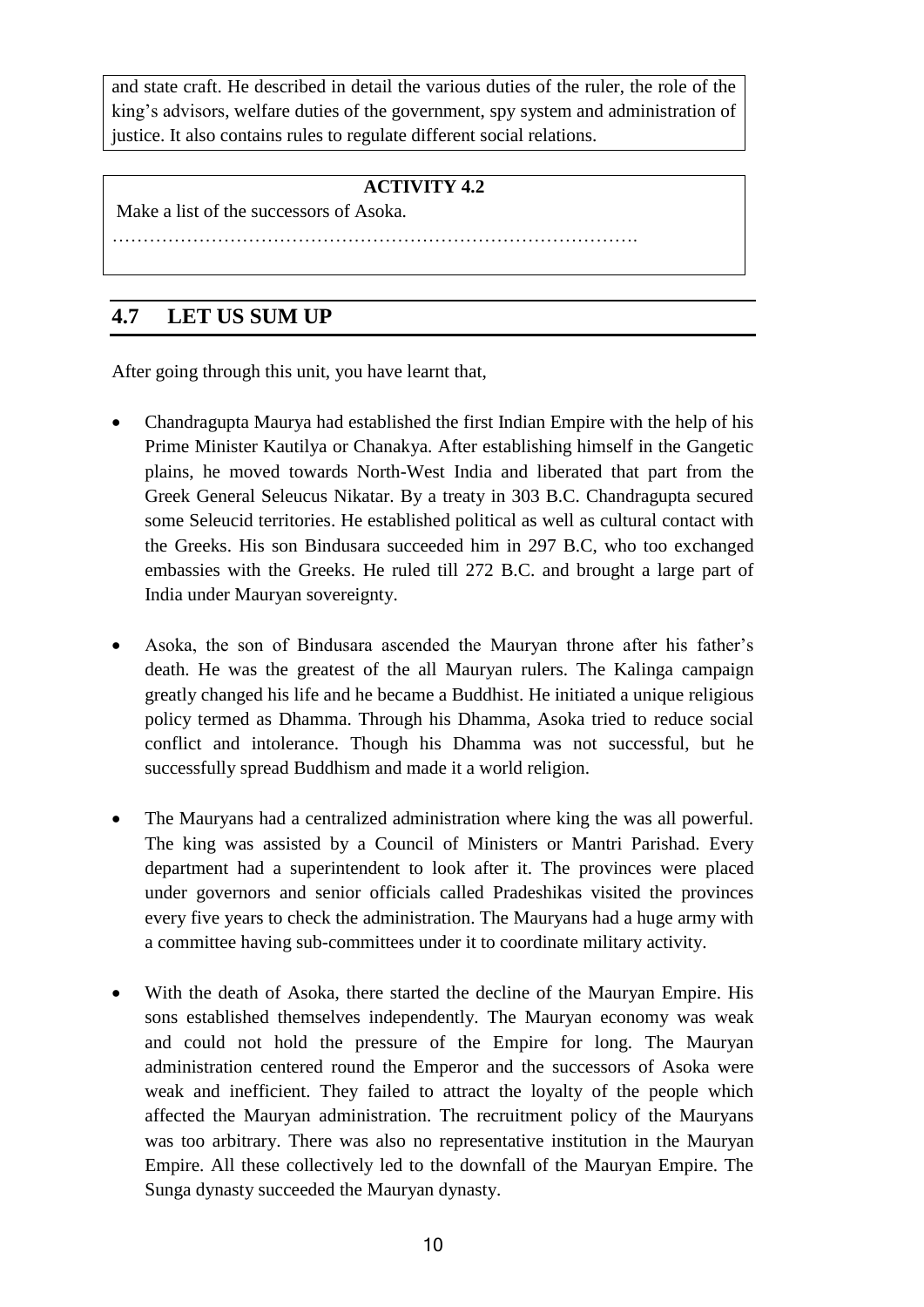### **5.7 DOWNFALL OF THE GUPTAS**

The factors responsible for the decline of Gupta power in India were many. The Huna invasion was one of the prime factors responsible for the decline of the Gupta power in India. A branch of the Hunas from Central Asia had occupied Bactria in the 4th century A.D. and crossed the Hindukush mountains during the time of Kumaragupta I, son and successor of Chandragupta II (415-54 A.D.). But we learn from the *Bhitari Pillar Inscription* and *Junagarh Rock Inscription* that the *Yuvaraja* Skandagupta succeeded in repelling this invasion in the 5th century A.D.

But, after him, repeated waves of the Huna invasions made the Gupta power weak. Even Skandagupta who battled violently and resisted the Hunas for some time from entering into the main heartland of India had to face different internal problems, like the revolt of his feudatories, which made his task a difficult one. The death of Skandagupta in about 467 A.D. was followed by a succession of various kings, who could not keep the Empire intact. The final blow to the Gupta power came towards the end of 5th century A.D., when the Hunas poured into North India and hastened the process of ultimate disintegration of Gupta Empire within the next half a century and thus it paved the road for the creation of a number of small kingdoms.

Apart from the Huna invasions there were number of other factors responsible for the decline of Gupta power in India. As we have stated earlier, the breaking away of the feudatories of Gupta was one such major factor of the decline of Gupta power. One such good example was the invasion of the Vakataka. By means of a matrimonial alliance Chandragupta II had established a friendly relation with the Vakatakas. But the successors of Chandragupta II had no peaceful relation with the Vakatakas. In the reigns of Budhagupta, the Vakataka king Narendrasena invaded some of the Central Indian region like Malwa, Kosala, and Mekala, etc. This invasion considerably weakened the Gupta hegemony in Central Indian region. In subsequent years, another Vakataka king Harisena conquered Gujarat and Malwa from the Imperial Guptas, which on the one hand weakened the Gupta prestige and on the other hand, inspired their feudatories to declare their independence. Similarly, the rulers like Yasodharman also inflicted a death blow to the Gupta Empire. These examples were followed by other feudatories which led to the ultimate disintegration of the Gupta Empire.

At the same time the decentralized form of administration had also contributed substantially to its downfall. The provincial governors of the Gupta Empire enjoyed a good deal of freedom and authority. The Gupta rulers failed to erect any such administrative machinery to keep a check on the highhandedness of the provincial governors. The Gupta rulers also failed to pay cash salary to any of their officials. In lieu of that they granted land by which the official developed a feudal character in them. They identified themselves only to their local interest in defiance of the central authority. Thus, the growth of the feudal elements further accelerated the process of decentralization of Gupta Empire.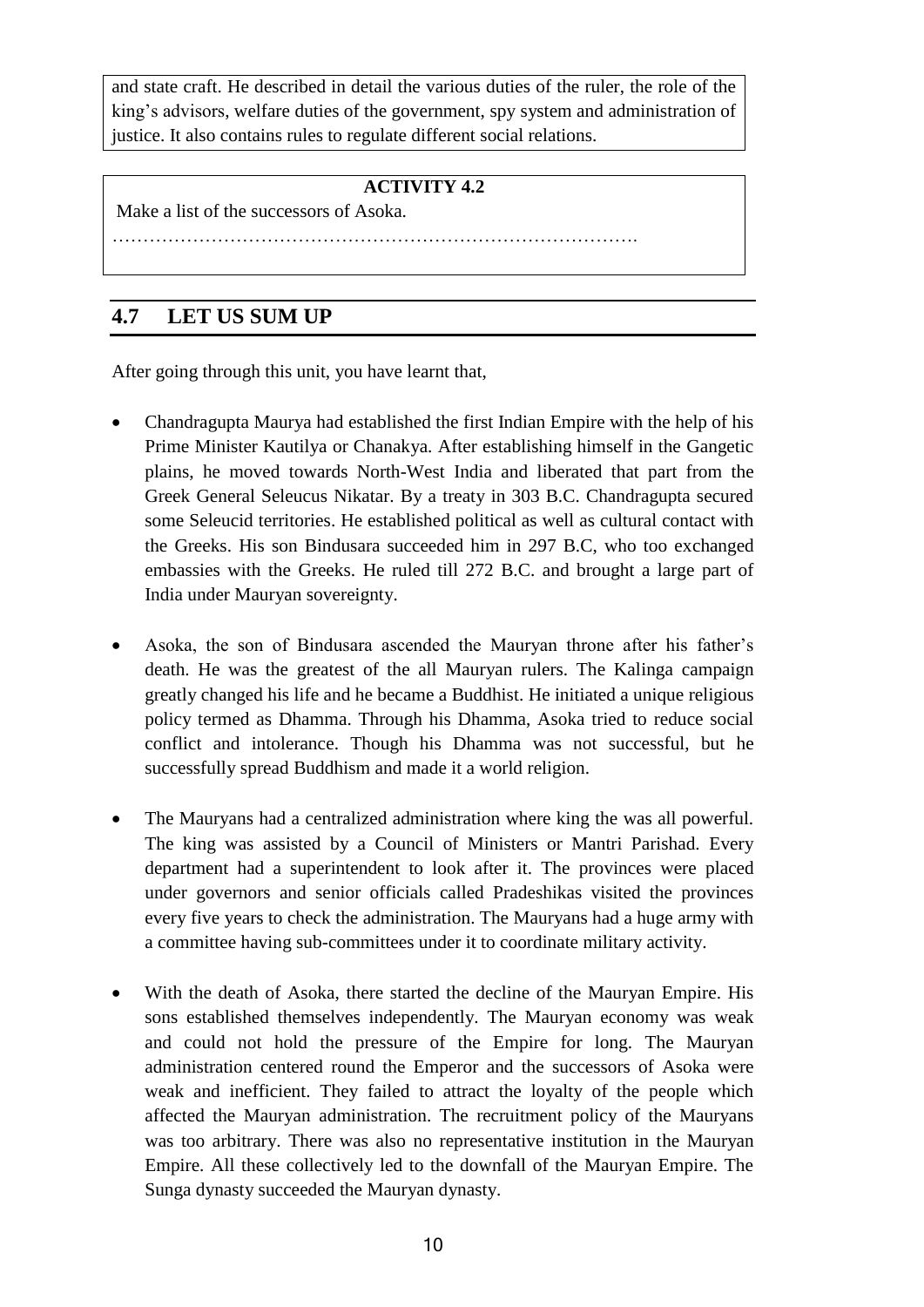#### **CHECK YOUR PROGRESS**

Q 24: During whose reign did the Hunas cross the Hindukush mountains? .......................................................................................................................................... .......................................................................................................................................... Q 25: How Chandragupta II established a friendly relationship with the Vakatakas? .......................................................................................................................................... .......................................................................................................................................... Q 26: How did feudal character develop in the Gupta administration? .......................................................................................................................................... ..........................................................................................................................................

# **5.8 LET US SUM UP**

After going through this unit, we have learnt about–

- The emergence of the Guptas in India marked the beginning of a glorious period in ancient Indian history. But the origin of the Guptas cannot be directly ascertained as it is somewhat obscure in nature. Srigupta laid down the foundation of the Gupta Empire and he was followed by rulers like Ghatotkachagupta, Chandragupta I, Samudragupta, Chandragupta II, Kumaragupta I, Skandagupta and others. The first two rulers of the Gupta dynasty were probably sub ordinate chiefs as they took the tile Maharaja. But the third ruler Chandragupta I not only brought the Gupta dynasty to its glory but also became an independent ruler adopting the title Maharajadhiraja.
- The first three rulers of the Gupta dynasty laid down the basis upon which the superstructure was built by Samudragupta, and Chandragupta II with their expansionist policies. Samudragupta after consolidating his position at home brought Dakshinapath (South India) upto Tamil Nadu under his control defeating as many as twelve rulers as stated in the Allahbad Prasasti. He too defeated the rulers of North India, Central India and Eastern India along with the forest kings, tribal chiefs, etc. and performed the Asvamedha sacerifice showing his imperial authority. His son and successor Chandragupta II too continued his father's policy led his expansion campaign in Western India and gought against the Sakas who dominated Western India at that time. By a policy of matrimonial alliance with the Nagas, Vakatakas and Kadambas, Chandragupta II encircled the Sakas, defeated them and united Western India with the Northern India by occupying Malwa,Gujarat and Kathiwar. He too had other successful military campaigns to his credit.
- Chandragupta II is more remembered as a consolidator than a conqueror. He completed the task of conquest left incomplete by his father Samudragupta and after that stabilized and consolidated the conquest made by the Gupta rulers. By concluding a number of marraige alliances with different Indian rulers, Chandragupta II created a ring of a friendly states around the Gupta Empire. His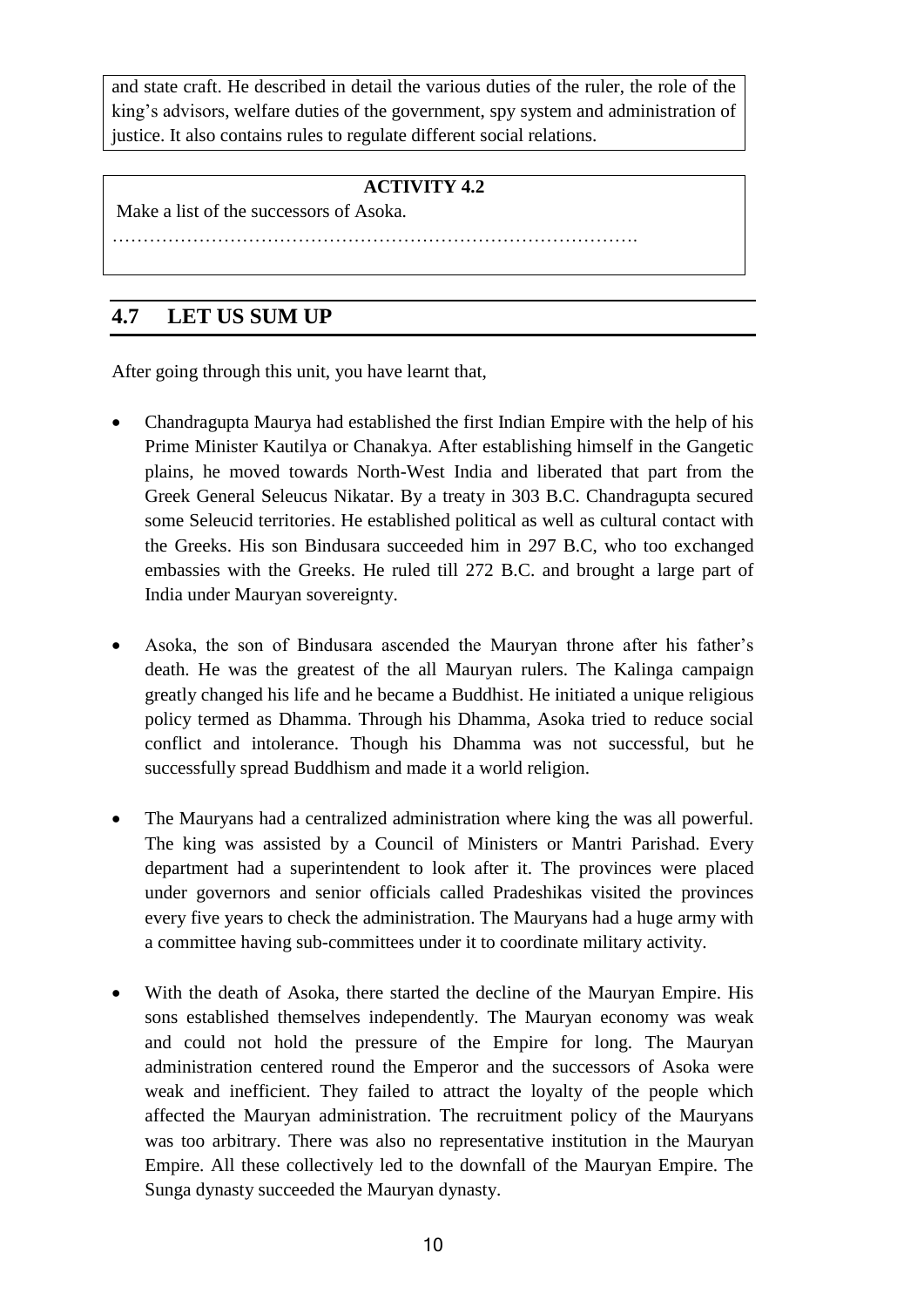pacific policy created such a peaceful atmosphere in the Gupta Empire that there began a cultural renaissance in the Empire. Chandragupta II provided patronage to the Nava Ratna.

- Monarchy was the form of government with the king being the supreme head. The kingship was hereditary. He was assisted by the crown prince, ministers and other officials. The Guptas had an organized bureaucracy with the central and provincial officials being differentiated by their designation. The Empire was divided into provinces called Bhuktis or Desas. The provinces were divided into districts or Vishayas. In Judicial matters, the king was the highest judge who personally attended the court to hear the cases and was assisted by other officials. In cities the city magistrates and in villages the panchayats or family gatherings used to dispose of the cases. Different sources of royal revenue were there in the form of land revenues, fines, commercial taxes, etc. The ownership of land was collectively held by the state and village society. As a whole the Gupta administration was benevolent one and was followed by later dynasties like Chalukyas, Rashtrakutas, etc.
- Several factors brought about the downfall of the Gupta Empire. Foremost among these factors was the invasion of the Hunas who, towards the end of the 5th century A.D, gave a death blow to the Gupta power. The breaking away of the feudatories also weakened the power of the Guptas. With the decentralization in administration, the provincial governors under the Guptas enjoyed much freedom and authority for which they displayed their local interest defying the central authority. Instead of cash salary the provincial governors were given land which developed a feudal character in them further accelerating the process of decentralization of Gupta Empire and leading to its eventual downfall.

### **5.9 FURTHER READING**

- 1) Majumdar, R. C., Raychaudhuri, H.C., Datta, K. (1986). *An Advanced History of India.* New Delhi, Macmillan India Ltd.
- 2) Sharma, L. P. (1981). *Ancient History of India (pre-historic Age to 1200 A.D.).*  New Delhi, Vikas Publication House Pvt. Ltd.
- 3) Thapar, Romila. (2002). *The Penguin History of Early India from The Origins* to A D 1300. New Delhi, The Penguin Group.

#### **5.10 ANSWERS TO CHECK YOUR PROGRESS**

**Ans to Q No 1**: a) Srigupta, Ghatotkachagupta, Chandragupta I, b) Maharajadhiraja, (c) Kumaradevi

**Ans to Q No 2:** Chandragupta I married into the Lichchavi family. This Lichchavi-Gupta matrimonial alliance was an important one from the political angle as it greatly helped in the emergence of Gupta power. Romila Thapar said that this matrimonial alliance provided acceptability to the Guptas who perhaps had no royal origin. V.A Smith expressed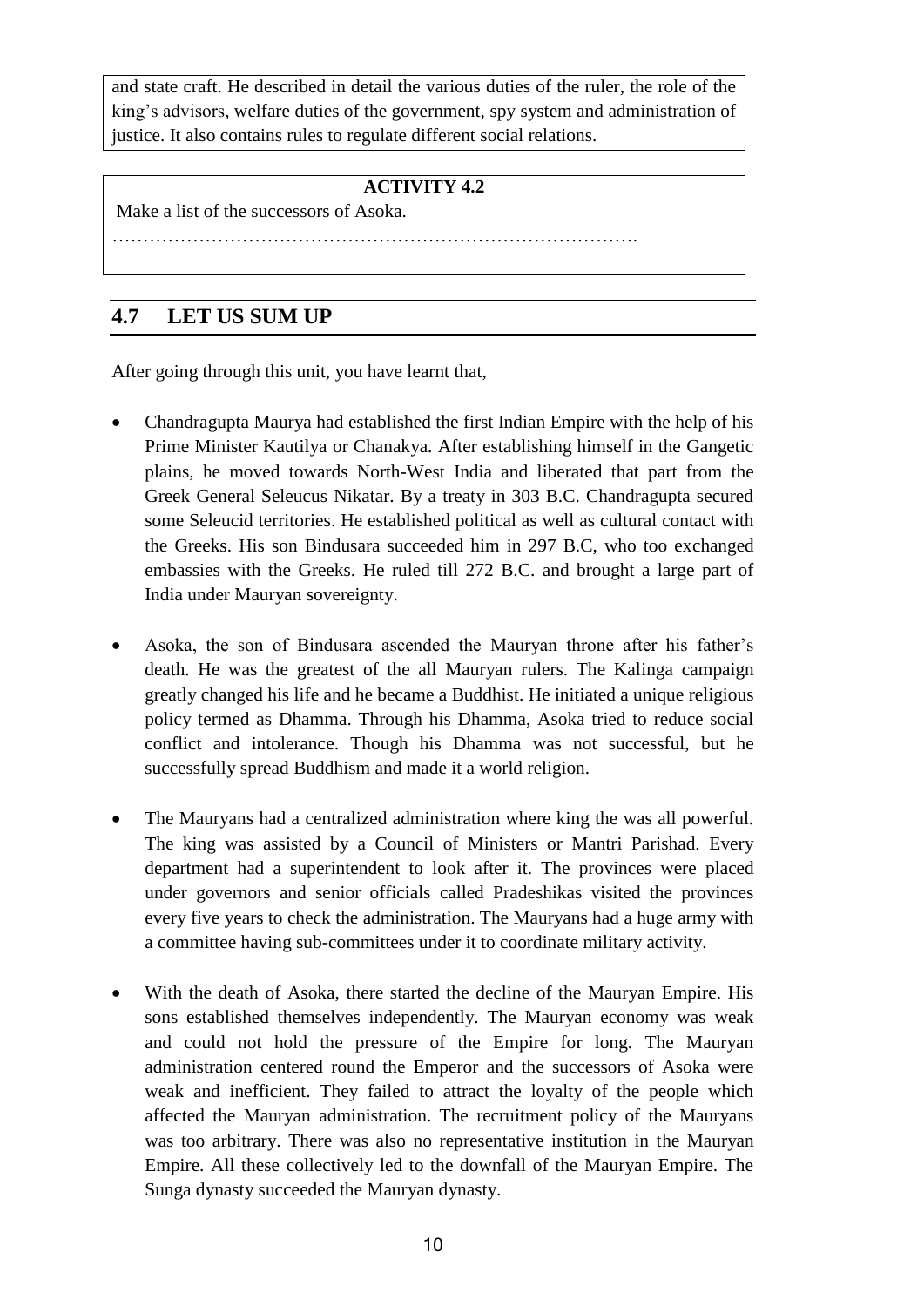the view that the Lichchavi Princess Kumaradevi brought to her husband the needed political influence.

- **Ans to Q No 3:** a) True, b) False, c) False, d) True, e) True, f) True
- **Ans to Q No 4:** Allahbad Pillar Inscription.
- **Ans to Q No 5:** Ramagupta was the eldest son of Samudragupta.
- **Ans to Q No 6:** A great conqueror Samudragupta probably started his campaign towards Dakshinapatha (South India) after consolidating his position at home. His South Indian campaign was one of Dharmavijaya which was marked by three principles namely, grahana, moksha and anugraha. In this campaign,Samudragupta defeated as many as twelve kings of South India, whom he first captured and then liberated and ultimately reinstated in their respective Kingdom.
- **Ans to Q No 7:** Lichchavi.
- **Ans to Q No 8:** Chandragupta II.
- **Ans to Q No 9**: Kalidasa.
- **Ans to Q No 10:** a) 5, b) 6, c) 1, d) 3, e) 2, f) 4
- **Ans to Q No 11**: Mahabaladhikrita was the Commander-in-Chief.
- **Ans to Q No 12:** The royal revenue was collected from different sources like various types of land revenues, fines for offences, commercial taxes, etc. Revenue officials were recruited on the basis of merit and ability without having any distinction on the basis of caste and creed. Exemption from taxation were granted to villages on some occassions.
- **Ans to Q No 13:** a) True, b) True, c) False, d) True, e) False, f) False, g) False
- **Ans to Q No 14:** a) Vedas, b) slave, c) eight, d) Kumaragupta, e) Varamihira, f) China
- **Ans to Q No 15:** Brahmacharya, Garhastha, Banaprastha and Sanyas. Unit 10 Gupta Empire
- **Ans to Q No 16:** Elephant Riding.
- **Ans to Q No 17:** By digging of tanks, wells, cutting of cannals, etc.
- **Ans to Q No 18:** An all round industrial growth was witnessed in the Gupta period.This growth was facilitated by the richness of the country in natural resources, mineral, animal and plant produce.Gold, Copper, Textile and Wood Carving were popular industry of the period.
- **Ans to Q No 19:** a) True, b) False, c) True, d) False, e) True, f) False, g) True
- **Ans to Q No 20:** a) 3, b) 1, c) 2
- **Ans to Q No 21:** a) Chandragupta II, b) Mihirakula, c) Bimola, d) Buddhism, e) Samudragupta, f) Kalidasa, g) Harisena, h) Kavya
- **Ans to Q No 22:** Small flat roofed temples, sometimes surrounded by the pillared halls are characteristic of the early Gupta period.
- **Ans to Q No 23:** Paintings of Ajanta are religious by nature, wheresas Bagh paintings are purely secular.
- **Ans to Q No 24:** Kumaragupta I.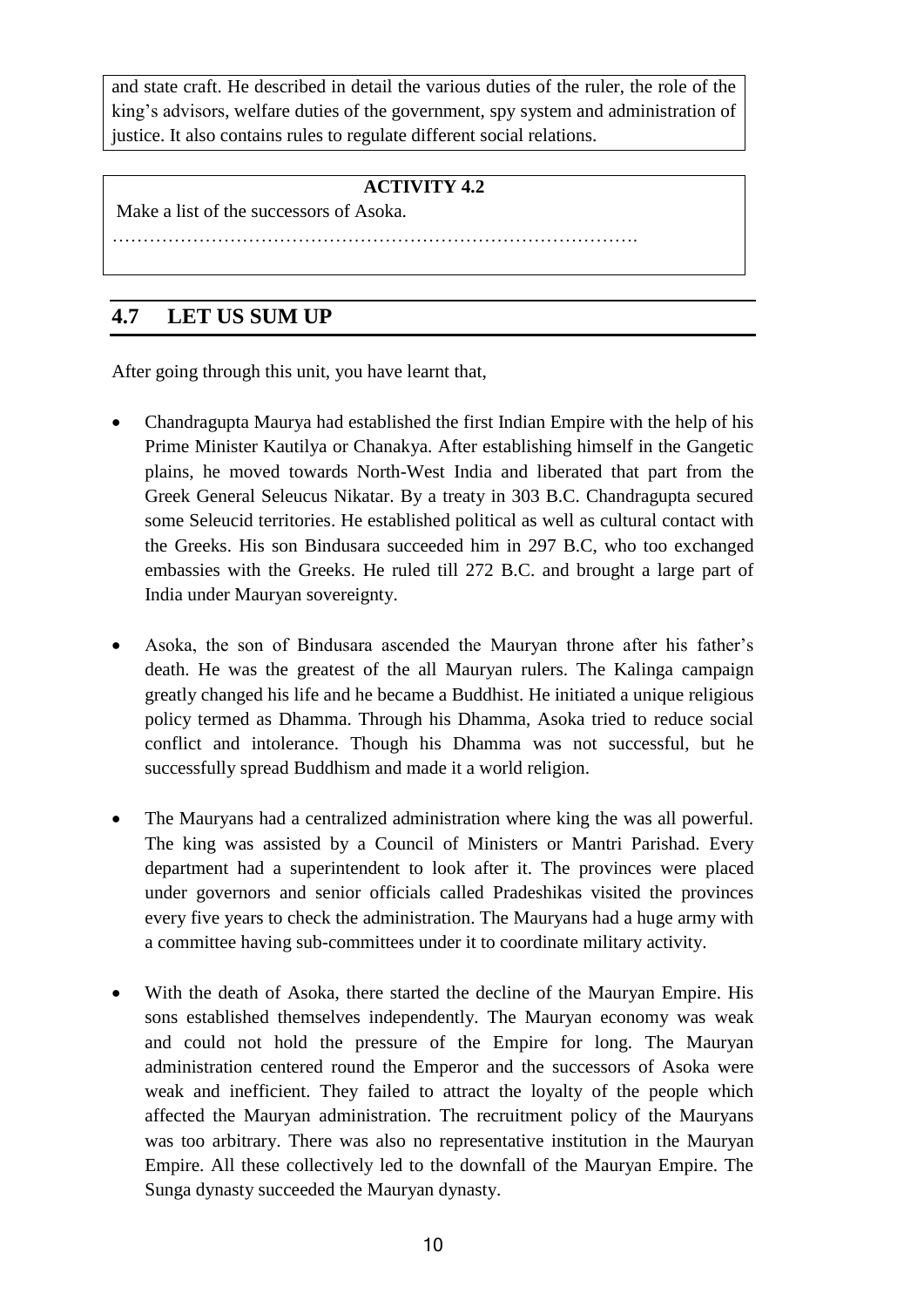- **Ans to Q No 25:** By means of a matrimonial alliance Chandragupta II had established a friendly relationship with the Vakatakas.
- **Ans to Q No 26:** The Guptas did not pay cash salary to their officials. In lieu of that they granted land to the officials which developed a feudal character in the Gupta administration.

## **5.11 MODEL QUESTIONS**

- **A) Very Short Questions** (Answer each Question in about 50 words)
- **Q 1:** Who was Srigupta?
- **Q 2:** Name the mother of Prabhavati Gupta.
- **Q 3:** Who was Vishnudeva?
- **Q 4:** Give one reason of the downfall of the Guptas.
- **B) Short Questions** (Answer each question in about 150 words)
- **Q 1:** What do you know about the emergence of the Gupta dynasty?
- **Q 2:** What light does Allahbad Pillar Inscription throw on Samudragupta's policy of conquest?
- **Q 3:** What was the contribution of Chandragupta II in building up the Gupta Empire?
- **Q 4:** Write a note on the administrative divisions under the Gupta administration.
- **Q 5:** How was the society divided in the Gupta period?
- **Q 6:** What was the position of women in the Gupta period?
- **Q 7:** Write a note on the development of agriculture in the Gupta period.
- **Q 8:** Write a note on the development of Brahmanical Hinduism during the Gupta rule.
- **Q 9:** What do you know about the development of Sanskrit literature in the Gupta period?
- **C) Long Questions** (Answer each question in about 300-500 words)
- **Q 1:** Discuss the extension and consolidation of the Gupta Empire.
- **Q 2:** Explain the administrative system of the Gupta rulers.
- **Q 3:** Describe the socio-economic condition of the Gupta period.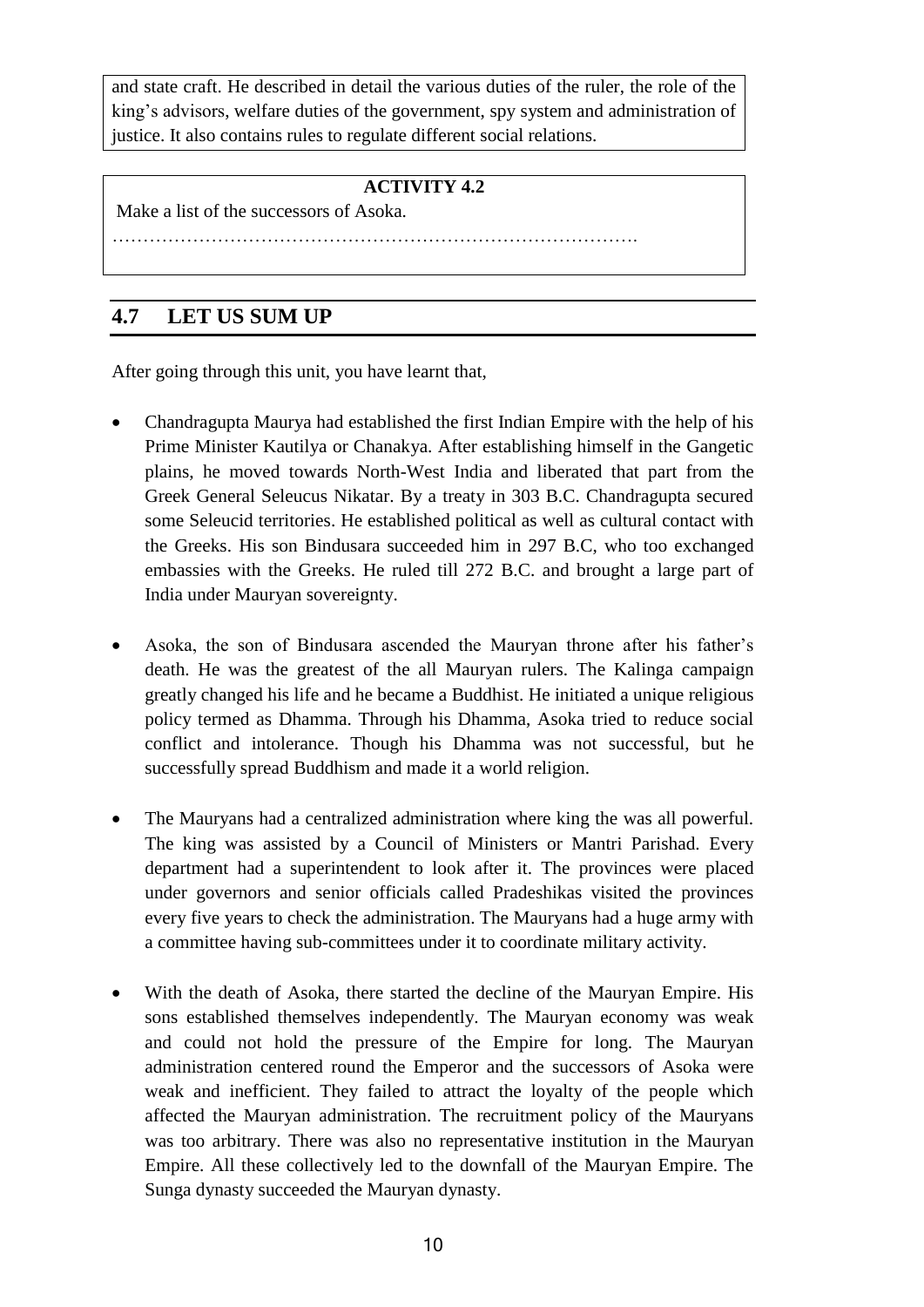# **UNIT 6 : GUPTA POLITY : CONQUESTS AND ADMINISTRATION**

#### **Structure**

- 6.1 Learning Objectives
- 6.2 Introduction
- 6.3 Society and Economy under the Gupta Rule
	- 6.3.1 Society under the Gupta Rule
	- 6.3.2 Economy under the Gupta Rule
- 6.4 Religion and Culture under the Gupta Rule
	- 6.4.1 Religion under the Gupta Rule
	- 6.4.2 Culture under the Gupta Rule
- 6.5 Let Us Sum Up
- 6.6 Further Reading
- 6.7 Answers to check your Progress
- 6.8 Model Questions

## **6.1 LEARNING OBJECTIVES**

After going through this unit, you will be able to -

- understand the society under the Gupta rule,
- discuss the economy under the Gupta rule,
- discuss the religion under the Gupta rule,
- describe the culture under the Gupta rule.

## **6.2 INTRODUCTION**

In the previous unit we have already discussed the Gupta Empire. In this unit, we are going to discuss the society, economy, religion and culture under the Gupta Empire. The Gupta rulers were both able administrators as well as well wishers of their people and therefore in this period all round development of the society was noticed. So the Gupta period was called as 'Golden Period' of Indian history.

# **6.3 SOCIETY AND ECONOMY IN THE GUPTA PERIOD**

The Guptas established a large Empire in India. The Gupta rulers with sound administration provided a stable authority in the kingdom which helped in maintaining the social fabric and facilitated the economic growth. Our study of the Gupta Empire will be incomplete without discussing the condition of the society and economy during the Gupta period. In this unit we will discuss the social and economic condition of the Gupta Empire in the following sections with separate subheadings.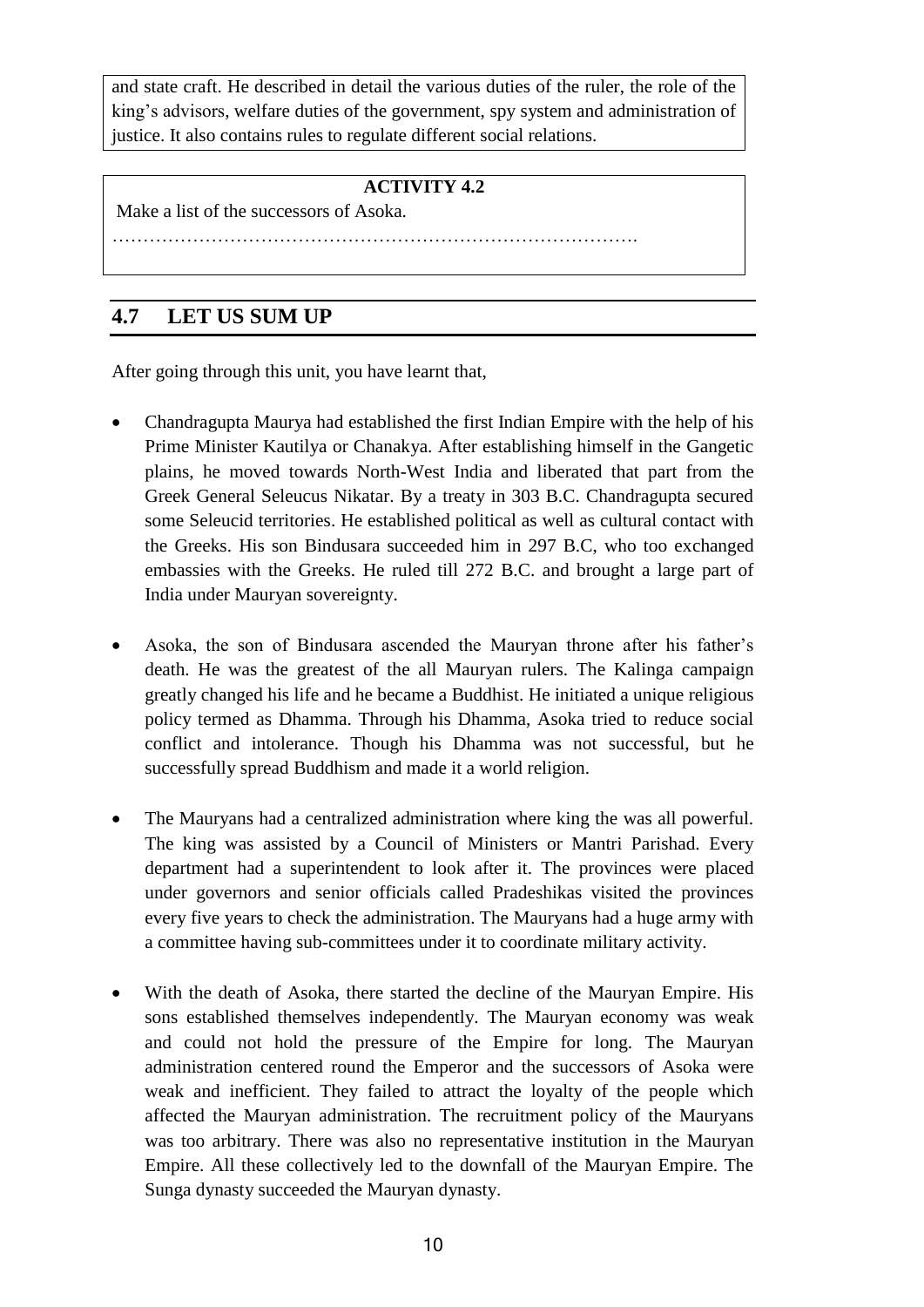#### **6.3.1 Society under the Guptas**

The *Puranas*, *Sastras*, the *Niti Sastras* of Narada, the Dramas of Kalidasa, etc supply us with a good deal of information regarding the social life of the Gupta period. Many interesting features about the social life are also found to be referred to in the contemporary inscriptions. Fa-hien, the famous Chinese pilgrim had also made some observations about the society as it existed in India towards the opening of the 5th century A.D.

 **Division of Society:** During the Gupta period society was divided into four castes –*Brahmana, Kshatriya, Vaishya* and *Shudra*. Each one of these comprised a major caste or varna and had specific duties assigned to them. Fa-hien's account about the plight of *Shudras* proves the prevalence of caste system and caste prejudices in the Indian society during the Gupta period. The reference to the people of various castes in the epigraphs and literary works also point towards the existence of caste system during this period.

The *Brahmanas* were primarily concerned with the study and teachings of Vedas and other scriptures as also the performance of sacrifices and other religious practices. The *Kshatriyas* came next to *Brahmanas* in status and position in the society. Kshatriyas, being the ruling class, enjoyed a very high status in the society. The *Kshatriyas* as well as the *Vaishyas* enjoyed the status of *Dvijati* or twice born as the *Brahmanas*. The *Vaishyas* because of their immense wealth were also shown due regard. *Shudras* formed the lowest rank of the caste system. They were forced to serve the other three classes. Besides the division of the society into four major castes, the contemporary inscriptions and literature bear ample testimony to the existence of sub-castes. However, there were no rigid rules in respect of either intercaste marriage or inter dining among them.

#### **LET US KNOW**

There were four stages in the life of a Hindu. These stages were known as *Ashramas*. The first 25 years of the life called *Brahmacharya Ashrama* were to be spent in studying the scriptures and getting education in different fields according to one's caste. The second stage was the *Grihastha Ashrama* in which one enjoyed the life of a householder for another 25 years. The third stage *Vanaprastha* (going to the forest) began when one attained the age of 50 years and retired to the forest to live in solitude and meditation. This was the *Vanaprastha Ashrama*. The last stage was *Sanyasa*, which began with one crossing the age of 75 years, and continued for the rest of one's life. During this period a *Brahmana* was required to completely isolate himself from all worldly ties. The object of the division of life into four distinct stages seems to have been to discipline the human lives according to a set pattern and to provide against excesses in any form.

 **Slavery:** Although there was no institutionalized slave system in India, sources refer to the prevalence of slaves during the period. There were various categories of slaves during the Gupta age. Prisoners of war were often reduced to the status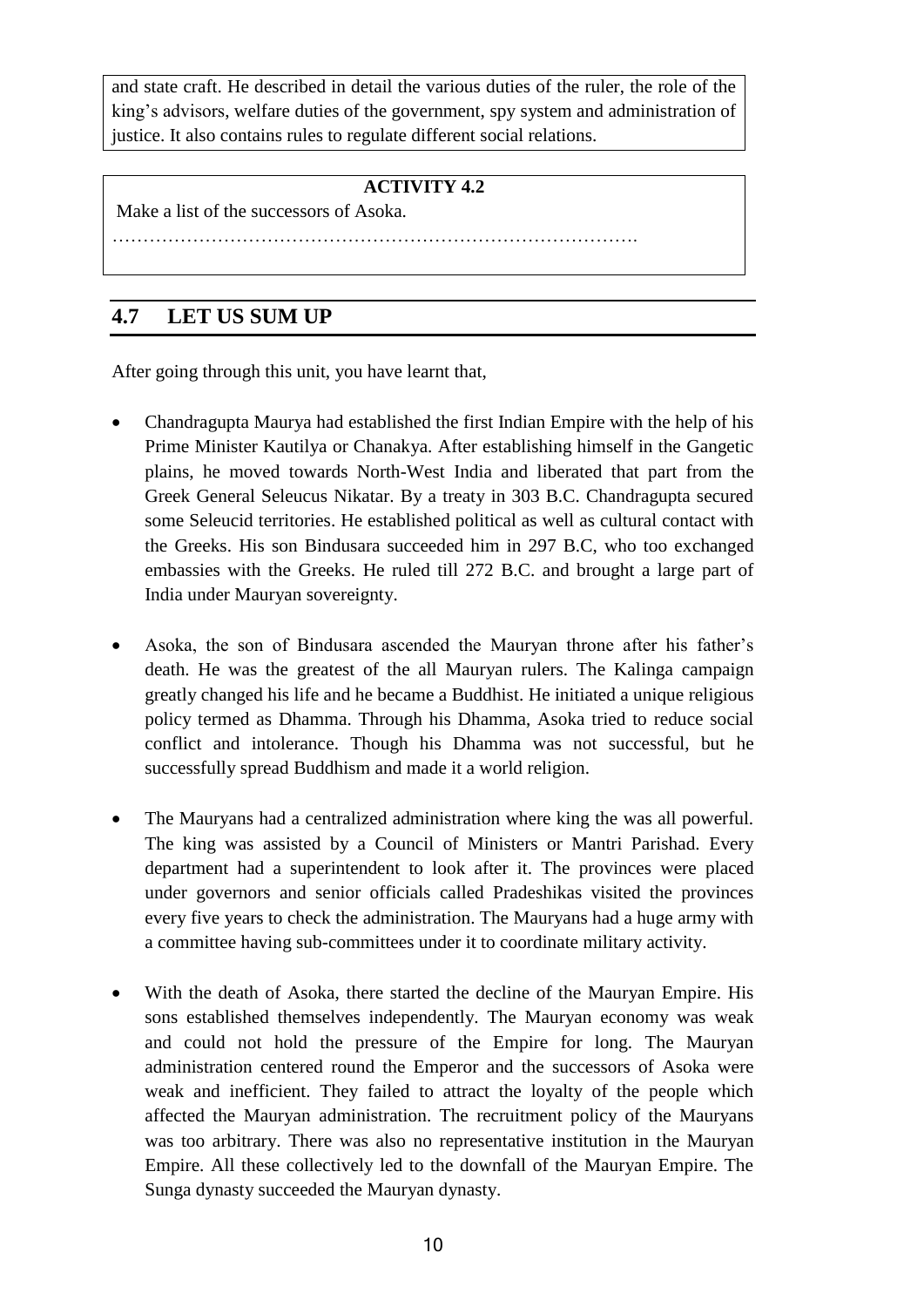of slaves. Drunkards, gamblers, etc, who were unable to pay off their debts to their creditors, were often compelled to sell themselves as slaves. Persons doing manual works in the royal household too were termed as slaves. But the slave system under the Imperial Guptas differed from the slave system in Western countries. In India, any slave could get emancipation after fulfilling certain conditions. The slaves could regain their liberty after the payment of their dues either by themselves or their relatives and friends. It is evident from the contemporary records that even prisoners of war could be free if they could provide a substitute for themselves. A slave who saved the life of his master did not only become free but also become entitled to a equal son's share of his master's property.

 **Position of Women:** The position of women in Hindu society has been different from age to age. In the Vedic age, she enjoyed honour and respect in society. In the Gupta age, the *Puranas* did their best to improve the lot of the women in some respect of life, but not much could be done due to some prejudice against women. According to *Manavadharmasastra* women should be under the protection of their father, husbands or eldest son as the society was distinctly patriarchal. Yet, woman like Prabhavati Gupta, the daughter of Chandragupta II was regent in the Vakataka kingdom, following the death of her husband.

Many writers have stated the usual eight forms of marriage for a woman. There are *Brahma, Daiva, Arsha, Prajapatya, Asura, Gandharva, Rakshasa* and *Paisacha*. The first four forms are approved, as they involve parental consent although in the *Daiva* and *Arsha* forms a bride price is demanded. The last four forms are not approved although the *Asura* (marriage by abduction of the bride, sometimes with her consent) and *Gandharva* (marriage by mutual consent, without the necessity of parental approval) forms were prevalent in the society.

The practice of *Sati* was in vogue during the Gupta rule. Vatsayana and Kalidasa refer to it. Some instances of Sati are found in the time of the Gupta period. From the *Mandasor Stone Inscription* of Kumaragupta I, we come to know that practice of Sati was prevalent during the Gupta age. Polygamy was very popular during the Gupta age. The kings and feudatory lords often had more than one wife. The practice was not confined to kings, but extended also to other people. A woman suffered the misfortune of getting a co-wife if she was stupid, or barren, or if she repeatedly bore daughters. Inscription refer to Kuvera Naga and Dhrubaswamini as the queens of Chandragupta II.

 **Food**: According to the description of Kalidasa, the food of the people of Gupta period, was both delicious and nutritious. Barley, Wheat and Rice were their staple food. Cucumber, onion, garlic, pumpkin, gourd, etc. were used as vegetables.

We have ample references to edible spices, oilcrops and medicinal herbs. Mustard seed, tamarind, cardamoms, cloves, betel nut, ginger, turmeric and saffron were used for different purposes. Moreover the forests and gardens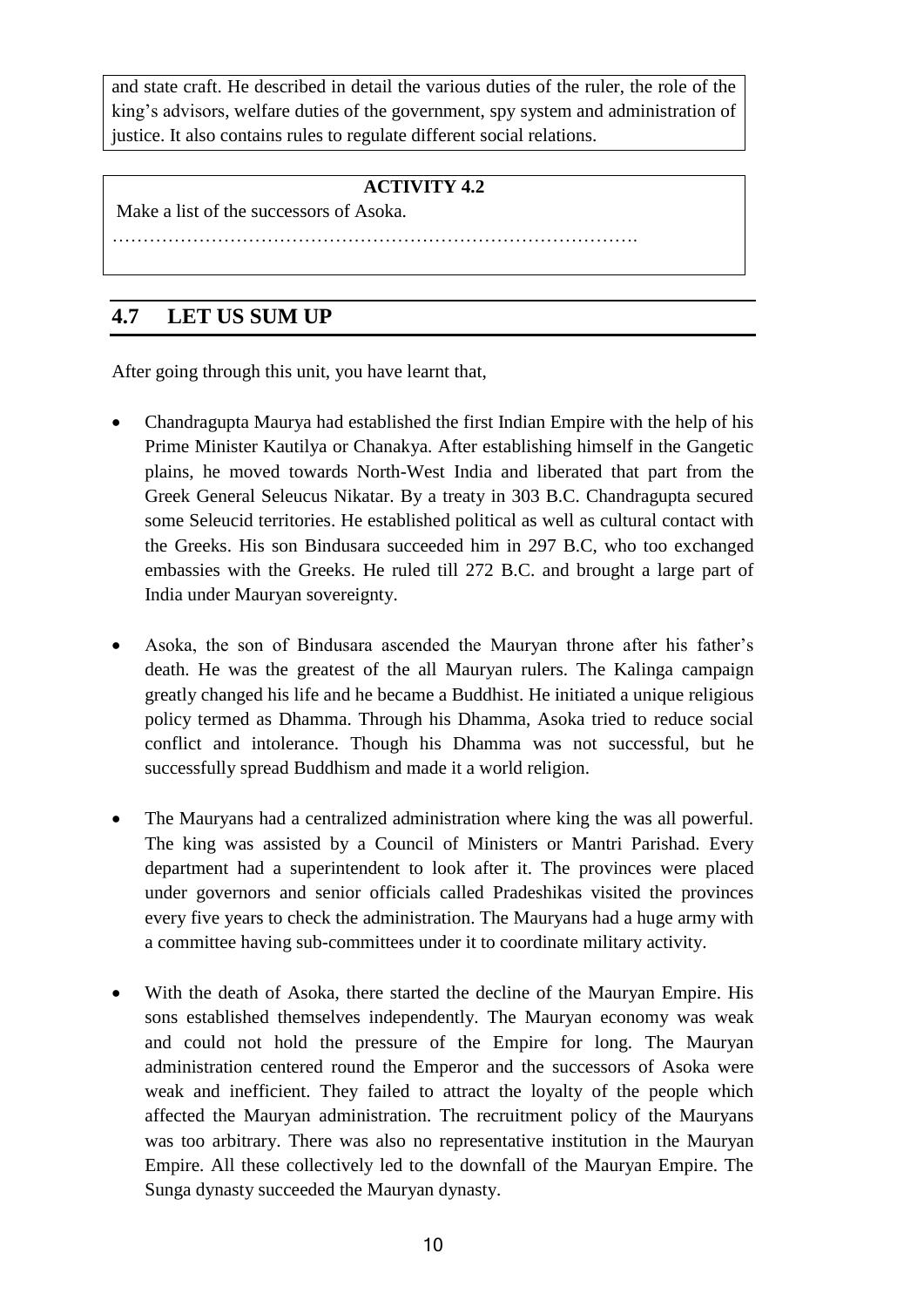yielded a large variety of valuable fruits such as mango, orange, jackfruit, pomegranate, grapes, banana, coconut, etc. Sugar was manufactured from sugarcane. Various kinds of sweet dishes were prepared out of milk and sugar. Honey was another item of food, which was also used in the reception of a guest and at other festive rites.

- **Dress:** Suiting to all occasions and weather, men and women used various kinds of dresses. Kalidasa refers to hunting dress. Man put on *dhoti*, turban and a scarf. They were generally made of cotton, but their wedding dresses were of silk. Women used *sari* and shawl. Clothes were of various colours such as white, red, blue, saffron, multi coloured and black. Both men and women of this period commonly used different kinds of jewellery, such as ornaments for head and hair, ears, neck, arm, waist, feet and fingers. A large variety of jewellery used by men and women are seen from the sculptures and the Ajanta paintings.
- **Amusement and Sports:** Kalidasa has vividly described the high standard of music both in theory and practice. Music, dancing and acting were quite popular in the Gupta society. The spring festival and another popular amusement in some festivity was the sprinkling of coloured water. Dicing was a popular game. Hunting was another pastime. Elephant riding was the favourite outdoor sport of the kings.

#### **6.3.2 Economy under the Guptas**

The establishment of the political unity by the Gupta monarchs coupled with an efficient and benevolent government provided a fruitful soil for the development of trade, industry and agriculture which helped to build the economic conditions of the country on a sound footing.

 **Agriculture:** Agriculture was, as in the past, still the mainstay of the economic life of the majority of the people during the Gupta period. There was an increase in the demand for more and more land for cultivation purpose as is evidenced from the Bengal land grants and other sources. Since the revenue from land was still the main source of the income of the state, the Gupta monarchs took special pains to promote the interests of the cultivators and increase the produce of the soil. Attempts were made to expand agriculture. Wastelands were brought under cultivation through various means such as the digging of tanks, wells, cutting of canals, etc. The establishment of a large number of irrigation works gave a further impetus to the growth of agriculture even in the dry lands. The *Junagarh Rock Inscription* refers to the repairing of the dam of the Sudarsan, an artificial lake, by Skandagupta's governor Parnadatta.

The scientists of the age had laid down guidelines for the development of agriculture along scientific lines. In this respect the *Brihat Samhita* of Varahamihira is especially noteworthy. Rice, Barley and Wheat continued to be the principal crops. Different varieties of vegetables, peas, beans and many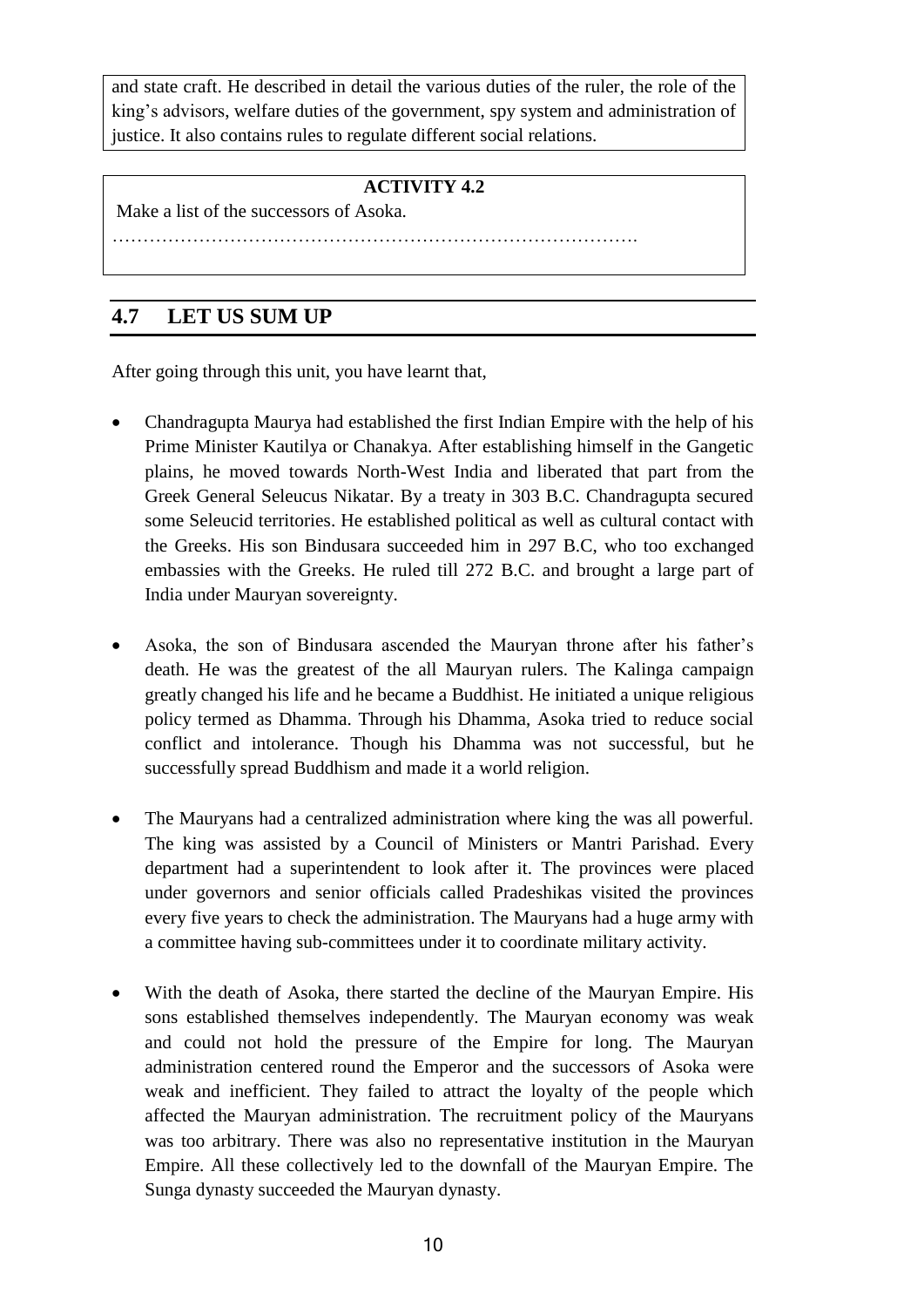more were also grown. Cultivation of oil-seeds was done on an extensive scale. A large number of fruit trees, Indian and foreign, were also grown.

Inscriptions or other records of the Gupta period provide no clue to the existence of anything like the *zamindari* system of modern times. However, this period witnessed the inauguration of a new type of feudal economy with the state gradually granting away different rights over the land to *Brahmanas* and temples.

Keeping in view the importance of agriculture, the state laid down rules and regulations to protect the interests of the agriculturists. Rules were also been prescribed to safeguard the interests of agricultural labourers and land holders.

**Industry:** The economic conditions during the Gupta period were specially marked by an all round development in the field of industry and handicrafts. The richness of the country in natural resources, mineral, animal and plant produce provided enough scope for the development of a large number of handicrafts and professions. Both the law books and epigraphs, have laid stress on the state ownership of the mines and forests and as such these were controlled and maintained by the state for all practical purposes. A special officer was appointed by the government to superintend the forests.

Metals were most useful in everyday life of the people for agricultural implements and domestic articles, including vessels. This industry was one of the most flourishing industries during the Gupta period.The Mehrauli Iron Pillar near the Qutub Minar in old Delhi stands testimony to the art of metallurgy.

The large number of articles made of Gold point towards the flourishing conditions of Gold industry. Gold ornaments generally satisfied the demands of richer sections of the society settled mainly in big towns and cities. *Amarkosa, Brihat Samhita* and the works of Kalidasa refer to diamonds, pearls, corals and precious stones which indicate the existence of small industrial units for these articles. The extensive use of Copper proves the existence of Copper industry. Pottery, making of utensils and articles of clay was one of the most popular industries of the period.

Textile industry was yet another popular industry that prospered during the period of the Imperial Gupta monarchs. Wood Carving was yet another important industry because of the use of wood for building purpose along with bamboo.

The archaeological discoveries, reference in contemporary literary works and a large number of epigraphs have all proved the existence of a flourishing trade and commerce, internal as well as external during the Gupta period. The chief articles of internal trade included all sorts of commodities of everyday use. The economic prosperity of the Gupta period is exhibited in a flourishing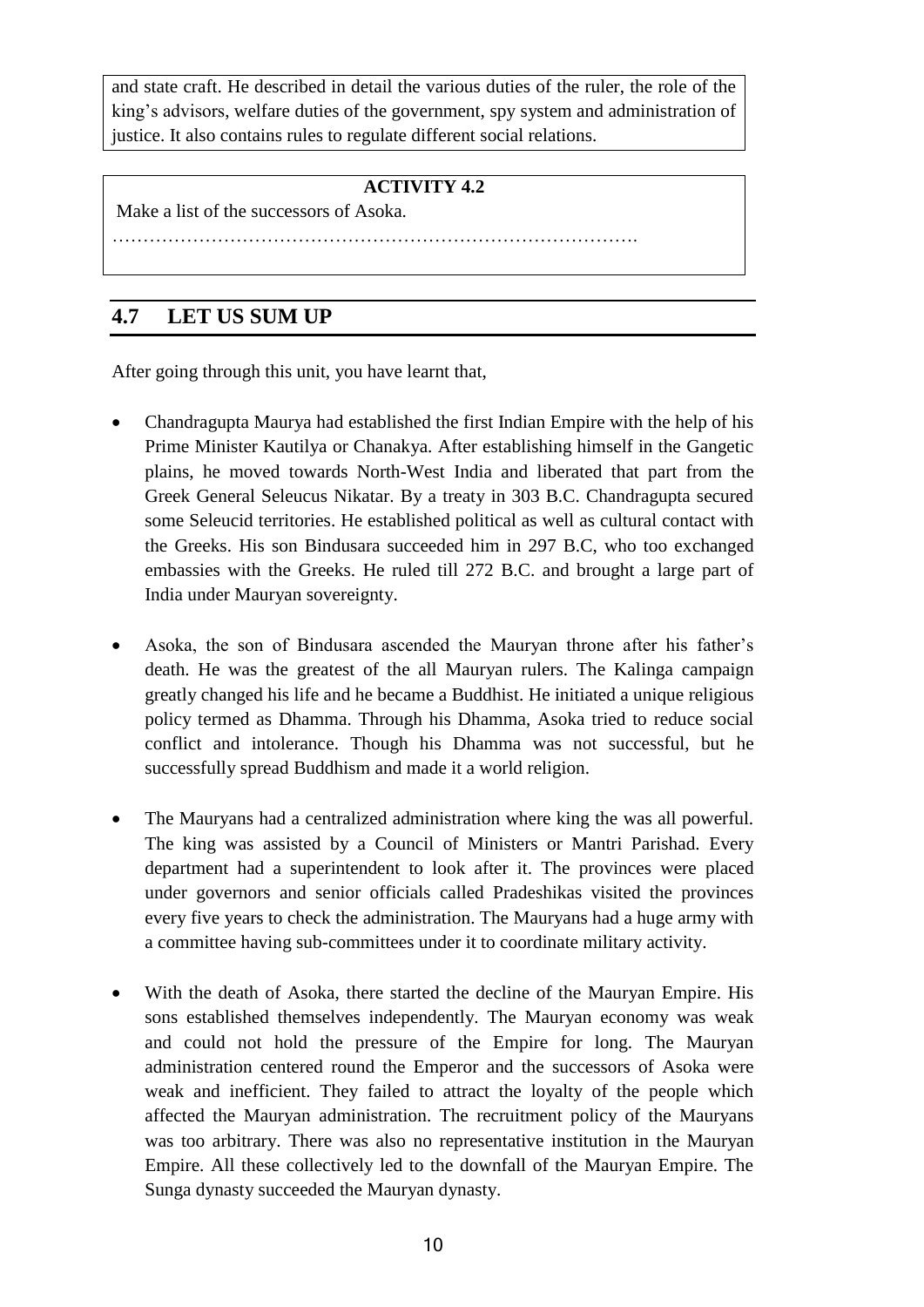external trade by land and water routes. Fine quality silk was imported from China.

The economic prosperity of the country during the Imperial Gupta period is amply borne out by numismatic and literary evidences. The majority of coins issued by the Gupta monarchs were minted out of pure Gold. While Samudragupta issued eight different types of Gold coins, his grandson Kumaragupta I issued as many as nine varieties of Gold coins. Fa-hien, the famous Chinese traveler who visited during the time of Chandragupta II also hinted at the prosperous economic conditions of the country during the period.

Thus the above general survey of the economic conditions during the Gupta period leaves no doubt that in the field of economic prosperity the Gupta period was indeed a Golden Age of Indian history.

#### **CHECK YOUR PROGRESS**

**Q.1:** Write True / False: a) Fa-hien was a famous Chinese Pilgrim. b) There were various categories of slaves during the Gupta age. c) In the Vedic age women were disrespected in the society. d) Parnadatta was the commander-in-chief of Skandagupta. e) Amarkosa was the work of Kalidasa. f) Kumaragupta I issued eight varieties of gold coins. **Q.2.** Fill in the blanks: a) Brahmanas were primarily concerned with the study of  $\overline{\phantom{a}}$ b) There was no institutionalized system in India. c) There was usually .\_\_\_\_\_\_\_\_\_\_\_\_ forms of marraige for a woman. d) Mandasore Stone Inscription belongs to the reign of \_\_\_\_\_\_\_\_\_\_. e) The author of Brihat Samhita was \_\_\_\_\_\_\_\_\_\_. f) Fine quality silk was imported from \_\_\_\_\_\_\_\_\_. **Q.3.** What were the four stages of life? ........................................................................................................................................ **Q.4.** What was the favourite outdoor sports of the Gupta kings? ........................................................................................................................................ **Q.5.** By what means wastelands were brought under cultivation? ........................................................................................................................................ **Q.6.** Write a note within 40 words on the growth of industry in the Gupta period? ........................................................................................................................................ ........................................................................................................................................ ........................................................................................................................................

# **6.4 RELIGION AND CULTURE IN THE GUPTA PERIOD**

The Gupta period witnessed new developments in the field of religion and culture. In this section we will discuss the religious and cultural developments that took place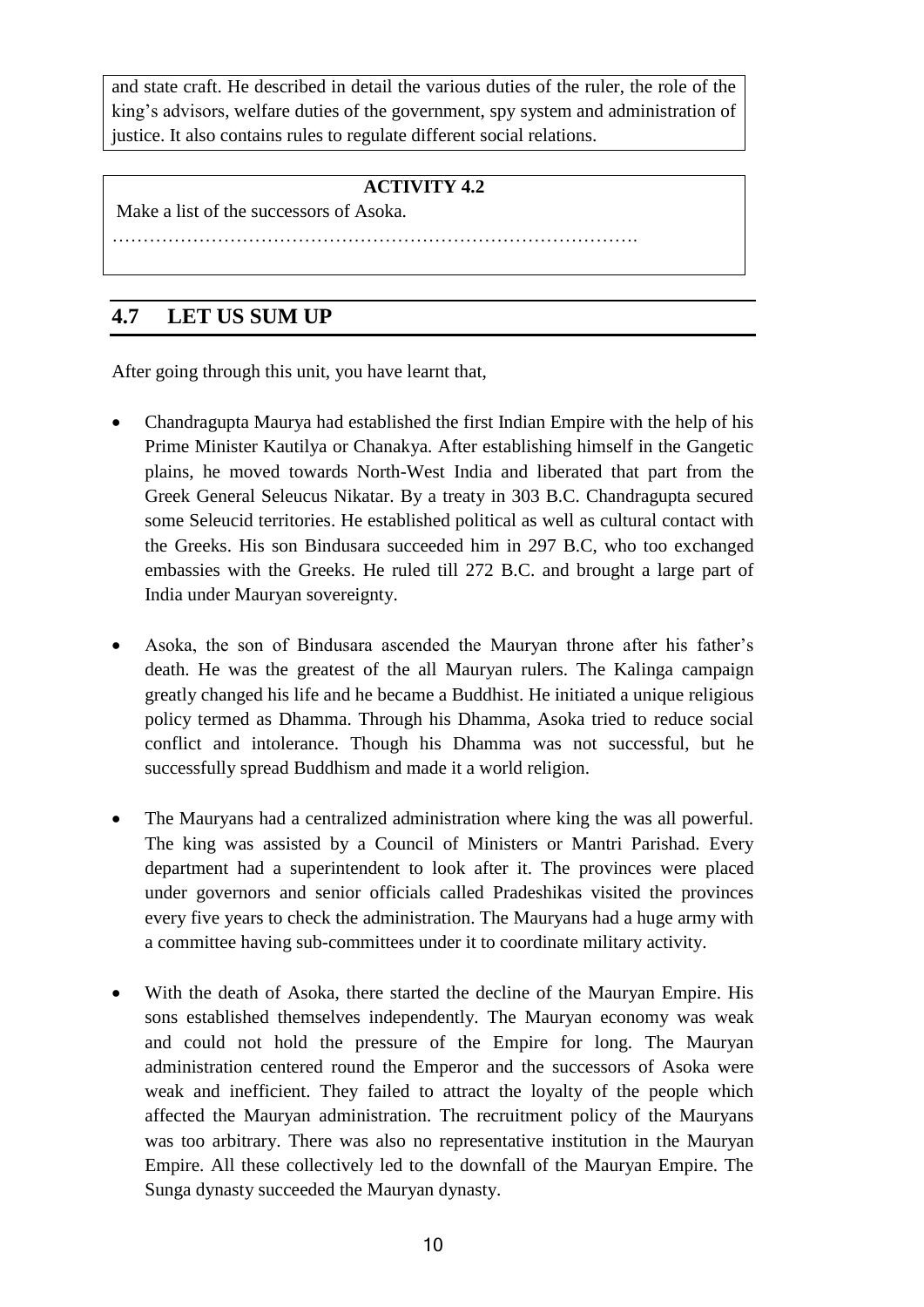during the Gupta period.

#### **6.4.1 Religious Condition under the Guptas**

The age of the Imperial Guptas was an age of great religious activity. It was particularly remarkable for new advancement made in the field of Hindu revival. Much of the progress made during the Gupta period in the sphere of Hindu revivalism was due to the patronage extended by the Gupta monarchs, most of whom were followers of the Brahmanical God Vishnu.

 **Hinduism:** Incarnations of Vishnu also became popular during this period. Samudragupta was a devout worshipper of Vishnu. *Garuda*, the vehicle of Vishnu was the emblem of the family. There were coins, which were struck with *Garuda* standing by him. It is true that the word *Bhagavat*, no doubt, implied Vishnu worshippers in general but to a particular sect of the Vaishnavas. Chandragupta II or Vikramaditya became a more influential advocate of the *Bhagavat* form of Vaishnavism than his father. He styled himself with the title of *Parambhagavat*. In the Mathura and Gadhwa inscriptions he is called by these titles. The *Udayagiri Cave Inscription* dated 401-402 A.D. reveals that Vishnudeva, a sub-ordinate of the king was a *Bhagavat*. His name shows that he was a devotee of Vishnu.

Like Vaishnavism, the followers of Saivism regard Shiva as the highest god. Although the Gupta rulers were devotees of Vishnu, they extended their patronage to other religious sects. Some of the Gupta rulers and their chiefs were the worshippers of Shiva.

Sun God was also worshipped during the Gupta period. The *Mandasor Inscription* dated 436 A.D. of the time of Kumaragupta I records that a guild of silk weavers built a temple for Sun. Mihirakula, the Huna Chief, was a devout worshipper of *Surya*. He built a Sun Temple on the Gopa Mountain to increase his religious merit. There were other temples at Mandasor, Gwalior, Indore and Asramaka, dedicated to the Sun God *Surya* and built during the Gupta rule. The images of *Surya* have been found in various parts of North India, including Assam.

Worship of Shakti was also popular. She is known by various names such as *Uma, Parvati, Durga, Kali, Maheswari,* etc. In the Markandeya Purana the exploits as the destroyer of demons are recorded. With the passage of time, Shakti became associated with Shiva and became his consort. A feudal lord under Chandragupta II dug a cave near Sanchi where an image of *Mahishamardini*, a form of Shakti, was established. Shakti worship in India can be traced to the worship of the Mother Goddess of the Harappan people.

 **Jainism:** In addition to the popularity of various cults and creeds of Hinduism, Jainism had many adherents. Not only Jain philosophy but also Jain religion was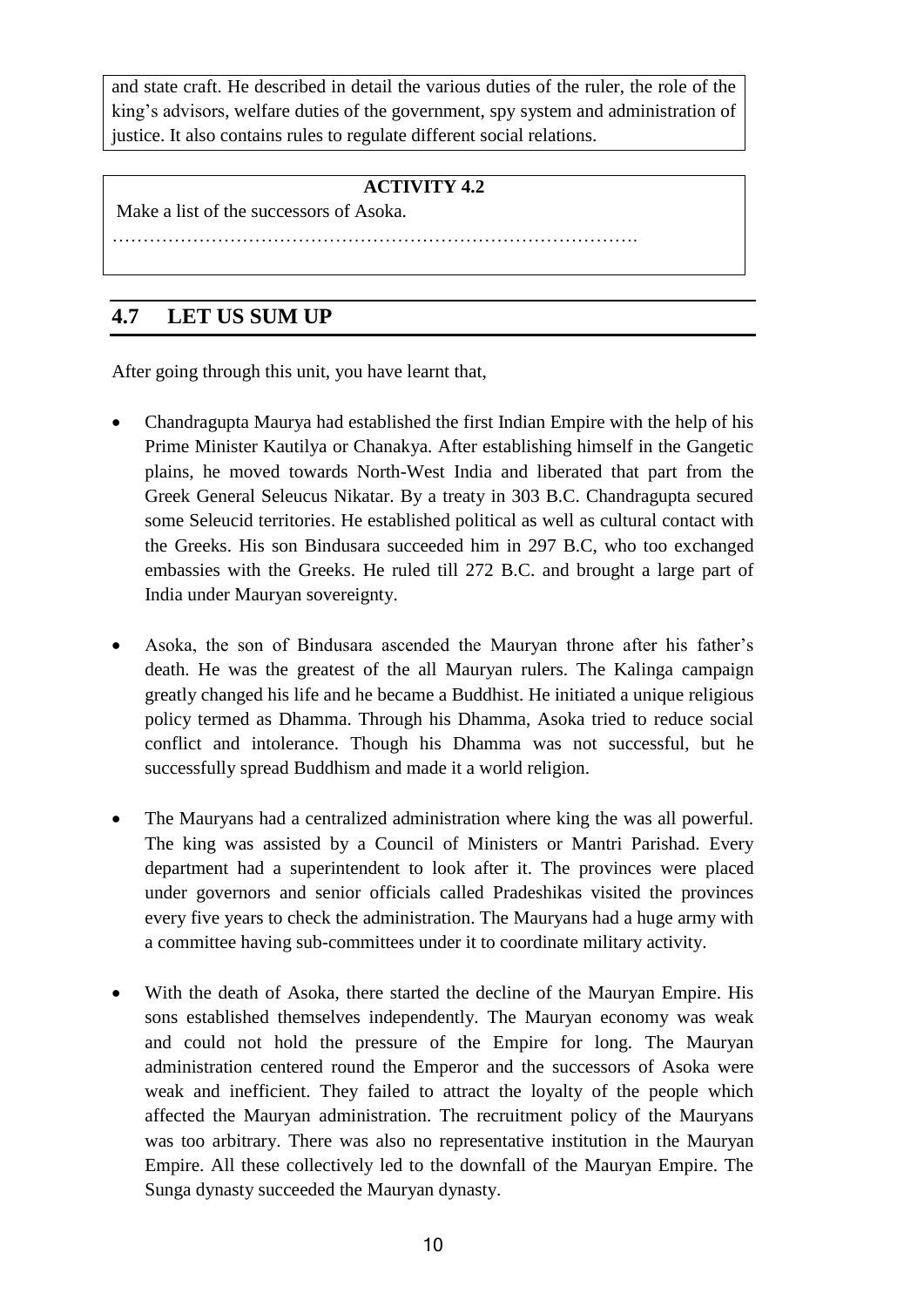enriched. A religious council at Valabhi was called in 453 A.D. Many Jain temples were built during the Gupta period. During the time of Skandagupta idols of 5 *Tirthangkaras* were established a Kahaum in Gorakhpur district. Fahien records that Jain mode of worship in their Jain temples were expensive. The grand procession of images was also a costly affair and a popular form of worship of the Jaina deities.

 **Buddhism:** Buddhism flourished during this age. Paharpur, Ajanta, Nagarjunakonda, Kashmir, Afghanistan and Punjab were the strong holds of Buddhism. Mathura, Kosambi, Kasi and Sarnath were the important centres of Buddhism. The Buddhist *Stupas* and *Viharas* in Andhra, Ajanta and Ellora were very famous. The University of Nalanda, the seat of Buddhist studies attracted students from various foreign countries. Its intellectual and moral standard won the admiration of all. Many Gupta rulers like Narasimhagupta, Buddhagupta were ardent followers of Buddhism according to the testimony of Hiuen-Tsang.

Samudragupta, who was an ardent Vaishnava, had Vasubandhu, a Buddhist of the Mahayana School as one of his advisors. Kumaragupta I was a patron of the Buddhist University at Nalanda. The kings favoured Vaishnavism, Saivism and Buddhism. The Gupta rulers were not intolerant towards other religion.

#### **6.4.2 Cultural activities under the Guptas**

The Guptas were patron of art and architecture. Small flat roofed temples, sometimes surrounded by the pillared halls are characteristic of the early Gupta period. Temple at Sanchi furnishes a good example. But a few shrines, with a sikhara on the roof, started a new style in North India which later came to be adopted all over the country. Two best examples of Gupta temples are brick temple at Bhitargaon and the Dasavatara temple at Deogarh.

The age of Imperial Guptas was also a dynamic age in the field of literary activity. Sanskrit literature, reached its culmination during this period.



Fig. 11.1: Sanchi Temple

 **Sculpture:** In the domain of sculpture, the Gupta period witnessed the highest development. The Gupta sculpture may be regarded as typically Indian in every sense of the term. The figures of Buddha found in large number at Sarnath and other places show a fully evolved form. The fine image of Buddha at Sarnath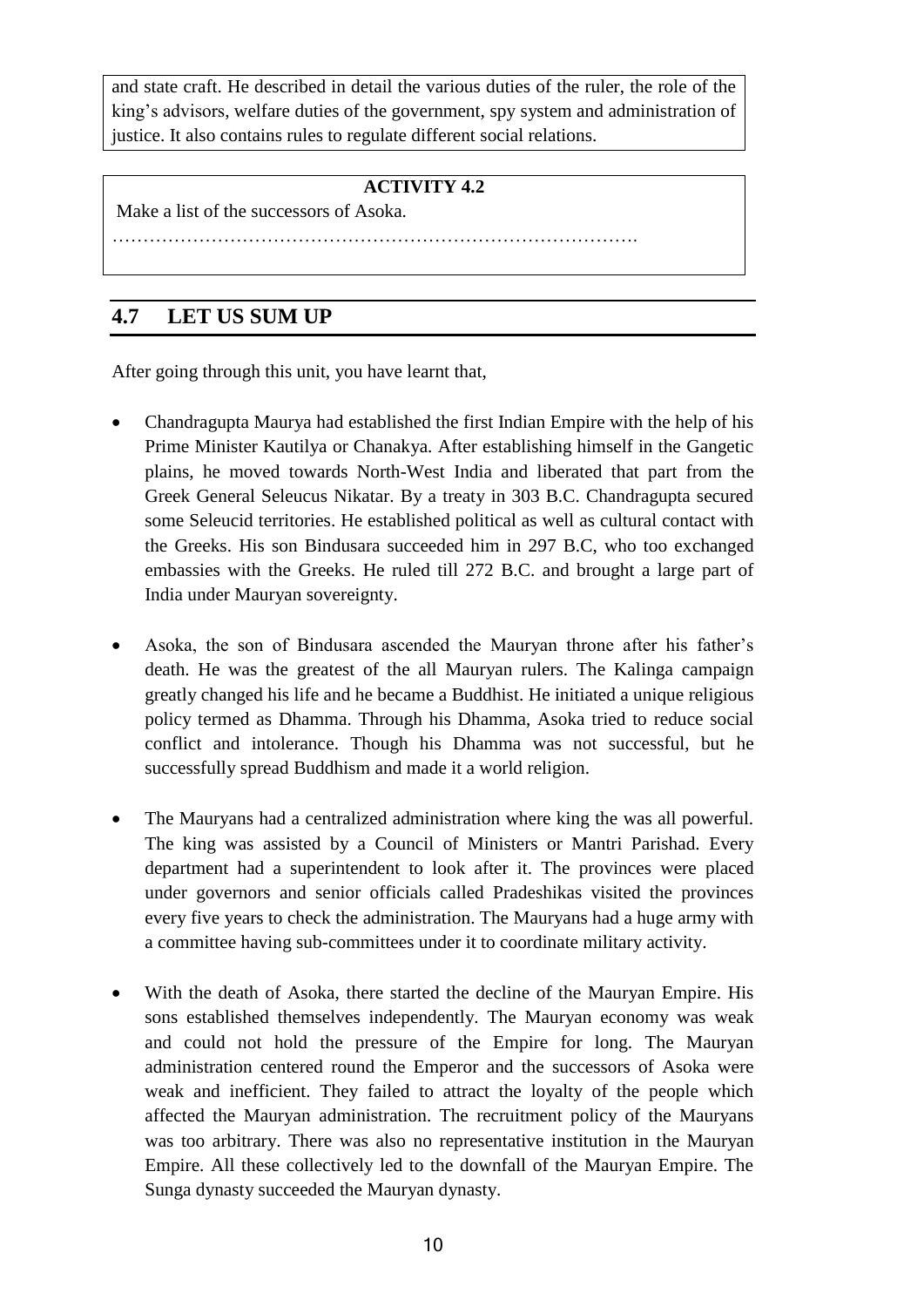exhibits at once the grace and refinement. This high quality generally marks also the figures of *Brahmanical* Gods as illustrated by the images of Shiva, Visnu and others in the sculptured panels of the Deoghar temples.

The Gupta artists and craftsmen were also capable in working metals. A copper image of Buddha, about 80 feet high, was erected at Nalanda in Bihar at the close of the  $6<sup>th</sup>$  century A.D. Another important characteristic of Gupta art is the concept of beauty and simplicity of style.



Fig. 11.2: Buddha image at Sarnath

 **Painting :** No description of Gupta art can be completed without a reference to the highly developed art of paintings. The *Chitra Sutra, Kamasutra*, etc are sources for the study of painting of the Gupta period.

The paintings in Ajanta caves are world famous. The themes of the Ajanta paintings are intensely religious in tone and mostly centre round Buddha, Bodhibattavas, incidents from life of Buddha and Jataka.



Fig. 11.3: Ajanta Paintings

Another example of Gupta painting is the paintings of the Buddhist caves of Bagh. The paintings of Bagh represent only an extension of the Ajanta school and in variety of design vigorous execution and decorative quality seem to have ranked as high as those of Ajanta. Though stylistically the paintings of Ajanta and Bagh belong to the same norms, there is a slight difference between the two. Paintings at Bagh are secular.

**Sanskrit Literature:** The Gupta age was the heyday of Sanskrit, the language of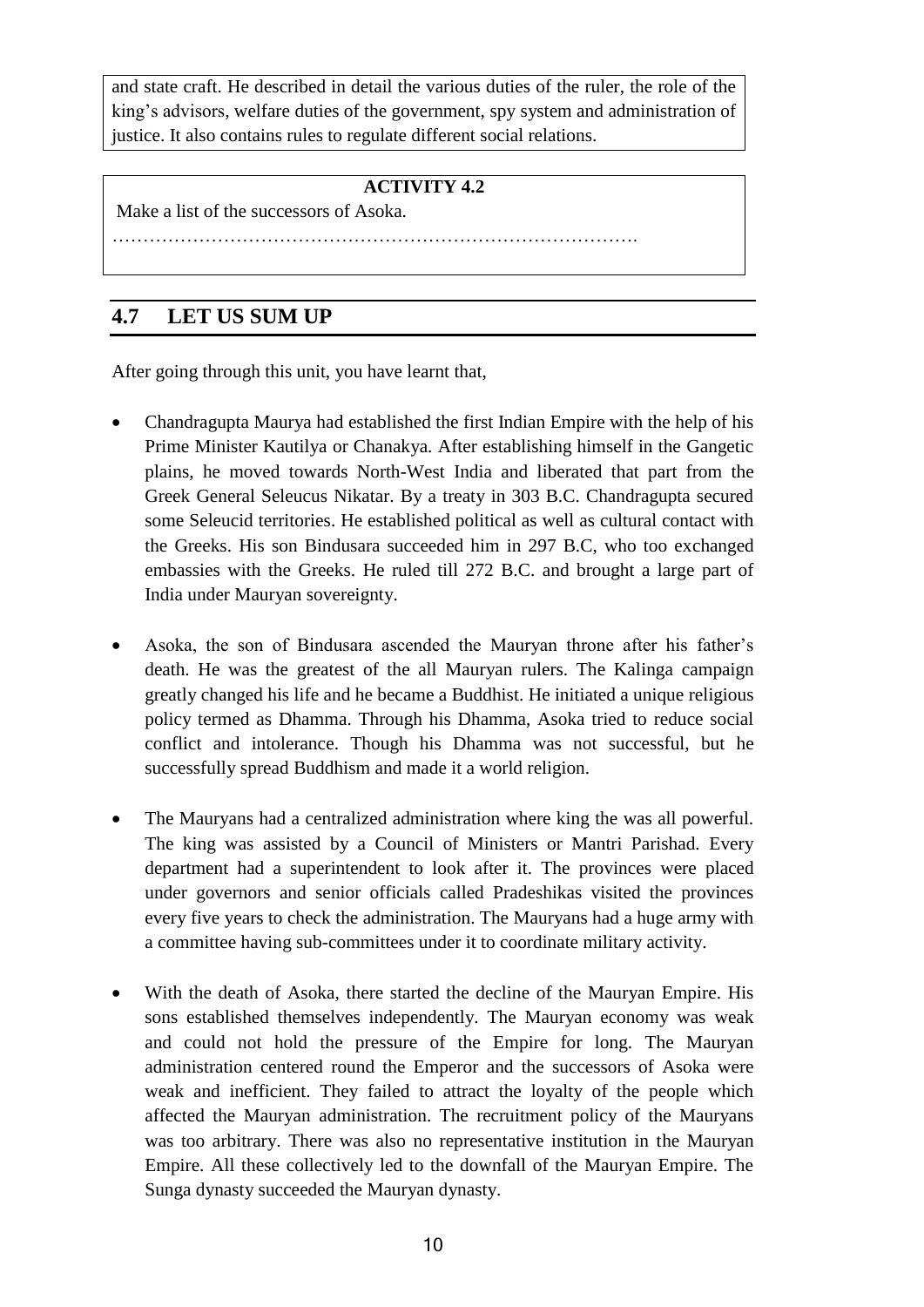the Vedas. The Prakrit languages and Pali were superseded. Sanskrit became the official language of the Gupta Empire and was spoken by the king and the elite. All the religious and secular literature of the playwright, Kalidasa, adorned the Ujjaini court, most probably in the days of Chandragupta II. He was undoubtedly the leading light of the age and one of the greatest poets. His great dramas are *Abhinjanam Shakuntalam*, *Malavikagnimitra* and *Vikramorvasi*. These dealt with love, romance and princely life. *Meghaduta* (cloud messenger) and *Ritu Samhara* (a description of the seasons) are his lyrical poems. *Raghuvamsa* and *Kumarasambhava* are his Kavyas or epics. His works are marked by "vivid portraiture, compact and elegant expression and an ardent love of nature". Other dramatists of the age are Sudraka and Vishakhadatta. The *Mrichchakatika* of Sudraka traces the story of Charudatta's love for Vasantasena, a courtesan of Ujjain. Vishakhadatta was the author of two historical plays *Mudrarakshasa* dealing with the Mauryan revolution and *Devichandraguptam* based on the Gupta conquest of the Sakas.

During the Gupta age, the literary and scientific progress was made possible because of two important factors. In the first place, the Gupta monarchs gave political unity to the country after a long spell of foreign domination and political disintegration. The Imperial Gupta monarchs having integrated the country into a single political unit gave it the best and most benevolent administration. The peace and tranquility established by the Gupta rulers provided a suitable atmosphere for the development of intellect of the people of the country.

Secondly, the era of economic prosperity ushered in by a brisk internal and external trade, made the people of India free from want and provided them with an opportunity to concentrate on the art of peace such as religion, philosophy, art, literature and science. Thirdly, the Gupta monarchs themselves were men of learning and scholarship. Samudragupta is significantly given the title of *Kaviraja* by the court poet Harisena. In one of his Gold coins he is depicted playing the lute. These Gupta monarchs extended staunch patronage to Sanskrit learning. The progress of Sanskrit literature during the Gupta period may conveniently be studied under two heads- Religious literature and Secular literature.

- **Religious Literature :** In the field of religious literature, the age of the Imperial Guptas was the richest in Indian history. The two great Epics, *Ramayana* and *Mahabharata* were given their present shape in the Gupta period and the subject matter in them was rearranged and edited with such a skill as to give them the shape of almost a new literature. The renowned authors of *Niti* and *Dharmasastras* such as Yajnavalkya, Narada, Katyayana, Brihaspati and Kamandaka flourished in this period. The best works of Mahayana Buddhist philosophy were a product of their period, the contributors to which were a galaxy of brilliant thinkers like Sasanga, Vasubandhu and Dignaga.
- **Secular Literature:** The progress in secular literature was more marked during the Gupta period than in any other period of Indian history. Technical literature,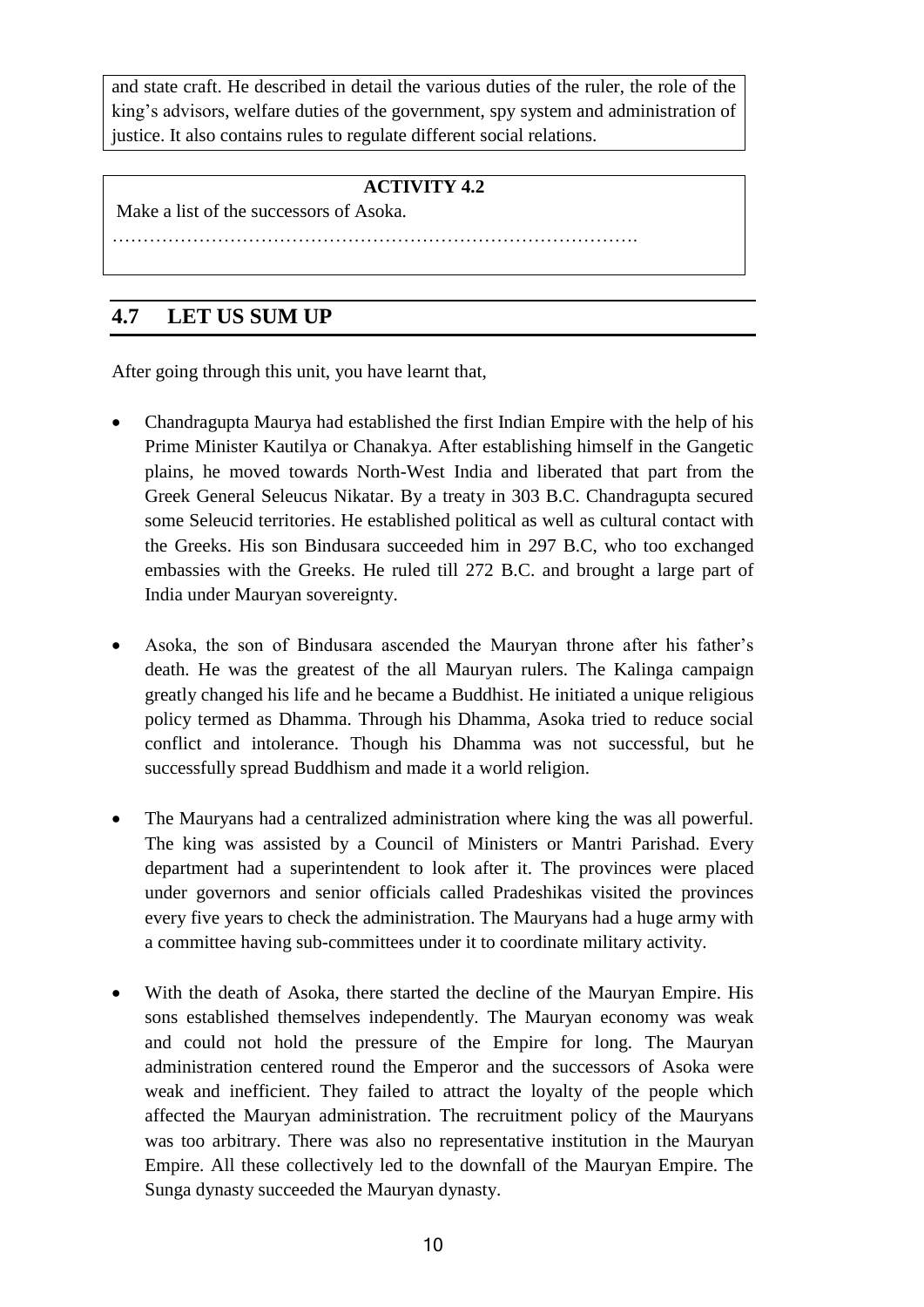*Kavya* literature, the *Puranas* are various branches of Sanskrit literature. Among the technical literature, mention may be made of *Chandravyakarana* by Chandra Gomin, *Amarakosa* by Amarasingha, *Vrihatsamhita* by Varahamihira, etc.

The famous *Kavya* writers of the age were Kalidasa, Vatsabhatti, etc. The style of writing partly in verse was developed for the first time. The style is popularly known as the *Champu Kavya* in the history of the period. Among the *Prasasti* writers of the period, Harisena, the author of Allahabad *Prasasti* and court poet of Samudragupta occupied the foremost rank. Vatsabhatti was another notable writer of the *Prasasti* type of literature.

Among the Buddhist literature, Nagarjuna was the founder of the *Madhyamika* School of philosophy. Arya Deva and Arya Asanga are the two most notable writers of this school.

The Jaina canonical literature at first grew up in Prakrit dialects.But Sanskrit came to be the medium later. Vimala, Devardhi Gani, Siddhasena Divakara are important scholars of the age.

The works of various literary figures that happened to flourish during this period were not only known for their literary qualities, but also provide us with a most reliable index for a study of the culture of the society of the period.

#### **CHECK YOUR PROGRESS**

Q.7. Write True/False:

a) The Gupta rulers were followers of Vaisnavism.

b) Vehicle of Vishnu was a lion.

c) Chandragupta II took the title of Parambhagavat.

d) The Gupta rulers were intolerant towards other religion.

e) The copper image of Buddha at Nalanda was about 80 feet high.

f) The themes of the Ajanta paintings were not religious.

g) Ritu Samhara provide description of the seasons.

Q.8. Match the following:

- a) Meghadutam 1. Sudraka
	-

b) Mrichchakatikam 2. Vishakhadatta

c) Mudrarakshasa 3. Kalidasa

Q.9. Fill in the blanks:

- a) \_\_\_\_\_\_\_\_\_\_ styled himself with the title of Param bhagavat.
- b) \_\_\_\_\_\_\_\_\_\_ was the Huna chief.
- c) \_\_\_\_\_\_\_\_\_\_ was a notable writer of the Madhyamika School of Philosophy.
- d) Buddhagupta was an ardent follower of \_\_\_\_\_\_\_\_\_\_.
- e) Vasubandhu was the advisor of \_\_\_\_\_\_\_\_\_.

f) Abhinjanam Shakuntalam was written by \_\_\_\_\_\_\_\_\_\_.

g) Samudragupta was given the title of Kaviraja by his court poet \_\_\_\_\_\_\_\_\_\_\_\_\_\_\_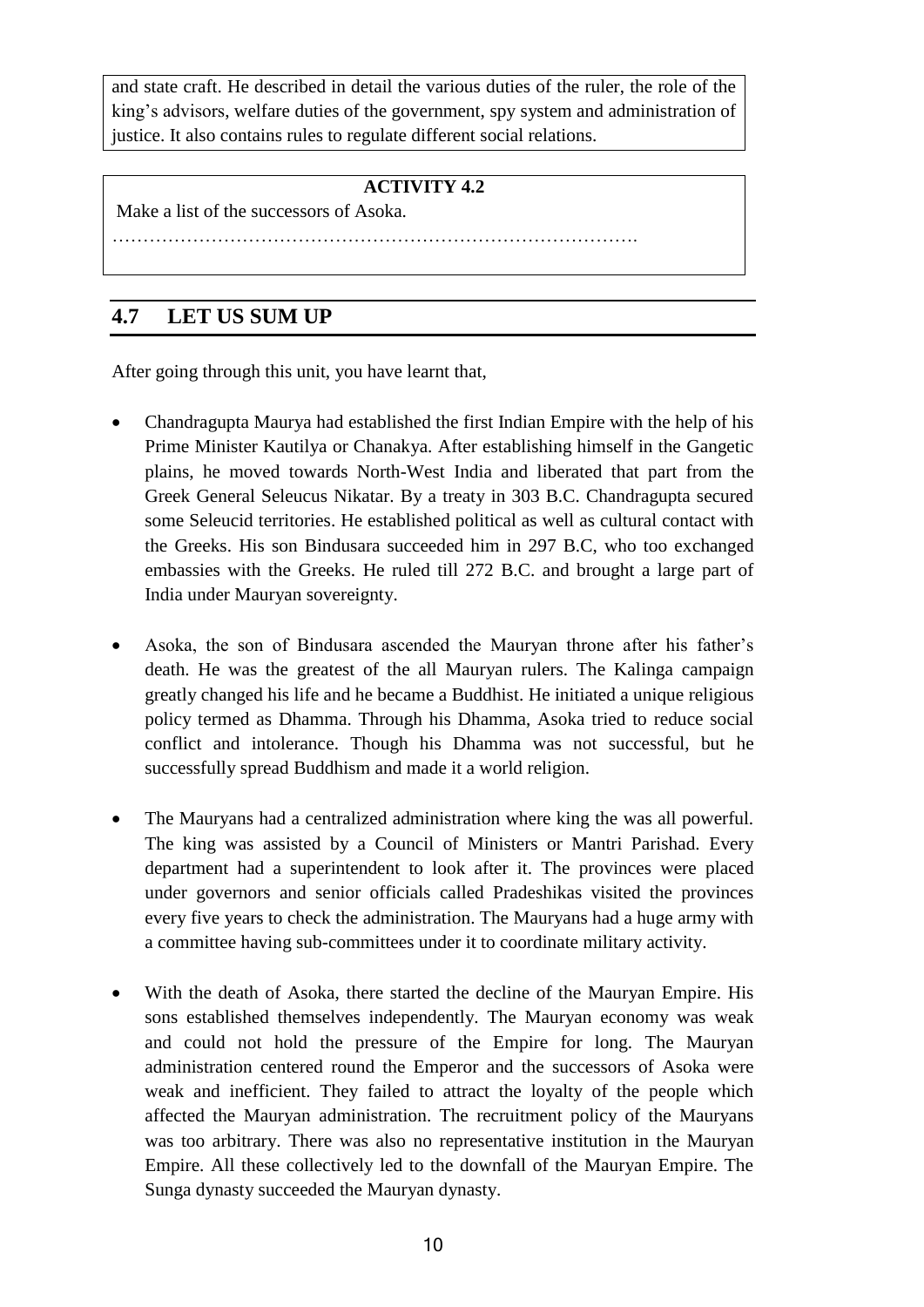h) Vatsabhatti was a famous \_\_\_\_\_\_\_\_\_\_ writer of the Gupta age. **Q.10.** Mention one characteristic of the early Gupta temple. ................................................................................................................................. ................................................................................................................................. **Q.11.** What is the main difference between Ajanta and Bagh painting? ................................................................................................................................. .................................................................................................................................

# **6.5 LET US SUM UP**

After going through this unit, you have learnt that-

- the society was divided into four major castes. There were also different subcastes in the society. Different categories of slaves were there in the society. Women had to live under the protection and domination of male in the patriarchal society.
- Sati and Polygammy were prevalent in the society. The people used to have delicious and nutritious food.
- As per the occassion and weather, men and women wore different kind of dresses. They too used different kinds of jewellery.
- The people were fond of amusement and sports. Agriculture was the main occupation of the people.
- Land revenue being the main source of income of the state, the Gupta rulers looked after the welfare of the cultivators and development of agriculture.
- All round development was also made in the field of industry and handicrafts. Gold, Copper, Textile and Wood Carving were popular industry of the period.
- Trade and commerce, both internal and external too was in a flourishing condition. The Gupta monarchs issued pure Gold coins which show that the Gupta period was economically very prosperous.
- The Gupta period was an age of religious activity. There was the reveival of Hinduism. Incarnations of Vishnu and worship of Shakti was very popular. Some of the Gupta rulers and their chiefs worshipped Shiva. Sun God was also worshipped.
- Jainism was too popular in the Gupta period and had many followers. Many Jaina temples were built during the Gupta period. Buddhism too flourished during the Gupta period. There were different centres of Buddhism. The University of Nalanda was the seat of Buddhist studies and it attracted students from various foreign countries.
- Art and architecture too developed in the Gupta period under the royal patronage. In the field of sculpture, there was the highest development. The art of painting was also highly developed as depicted in the world famous paintings in the Ajanta caves and caves of Bagh.
- Litearture too greatly developed in the Gupta period.Sanskrit literature reached the apex of its development. Sanskrit, the language of the Vedas became the official language of the Gupta Empire and it superseded Pali and Prakrit. Sanskrit literature developed as a religious literature and secular literature.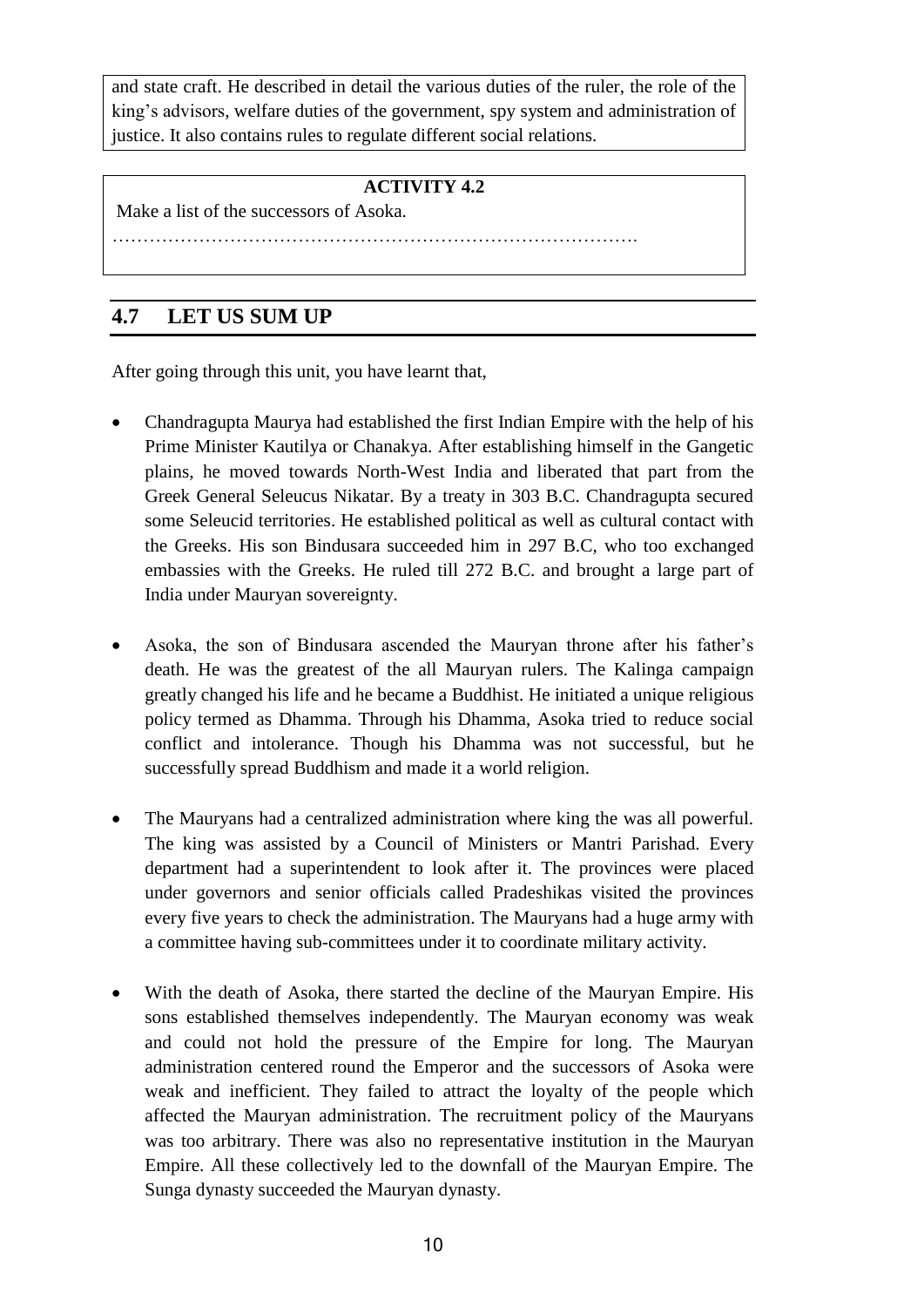# **6.6 FURTHER READING**

- 1) Majumdar, R.C., Raychaudhuri, H.C., Datta, K. (1986). *An Advanced History of India.* New Delhi, Macmillan India Ltd.
- 2) Thapar, Romila. (2002). *The Penguin History of Early India from The Origins to A D 1300*. New Delhi, The Penguin Group.
- 3) Tripathi, Ramashankar. (1999). *History of Ancient India.* Delhi, Motilal Banarsidass Publishers Pvt. Ltd.

# **6.7 ANSWERS TO CHECK YOUR PROGRESS**

| <b>Answer to the Question no 1:</b> | a) True, b) True, c) False, d) True, e) False, f) |
|-------------------------------------|---------------------------------------------------|
|                                     | False, g) False                                   |
| <b>Answer to the Question no 2:</b> | a) Vedas, b) slave, c) eight, d) Kumaragupta, e)  |
|                                     | Varamihira, f) China                              |
| <b>Answer to the Question no 3:</b> | Brahmacharya, Garhastha, Banaprastha and          |
|                                     | Sanyas.                                           |
| <b>Answer to the Question no 4:</b> | <b>Elephant Riding</b>                            |
| <b>Answer to the Question no 5:</b> | By digging of tanks, wells, cutting of cannals,   |
|                                     | etc.                                              |
| <b>Answer to the Question no 6:</b> | An all round industrial growth was witnessed in   |
|                                     | the Gupta period. This growth was facilitated by  |
|                                     | the richness of the country in natural resources, |
|                                     | mineral, animal and plant produce. Gold,          |
|                                     | Copper, Textile and Wood Carving were             |
|                                     | popular industry of the period.                   |
| <b>Answer to the Question no 7:</b> | a) True, b) False, c) True, d) False, e) True, f) |
|                                     | False, g) True                                    |
| <b>Answer to the Question no 8:</b> | a) 3, b) 1, c) 2                                  |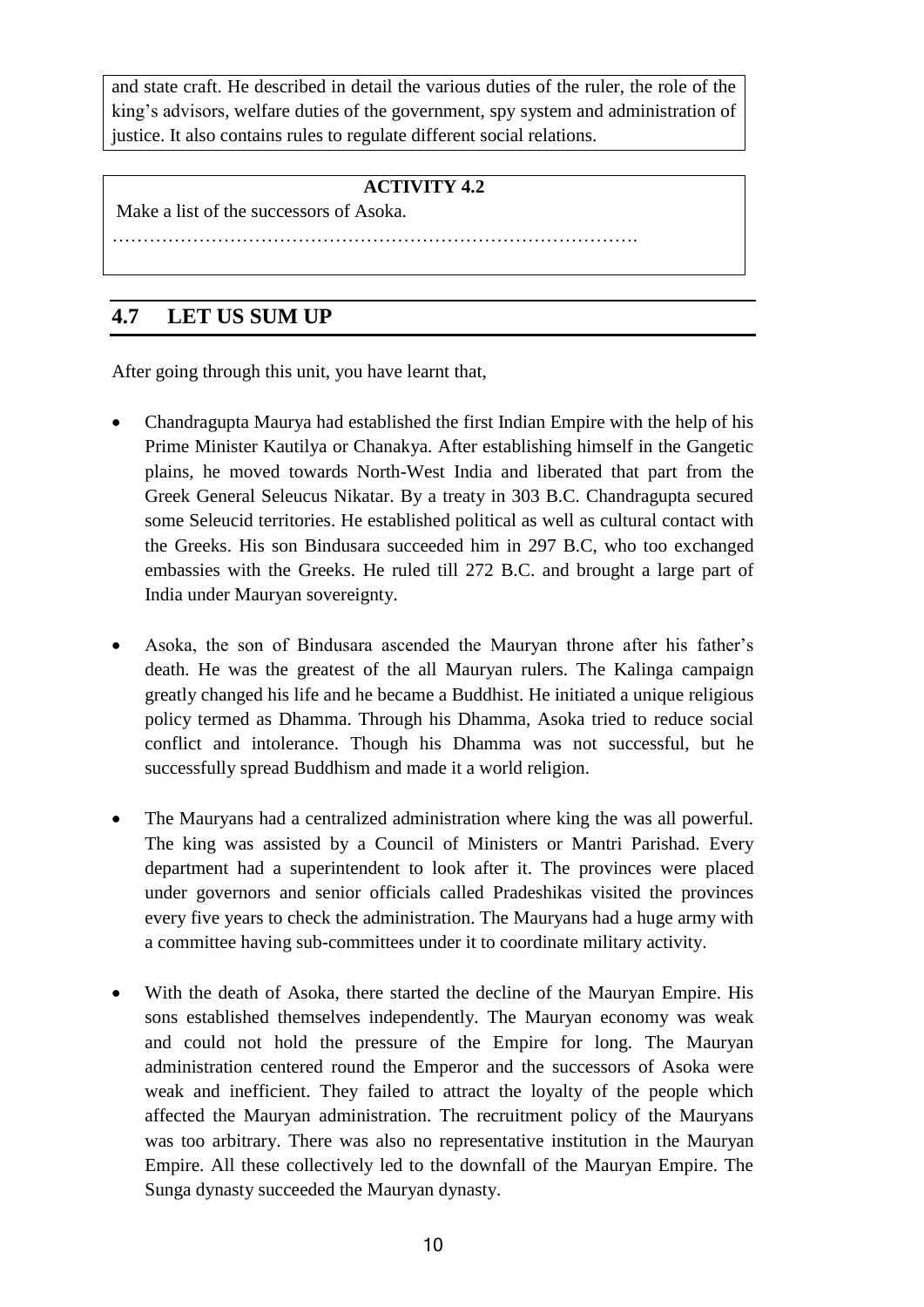# **UNIT 7 : Harshavardan: Achievemnets**

#### **Structure**

- 7.1 Objectives
- 7.2 Introduction
- 7.3 pushyabhutis
- 7.4 Harshavardhana of Thaneswar
- 7.5 Relation of Harshavardhana with Kamarupa Kingdom
- 7.6 Let us Sum up
- 7.7 Further Reading
- 7.8 Answers to Check Your Progress
- 7.9 Model Questions

## **7.1 OBJECTIVES**

After going through this unit, you will be able to-

• Place Harshavardhana in proper perspective.

## **7.2 INTRODUCTION**

In this unit the main focus will be on the famous king Harshavardhana of the Pushyabhutis and his relationship with king Bhaskaravarman of the Varman dynasty who ruled over the kingdom of Kamarupa.

*Regent : an interim sovereign authority*

## **7.3 PUSHYABHUTIS**

One of the ruling dynasties that emerged in Northern India during the early medieval India was the Pushyabhutis. The founder ruler of this dynasty was Pushyabhuti after whom the dynasty was named. The Pushyabhuti rulers initially ruled from Thaneswar (Haryana) and later on from Kannauj (Uttar Pradesh). The early rulers of this dynasty, namely, Pushyabhuti, Naravardhana, Rajyavardhana I and Adityavardhana assumed the title of Maharaja which probably indicates that these rulers were feudatory rulers under the imperial Guptas.

Prabhakaravardhana, son of Adityavardhan was the first important ruler of the Pushyabhuti dynasty as he ruled independently assuming the title of *Maharajadhiraja*. He defeated the Hunas, the ruler of Gurjara, and the king of Malwa. He also established matrimonial relationship with the Maukharis, a powerful ruling dynasty of Kannauj by giving in marriage his daughter Rajyashree in marriage to the Maukhari king Grahavarman. Prabhakaravardhana had two sons Rajyavardhana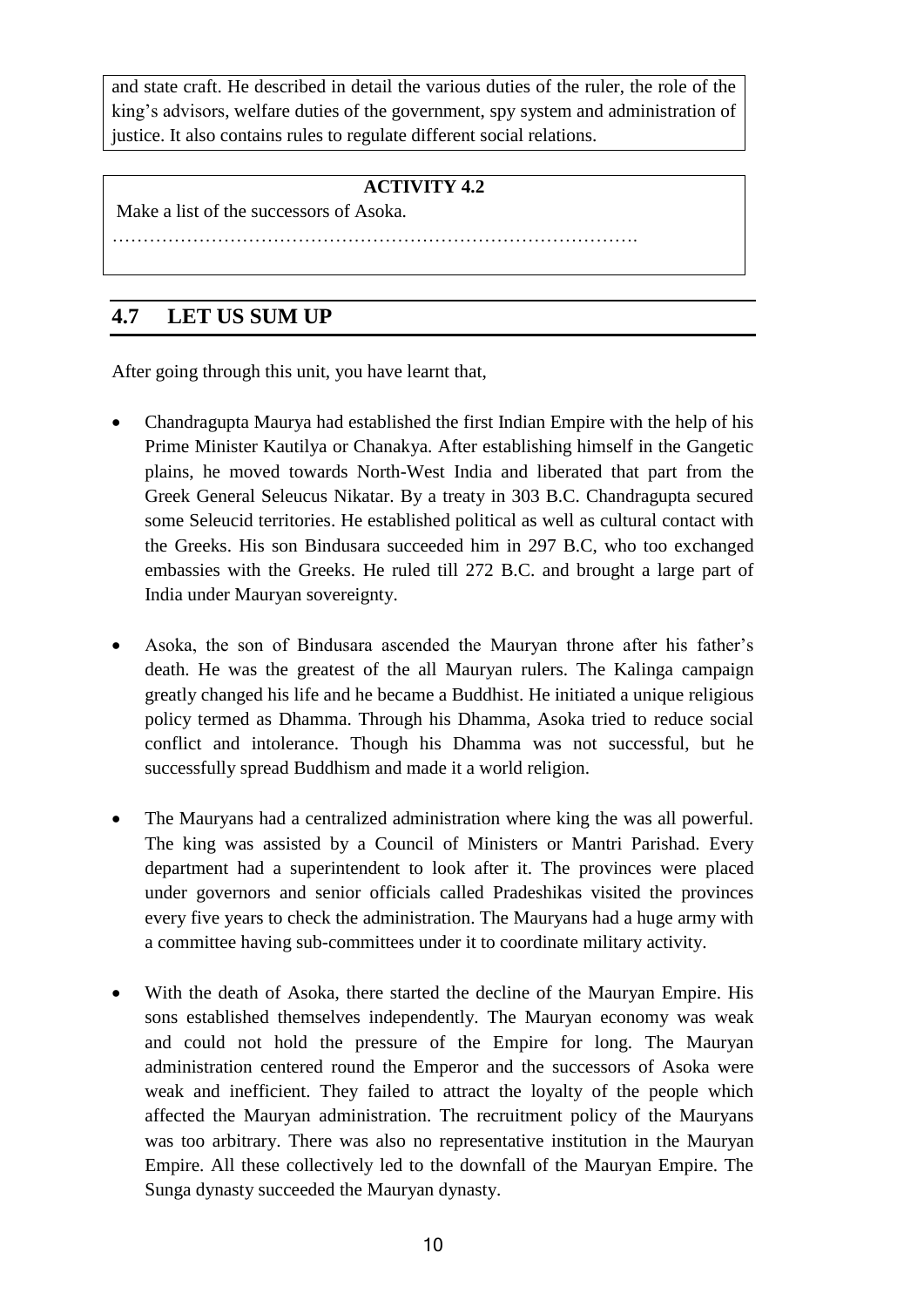and Harshavardhana, both of whom ruled one after another over the Pushyabhuti kingdom.

At the death of Prabhakaravardhana, his eldest son Rajyavardhana ascended the throne of Pushyabhutis in 605 A.D. Almost at the same time king Devagupta of Malwa and king Sasanka of Gauda formed an alliance and attacked Kannauj. The king Devagupta of Malwa successfully led this campaign against Kannauj killing its ruler Grahavarman, captured queen Rajyashree and occupied the kingdom. At this Rajyavardhana decided to take revenge of the killing of his brother-in-law, rescue his sister Rajyashree and recover Kannauj. He immediately marched against king Devagupta of Malwa leaving his brother Harshavardhana at the capital to look after the kingdom. In a fierce battle he killed Devagupta and recovered Kannauj. But king Sasanka of Gauda, the ally of deceased king Devagupta, treacherously murdered Rajyavardhana and once again occupied Kannauj.

The sudden death of Rajyavardhana forced his brother Harshavardhana to sit at the throne of Thaneswar at a very young age of 16 in 606 A.D. The reign and achievements of Harshavardhana who emerged as the greatest king of the Pushyabhuti dynasty will be discussed in the next sub-section.

### **7.4 HARSHAVARDHANA OF THANESWAR**

Harshavardhana had to encounter many problems immediately after his accession. He, at first, released his sister Rajyashree and restored her back the kingdom of Kannauj by driving away Sasanka from there. At the request of his sister, Harshavardhana also had to take the responsibility of administering the kingdom of Kannauj as no rightful heir to the throne was there. As such, Harshavardhana united the kingdom of Thaneswar and kingdom of Kannauj into one which greatly strengthened his position. He even transferred his capital from Thaneswar to Kannauj as it was located in a more central place to administer the entire kingdom.

With his newly acquired power and position, Harshavardhana started his conquests. He brought most of Northern India, namely, Punjab, Malwa, Magadha, Orissa, and Mithila under his control and thereby assumed the title of *Siladitya*. Then he turned his attention towards Western India where he defeated the king of Valabhi, but had to face defeat at the hands of Pulakesin II, the Chalukya ruler of Badami. Being defeated, Harshavardhana had to turn towards eastern India where he founded an ally in king Bhaskaravarman of Kamrup who helped him in his successful campaign against king Sasanka of Gauda. Harshavardhana successfully occupied parts of the Gauda kingdom.

The successful expeditions of Harshavardhana, except the one against Pulakesin II, proved his military prowess and also testify the vastness of his kingdom. To rule such a vast kingdom, Harshavardhana organised a decentralised system of administration with elements of feudalism in it. The king was the centre of administration and was assisted by the crown prince. The majority part of the territory conquered by him was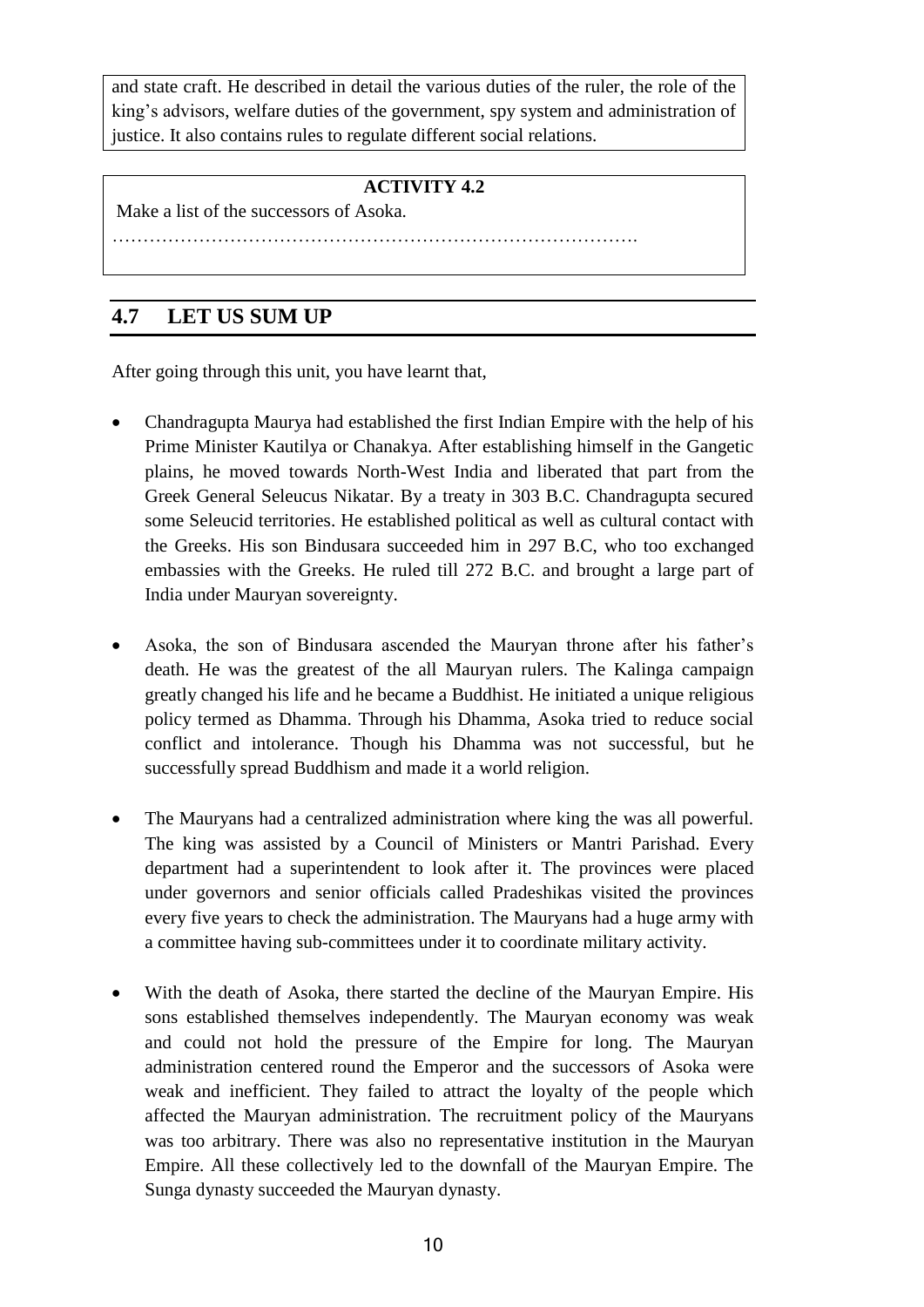ruled by the feudatories. Even princes of royal blood were appointed as Viceroys of provinces. Several ministers and other officials were also there to assist in the administration. In order to supervise the administration, Harshavardhana maintained contact with the public opinion through his officers and by his own tours.

Harshavardhana was also a man of considerable literary interests and talents. Despite of his duties as a ruler, he wrote three plays, *Ratnavali*, *Priyadarshika*, and *Nagananda*. His court was a magnificent one being adorned by great luminaries like Banabhatta, Mayura, Bhartrihari and others. Harshavardhana was even the chief patron of the Nalanda University where during that period 10,000 students from all parts of India and abroad studied. In religious matters, he was liberal and secular. He was a born Hindu and worshipped Lord Shiva. But later on he accepted Buddhism and changed over to its Mahayana form being influenced by the Chinese pilgrim Hiuen Tsang who visited his kingdom. Harshavardhana also exchanged diplomatic missions with China.

# **7.5 RELATION OF HARSHAVARDHANA WITH KAMRUPA KINGDOM**

The relationship of Harshavardhana with the kingdom of Kamrupa was very much cordial. A friendly relationship, rather an alliance, was established between king Bhaskaravarman and king Harshavardhana. This friendship proved to be equally beneficial for both the rulers in strengthening their respective political positions. Further, Bhaskaravarman, on the basis of this relation, could play an important role in the political history of Northern India in the first half of the 7th century A.D.

Bhaskaravarman ascended the throne of Kamarupa in c.600 A.D and ruled till c.650 A.D. for a period of fifty years. He was the most illustrious of all the Varman rulers. At the time of his accession, the glory of the kingdom of Kamarupa was greatly undermined with the loss of Pundravardhana and the defeat at the hands of Mahasenagupta and Sasanka. Bhaskaravarman could not tolerate the rise of Sasanka of Gauda.

It was under such a situation that Bhaskaravarman sought the friendship of king Harshavardhana who too had enmity with king Sasanka of Gauda. Bhaskaravarman sent an embassy to Harshavardhana under Hamsavega with valuable items for seeking the latter's alliance against their common enemy. Harsha too was in need of an ally and he heartily welcomed the offer and thus, was formed an offensive and defensive alliance between the two independent monarchs of Northern and Eastern India.

The combined forces of Harshavardhana and Bhaskaravarman probably launched an attack upon Sasanka. From the West, Bhandi, the cousin and general of Harshavardhana attacked Gauda. While from the East, Bhaskaravarman fell upon him. Unable to face the combined attack, Sasanka fled away to Orissa where he continued to rule till c.619-620 A.D. With this victory, Gauda with its capital city of Karnasuvarna came into the possession of Bhaskaravarman. To commemorate the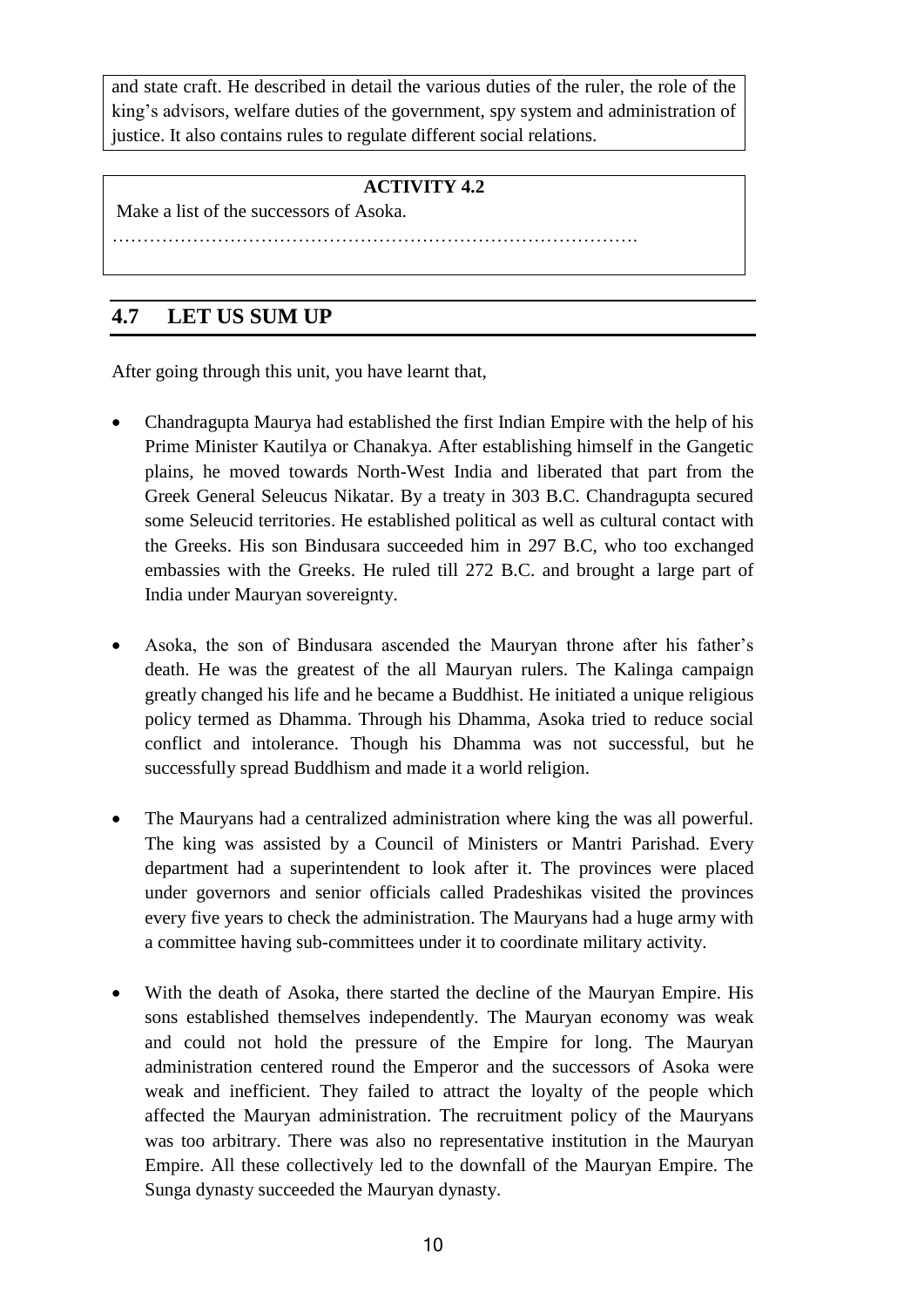occasion, he issued from his victorious camp at Karnasuvarna the famous *Nidhanpur grants* reconfirming the land grants made by Bhutivarman in Pundravardhana.

#### **LET US KNOW**

To make friendship with Harshavardhana, king Bhaskaravarman of Kamarupa sent his ambassador Hamsavega, who met Harshavardhana with rich presents like Abhoga (umbrella of Varuna), crest jewels, pearl necklaces, silken cloth, manuscripts on aloe bark, drinking vessel, etc.

By forming an alliance with Harshavardhana, Bhaskaravarman not only recovered the lost glory and possession of the kingdom of Kamarupa, but also carried the political glory of Kamarupa to a point not reached ever before. Later, Bhaskaravarman too participated in the religious assembly at Kannauj and religious convocation at Prayaga arranged by Harshavardhana. The Chinese pilgrim Hiuen-Tsang visited the kingdom of Kamarupa and stayed at the court of king Bhaskaravarman. The Chinese pilgrim was very much pleased with the hospitality of Bhaskaravarman and with the peace and prosperity prevailing in the kingdom of Kamarupa.

| <b>CHECK YOUR PROGRESS</b>                                                |
|---------------------------------------------------------------------------|
| Answer the following questions:                                           |
| <b>Q7:</b> Who was the founder ruler of the Pushyabhuti dynasty?          |
|                                                                           |
| <b>Q8:</b> At what age did Harshavardhana ascend the throne of Thaneswar? |
|                                                                           |
| <b>Q9:</b> Who united the kingdom of Thaneswar and kingdom of Kannauj?    |
|                                                                           |
| <b>Q10:</b> Who was Pulakesin II?                                         |
|                                                                           |
| <b>Q11:</b> Who was the chief patron of the Nalanda University?           |
|                                                                           |
| Q12: When did Bhaskaravarman ascended the throne of Kamarupa?             |
| <b>Q13:</b> Who was Bhandi?                                               |
|                                                                           |
| <b>Q14:</b> Name the capital city of the kingdom of Gauda.                |
|                                                                           |
|                                                                           |

# **7.6 LET US SUM UP**

After going through this unit, you have learnt

The Pushyabhuti dynasty emerged in Northern India during the early medieval India. The founder ruler of this dynasty was Pushyabhuti after whom the dynasty was named. The Pushyabhuti rulers initially ruled from Thaneswar (Haryana) and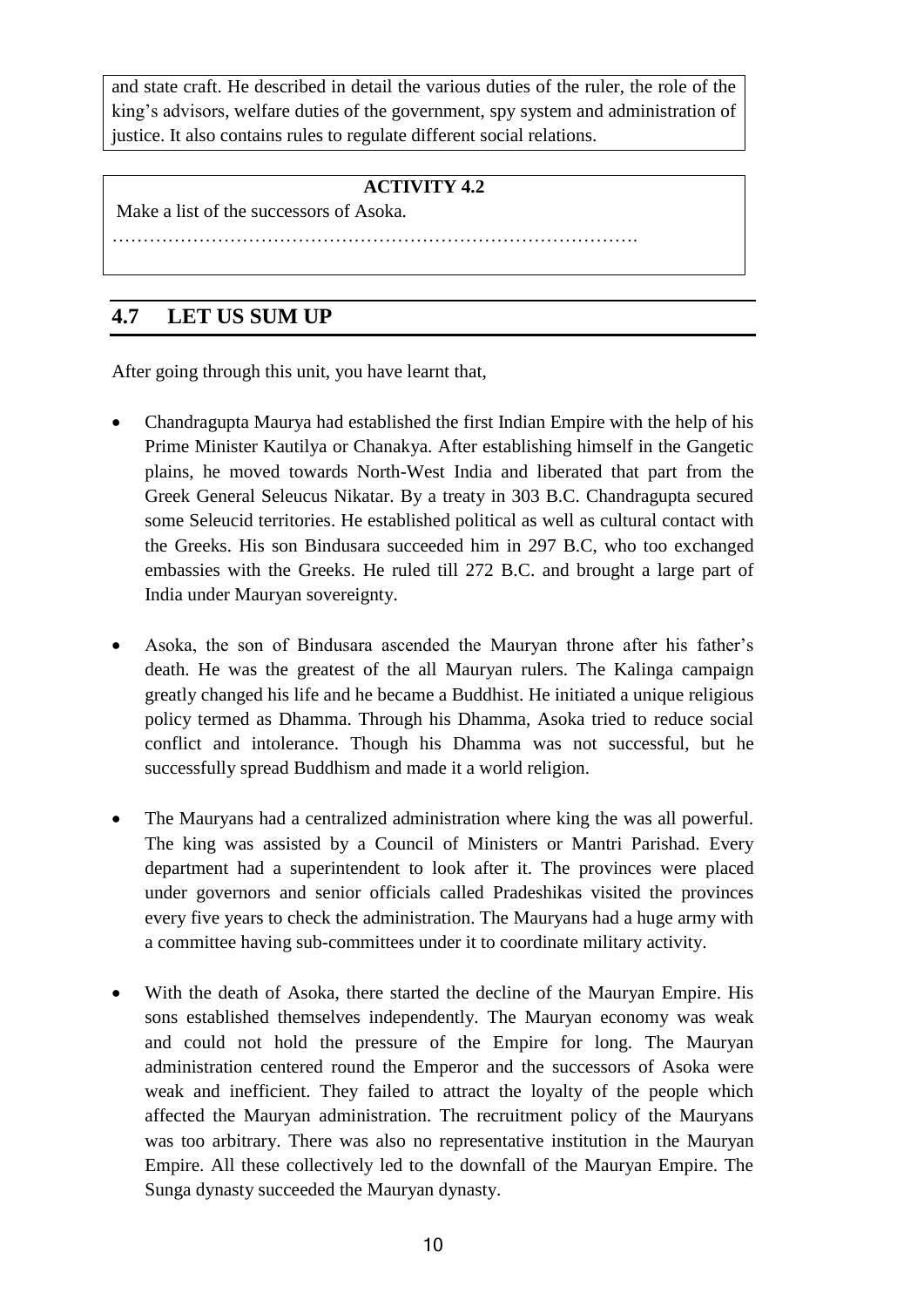later on from Kannauj (Uttar Pradesh). Prabhakaravardhana was the first important ruler of the Pushyabhuti dynasty. The most illustrious ruler of this dynasty was Harshavardhana, the youngest son of Prabhakaravardhana.

Harshavardhana ascended the throne of Thaneswar at a very young age of 16 in 606 A.D. and had to face various problems, which he successfully encountered. He was a good warrior and administrator also had interest in literature and wrote three plays.

Harshavardhana established friendly relationship with king Bhaskaravarman of Kamrupa. Both were in need of an ally and as such they entered into an offensive and defensive alliance. The combined forces of Harshavardhana and Bhaskaravarman probably defeated king Sasanka of Gauda, their common enemy. By forming an alliance with Harshavardhana, Bhaskaravarman carried the political glory of Kamarupa to a point not reached ever before.

## **7.7 FURTHER READING**

- 1. Chandra, Sathish(2007) *A History of Medieval India*, Orient BlackSwan, New Delhi
- 2. Chattopadhyaya, B.D.( 1994) *The Making of Early Medieval India*, OUP
- 3. Maiti, Provatansu (2000): *Studies In Ancient India (Pre-Historic Age 1206 A.D.)*, Sreedhar Publishers, Calcutta.

#### **7.8 ANSWERS TO CHECK YOUR PROGRESS**

**Answer to the question no 7:** Pushyabhuti.

**Answer to the question no 8:** 16.

- **Answer to the question no 9:** Harshavardhana united the kingdom of Thaneswar and kingdom of Kannauj.
- **Answer to the question no 10:** The Chalukya ruler of Badami who defeated Harshavardhana.

**Answer to the question no 11:** King Harshavardhana.

**Answer to the question no 12:** Bhaskaravarman ascended the throne of Kamarupa in c.600 A.D.

**Answer to the question no 13:** The cousin and general of Harshavardhana.

**Answer to the question no 14:** Karnasuvarna.

## **7.9 MODEL QUESTIONS**

#### **A) VERY SHORT QUESTIONS**

- Q.4: Who was the first important ruler of the Pushyabhuti dynasty?
- Q5: What title was assumed by king Harshavardhana?
- Q6: Name the Chinese pilgrim who visited the kingdom of Kamarupa.